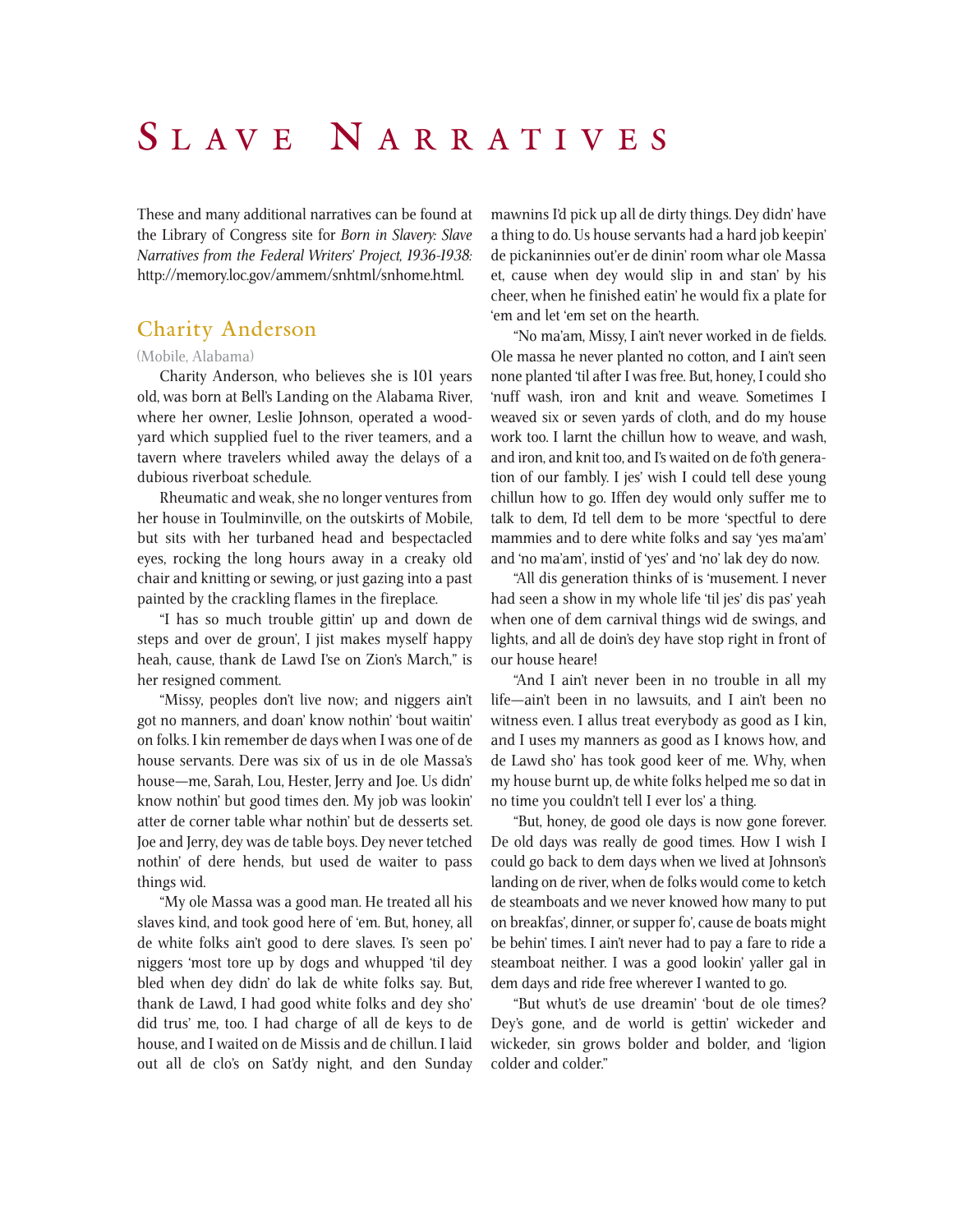# George Young

(Yiekens, Tartt, Livingston, Alabama)

"De Lawd wouldn' trusted Peter wid no keys to Heaven," in the minion of George Young, of Livingston, Alabama, born into slavery ninety-one years ago. George knew the rigors of slavery under an absentee landlord and brutal overseers, according to the story he tells.

"I was born on what was knowed as de Chapman Place, five miles eas' of Livingston, on August 10th, 1846," George began his tale. My name was George Chapman an' I had five brothers, Anderson, Harrison, William, Henry an' Sam, an' three sisters, Phobe, Frances and Amelia. My mother's name was Mary Ann Chapman an' my father's name was Sam Young, says he b'longed to Mr. Chapman. Us all belonged to Governor Reuben Chapman of Alabame.

"The overseer's name was Mr. John Smith, an' anudder's name was Mr. Lawler. He was dere de year I was born, an' dey called hit "Lawler ever." Bofe of 'em was mean, but Lawler, I hear tell, was de meanes'. Dey has over three hund'ed slaves, caze dey had three plantations, one at Bolke, one in Huntsville dis yeme one. I can't say Marsa Chapman wasn't and us, caze he was all de time in Huntsville an' jes' come now an' den an' bring his family to see 'bouten' things. But de overseers was she' mean.

"I seed slaves plenty times wid iron ban's 'roun' dey ankles an' a hole in de ban' an' a iron rod faste to hit what went up de outside of der to de vais' an' fasten to another iron ban' 'roun' de waist. Dis here was to keep 'em from bendin' dey legs an' runnin' away. Dey call hit wittin' de stiff knee on you, an' hit sho' made 'em stiff! Sometimes hit made 'em aick, too, caze dey had dem iron can's so tight 'roun' de ankles, dat when dey tuck 'em off live things was under 'em, an' dat's thut give 'em fever, dey say. Us had to go out in de woods an' git May-Apple root an' mullen weed an' all sich to bile for to cyore de fever. Miss, whar was de Lord in dem days? Whut was He doin'?

"But some of 'em runned away, anyhow. My brother, Harrison, was one, an' dey sot de "nigger dogs" on him lack fox houn's run a fox today. Dey didn't run him down till 'bout night but finely dey cotched him, an' de hunters feched him to de do' an' say: "Mary Ann, here Marrison." Den dey turned de dogs loose on him agin, an' sich a scream yet never hyared. He was all bloody an' Mammy was a-hollerin', save him, Lord, save my chile, an' don' let dem dogs eat him up. Mr. Lawler said, 'De Lord ain't got nothin' do wid dis here, an' hit sho' look lack He didn't,' caze dem dogs nigh 'bout chewed Harrison up. Dem Ws hard times, sho'.

"Dey didn't larn us nothin' an' didn't 'low us to larn nothin'. Iffen dey ketch us larnin' to read an' write, dey cut us han' off. Dey didn't 'low us to go to church, neither. Sometimes us slip off an' have a little prayer meetin' by usse'ves in a ole house wid a dirt flo'. Dey'd git happy an' shout an' couldn't nobody hyar 'em, caze dey didn't make no fuss on de dirt flo', an' one stan' in de do' an' watch. Some folks put dey head in de wash pot to pray, an' pray easy, an' some-body be watchin' for de overseer. Us git whupped fer ev'ything iffen hit was public knowed.

"Us wasn't 'lowed visit nobody from place to place, an' I seed Jin Dawson, dis here same Iverson Dawson' daddy; I seed him stobbed out wid fo' stobs. Dey laid him down on his belly an' stretch his han's out on bofe sides an' tie one to one stob, an' one to de yuther. Bofe Ms feet was stretch out an' tied to dem stobs. Depldey whupped him wid a whole board whut you kiver a house wid. De darkies had to go dere in de night an' take him up in a sheet an' carry him home, but he didn't die. He was 'cused of gwine over to de neighbor's plantation at night. Nine o'clock was de las' hour us had to be closed in. Head man come out an' holler, Oh, yes! Oh, yes! Ev'ybody in an' do's locked." An' iffen you wan't, you got whupped.

"Wan't nobody 'lowed to co't. Us jes' taken up together an' go ahead, an' dat thing wan't fixed 'twel atter S'render.

"De Patterolles come frum diffe'nt places, an' de Tank'sleys, de Potts, de Cock'ells an' de Greg'rys was neighbors. I may of went to dey house an' dey claim to pertec' me playin' wid dey little nigger chillun, but iffen de Batterollers ketch me, dey claim dey wan't 'sponsible. One day, dey tuck out atter me an' I come right here in Livingston, but I was gwiner run away anyhow, 'caze I had seed ole Uncle Thornton dat mornin'. See, I was de ca'f nusser an' soon as I lef' de house I met him, an' here come de overseer, Mr. Smith. He sent atter me an' he said, 'I seed six niggers in de woods whut run away, an' asked did I see ole man Thornton. I said, 'No, I ain't seed nobody'. He said, 'Nev' mine, I make you tell a better tale'n dat in de mawnin'.' So when I vent wid de slop to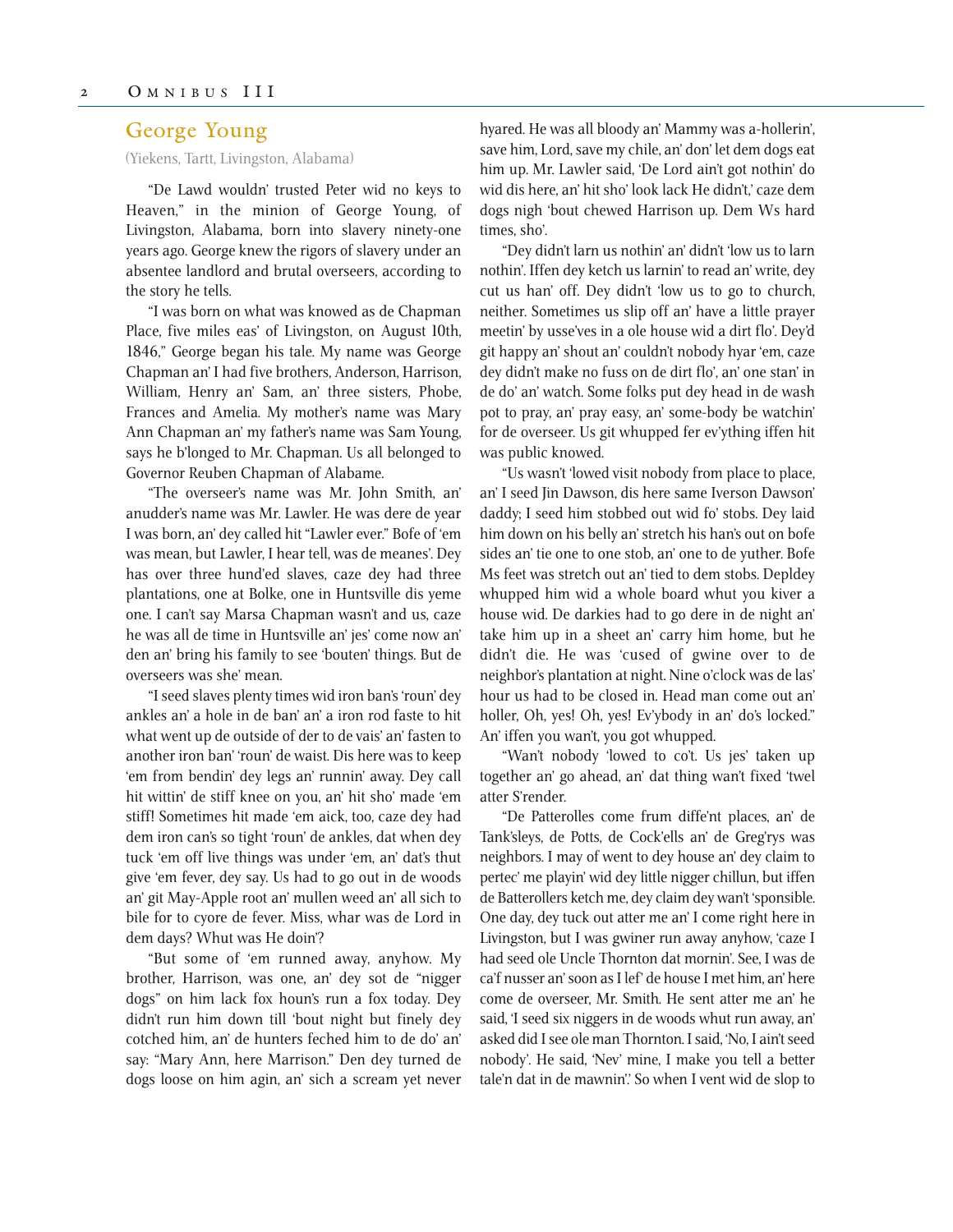dem ca'ves I got to thinkin' 'bout dat whupping so I come right here.

"Mr. Norville had a wood-shop right 'crost de road dere by de white folks Baptis' church an' I hid in de back of hit dat night. But dey foun' me an' tuck me back. Den dey stop me from ca'f nussin' an' put me in de fiel' under de head man. I was glad of dat, 'caze I wanted to be wid de other han's, but when I foun' out how 'twas, I wanted to be back. Hit was a harder tas' den when I was nussin' ca'ves an' keepin' bem from breakin' in de fiel' an' eatin' up de crop.

"I was a good han' an' obeyed de owners an' de head man an' never had no use 'bout work. I went one time to Bennet's Station, ten miles b'low here, wid jes' seven mo' niggers from de Chapman place, an' us driv' over a thousan' head of cattle to Atlanta, Ga., an' never had no trouble. I was easy pleased, give me a piece of candy an' I'd lick hit 'twel my mouf was so'. I reckon hit was all right, but I dunno. All de nations couldn't rule jes' lack hit is now, de stronges' people mus' rule.

"Atter S'render, dey tuck a darky for de probit jedge, but dat nigger didn't know nothin' an' he couldn't rule. So den dey tuck a white man name Sanders, an' he done all right. We was under hard task-masters an' I'm glad dey sot me free, 'caze I was under burden an' boun'. But ignernancy can't rule, hit sho' can't. We is darkies, an' white folks ought to be faverable. Some speaks better words'n others, but ev'ybody ain't got de same heart, an' dat's all I knows.

"No'm, I dunno nuthin' 'bout no spirits, either, but Christ 'peered to de 'postles, didn't He, atter he been dead? An' I'se seed folks done been dead jes' as na'chel in de day as you is now. One day me an' my wife was pickin' cotton right out yonder on Mr. White's place, an' I looked up an' seed a man all dressed in black, wid a white shirt toson, his hat asittin' on one side, ridin' a black hoss.

"I stoop down to pick some cotton, den look up an' he was gone. I said to my wife I call her Glover but she go by two names, I said, Glover, wonder whar dat man went what was ridin' long yonder on dat pacin' hoss?' She say, 'What pacin' hoss an' what man?' I said, 'He was comin' down dat bank by dat ditch. Dey ain't no bridge dere, an' no hoss could jump hit. Glover said, "Well, I'm gwine in de house 'caze I don' feel lack pickin' cotton today. But I ain't skeered of 'em. I ets out de path plenty times to let 'em by, an' iffen you kin see'em, 'roun' 'em, Iffen you can't see 'em, den dey'll walk 'roun' you. Den dey gets too plentiful, I jes' hangs a hoss shoe upside down over e do', an' don' have no mo' trouble. But ev'ybody oughter have dat kindermin', to honor God. He 'peered to de 'ciples atter He died, an' he said also, 'Peter, I'll give you de keys to de kingdom'. But Peter didn't have nobody's keys 'cepin' his'n. Don't you know iffen he'd of sive Peter all dem keys, dey's at heap of folks Peter gwineter keep out of dere jes' for spite? God ain't gwineter do nothin' dat foolish. Peter didn't have nobody's key 'cepin' Peter's!

# Rachel Adams

#### (300 Odd Street Athens, Georgia) *Written by: Sadie B. Hornsby, Athens*

Rachel Adams' two-room, frame house is perched on the side of a steep hill where peach trees and bamboo form dense shade. Stalks of corn at the rear of the dwelling reach almost to the roof ridge and a portion of the front yard is enclosed for a chicken yard. Stepping gingerly around the amazing number of nondescript articles scattered about the small veranda, the visitor rapped several times on the front door, but received no response. A neighbor said the old woman might be found at her son's store, but she was finally located at the home of a daughter.

Rachel came to the front door with a sandwich of hoecake and cheese in one hand and a glass of water in the other. "Dis here's Rachel Adams," she declared. "Have a seat on de porch." Rachel is tall, thin, very black, and wears glasses. Her faded pink outing wrapper was partly covered by an apron made of a heavy meal sack. Tennis shoes, worn without hose, and a man's black hat completed her outfit.

Rachel began her story by saying: "Miss, dats been sich a long time back dat I has most forgot how things went. Anyhow I was borned in Putman County 'bout two miles from Batonton, Georgia. My Ma and Pa was 'Melia and Isaac Little and, far as I knows, dey was borned and bred in dat same county. Pa, he was sold away from Ma when I was still a baby. Ma's job was to weave all de cloth for de white folks. I have wore many a dress made out of He homespun what she wove. Dere was 17 of us chillun, and I can't 'member de names of but two of 'em now - dey was John and Sarah. John was He's onliest son; all de rest of de other 16 of us was gals.

"Us lived in mud-daubed log cabins what had old stack chimblies wade out of sticks and mud. Our old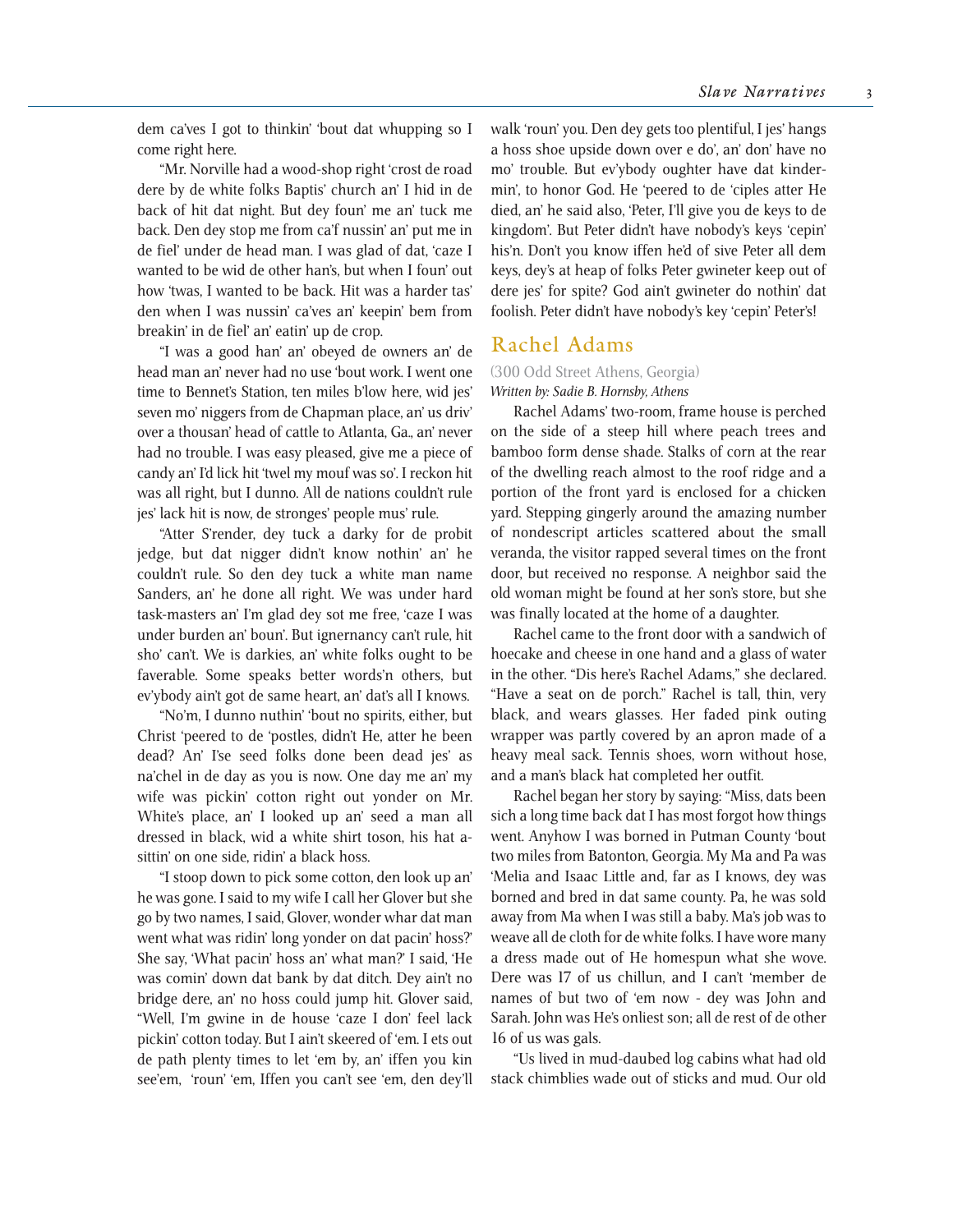home-made beds didn't have he slats or metal springs neither. Dey used stout cords for springs. De cloth what dey made the ticks of dem old hay mattresses and pillows out of was so coarse dat it scratched as little chillun last to death, it seemed lak to us dem days. I kin still feel dem old hay mattresses under me now. Evvy time I moved at night it sounded lak de wind blowin' through dem peach trees and bamboos 'round de front of de house whar I lives now.

"Grandma Anna was 115 years old when she died. She had done wore herself out in slavery time. Grandpa, he was sold off somewhar. Both of 'em was field hands.

"Potlicker and cornbread was fed to us chillun, out of big old wooden bowls. Two or three chillun et out of de same bowl. Grown folks had meat, greens, syrup, cornbread, 'taters and de lak. 'Possums! I should say so. Dey cotch plenty of 'em and atter dey was kilt Ma would scald 'em and rub 'em in hot ashes and det clean't 'em jus' as pretty and white. OO-o-o but dey was good. Lord, Yessum! Dey used to go fishin' and rabbit huntin' too. Us jus' fotonea in game galore den, for it was de style dem days. Dere warn't no market meat in slavery days. Seemed lak to me in dem days dat ash-roasted 'taters and groundpeas was de best somepin t'eat what anybody could want. 'Course dey had a gyarden, and it had somepin of jus' about evvything what us knowed anything 'bout in de way of gyarden sass growin' in it. All de cookin' was done in dem big old open fireplaces what was fixed up special for de pots and ovens. Ashcake was most as good as 'taters cooked in de ashes, but not quite.

"Summertime, us jus' wore homespun dresses made luk-de slips dey use for underwear now. De coats what us wore over our wool dresses in winter was knowed as 'sacques' den, 'cause dey was so losse fittin'. Dey was heavy and had wool in 'em too. Marse Lewis, he had a plenty of sheep, 'cause dey was bound to have lots of warm winter clothes, and den too, dey lakked mutton to eat. Oh! dem old brogan shoes was coarse and rough. When Marse Lewis had a cow kilt dey put de hide in de tannin' vat. When de hides was ready, Uncle Ben made up de shoes. and sometimes dey let Uncle Jasper holp him if cere was many to be made all at one time. Us wore de same sort of clothes on Sunday as evvyday, only dey had to be clean and fresh when dey was put on Sunday mornin'.

"Marse Lewis Little and his wife, Miss Sallie,

owned us, and Old Miss, she died long 'fore de surrender. Marse Lewis, he was right good to all his slaves; but dat overseer, he would beat us down in a minute if us didn't do to suit him. When dey give slaves tasks to do and dey warn't done in a certain time, dat old overseer would whup 'em 'bout dat. Marster never had to take none of his Niggers to court or put 'em in jails neither; him end de overseer set 'em right. Long as Miss Sallie lived de carriage driver driv her and Marse Lewis around lots, but atter she died dere warn't so much uze of de carriage. He jus' driv for marse Lewis and piddled around de yard den.

"Some slaves larnt to read and write. If dey went to meetin' dey had to go wid deir white folks 'cause dey didn't have no sep'rate churches for de Niggers 'til atter de war. On our Marster's place, slaves didn't go off to meetin' a t'all. Dey jus' went 'round to one another's houses and sung songs. Some of 'em read de Bible by heart. Once I heared a man preach what didn't know how to read one word in de Bible, and he didn't even have no Bible yit.

"De fust baptizin' I ever seed was atter I was with 'bout grown. If a slave from our place ever jined up wid a church 'fore de war was over, I never heared tell nothin' 'bout it.

"Lordy, Miss! I didn't know nothin' 'bout what a funeral was dem days. If a Nigger died dis mornin', dey sho' didn't waste no time a-puttin' him right on down in de ground dat same day. Dem coffins never had no shape to 'em; day was jus' squared pine boxes. Now warn't dat turrible?

"Slaves never went nowhar widout dem patterollers beatin' 'em up if dey didn't have no pass.

"Dere was hunderds of acres in dat dere plantation. Marse Lewis had a heap of slaves. De overseer, he had a bugle what he blowed to wake up de slaves. He blowed it long 'fore day so dat dey could eat breakfast and be out dere in de fields waitin' for de san to rise so dey could see how to wuk, and dey stayed out dar and wukked 'til black dark. When a rainy spell come and de grass get to growin' fast, dey wukked dem slaves at night, even when de moon warn't shinin'. On dem dark nights one set of slaves holt lanterns for de others to see how to chop de weeds out of de cotton and corn. Wuk was sho' tight dem days. Evvy slave had a task to de stter dey got back to dem cabins at night. Dey each one had to spin deir stint same as de 'omans, evvy night.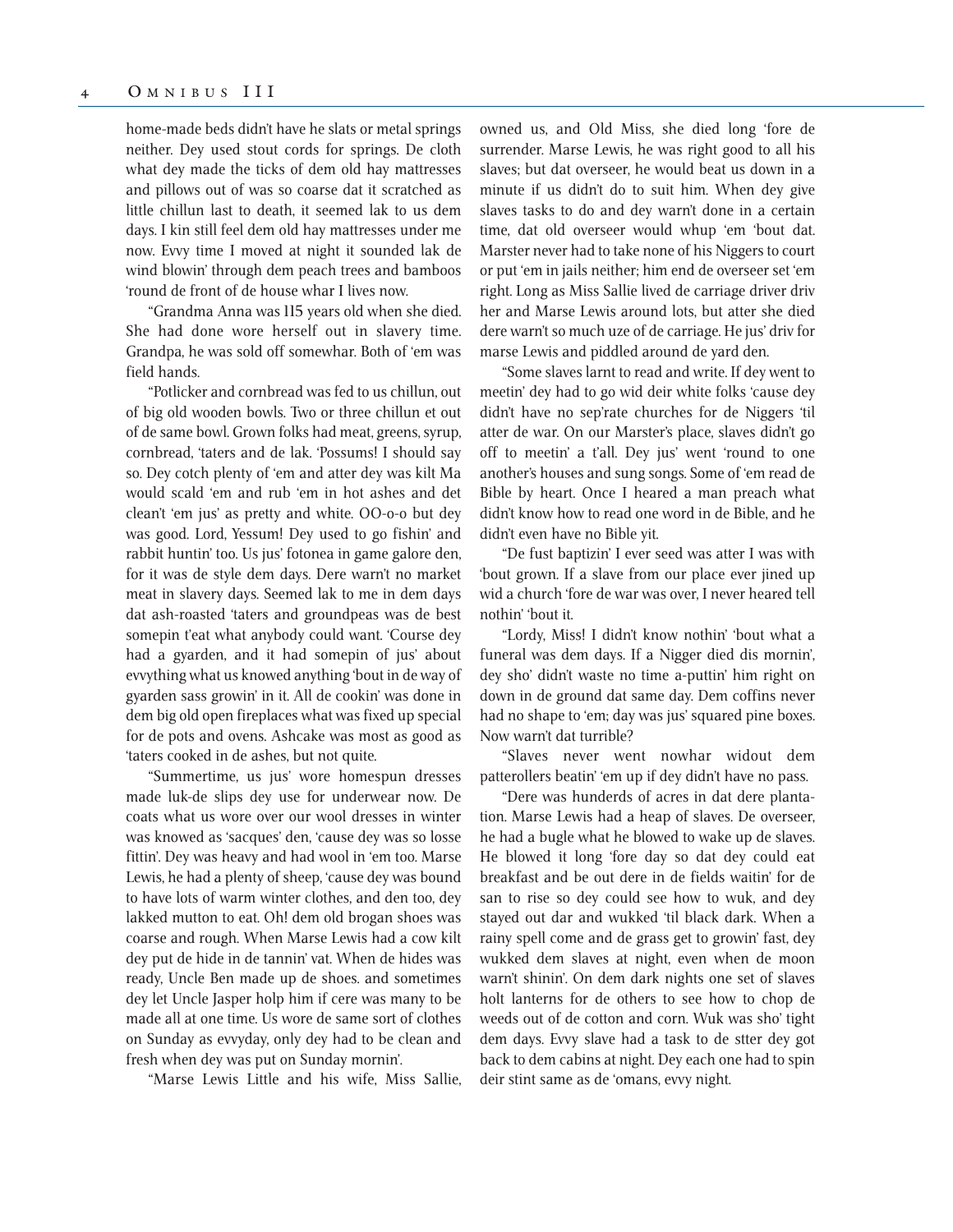"Young and old washed deir clothes Sadday nights. Dey hardly knowed what Sunday was, Dey didn't have but one day in de Christmas, and de only diff'unce dey seed dat day was dat dey give 'em some biscuits on Christmas day. New Year's Day was railsplittin' lay. Dey was told how many rails was to be cut, and dem Niggers better split dat many or somebody was gwine to git beat up.

"I don't 'member much 'bout what us played, 'cept no way us run 'round in a ring. Us chillun was allus skeered to play in de thicket nigh de house 'cause Raw Head and Bloody Bones lived der. Dey used to skeer us out 'bout red 'taters. Dey was fine 'taters red on de outside and pretty and white on de inside, but white folks called 'em 'nigger-killers.' Dat was one of deir tricks to keep us from stealin' dem 'taters. Dere warn't nothin' wrong wid ten 'taters; dey was jus' us good and healthy as any other 'taters.

Aunt Lucy, she was de cook, and she told me dat slaves was skeered of dem 'nigger-killer' 'taters and never bothered 'em much den lak dey does de yam patches dese days. I used to think I seed ha'nts at night, but it allus turned out to be somebody dat was tryin' to skeer me.

"Bout de most fun slaves had was at dem cornshuckins. De general would git high on top of de corn pile and whoop and holler down leadin' dat cornshuckin' song 'til all de corn was done shucked. Den come de big eats, de likker, and de dancin'. cotton pickin's was big fun too, and when dey got through pickin' de cotton dey et and drunk and danced 'til dey couldn't dance no more.

"Miss, white folks jus' had to be good to sick slaves, 'cause slaves was property. For Old Marster to lose a slave, was losin' money. Dere warn't so many doctors dem days and homemade medicines was all de go. Oil and turpentine, camphor, assfiddy (asafetida), cherry bark, sweetgum bark; all dem things was used to make teas for grown folks to take for deir ailments. Red oak bark tea was give to chillun for stomach mis'ries.

"All I can ricollect 'bout de comin' of freedom was Old Marster tellin' us dat us was free as jack-rabbits and dat from den on Niggers would have to git deir own somepin t'eat. It warn't long atter dat when dem yankees, wid pretty blue clothes on come through our place and dey stole most evvything our Marster had.

Dey kilt his chickens, hogs, and cows and tuk his hosses off and sold 'em. Dat didn't look right, did it?

"My aunt give us a big weddin' feast when I married Tom Adams, and she sho' did pile up dat table wid heaps of good eatments. My weddin' dress was blue, trimmed in white. Us had six chillun nine grandchillun, and 19 great-grandchillun. One of my grandchillun is done been blind since he was three weeks old. I sont him off to de blind school and now he kin git around 'most as good as I kin. He has made his home wid me ever since his Mammy died.

"'Cordin' to my way of thinkin', Abraham Lincoln done a good thing when he sot us free. Jeff Davis, he was all right too, 'cause if him and Lincoln hadn't got to fightin' us would have been slaves to dis very day. It's mighty good to do jus' as you please, and bread and water is heaps better dan dat somepin t'eat us mad to slave for.

"I jined up wid de church 'cause I wanted to go to Heben when I dies, and if folks lives right dey sho' is gwine to have a good restin' place in de next world. Yes Mam, I sho b'lieves in 'ligion, dat I does. Now, Miss, if you ain't got nothin' else to ax me, I'se gwine home and give dat blind boy his somepin t'eat."

## Willis Cofer

(548 Findley Street, Athens, Georgia)

*Written by: Grace McCune, Federal Writers' Project, Athens, Georgia*

Willis was enjoying the warm sunshine of an April morning as he sat on his small porch. Apparently, he was pleased because someone actually wanted to hear him talk about himself. His rheumatism had been painful ever since that last bad cold had weakened him, but he felt sure the sunshine would "draw out all the kinks." Having observed the amenities in regard to health and weather, the old man proceeded with his story:

"Eden and Calline Cofer was my pa and ma and us all lived on de big old Cofer plantation 'bout five miles from Washin'-ton, Wilkes. Pa b'longed to Marse Henry Cofer and ma and us chillun waz de property of Marse Henry's father, Marse Joe Cofer.

"I was borned in 1860, and at one time I had three brudders, but Cato and John died. My oldest brudder, Ben Cofer, is still livin' and a-preachin' de Gospel somewhar up Nawth.

"Chilluns did have de bestes' good times on our plantation, 'cause Old Marster didn't 'low 'em to do no wuk 'til dey was 12 years old. Us jus' frolicked and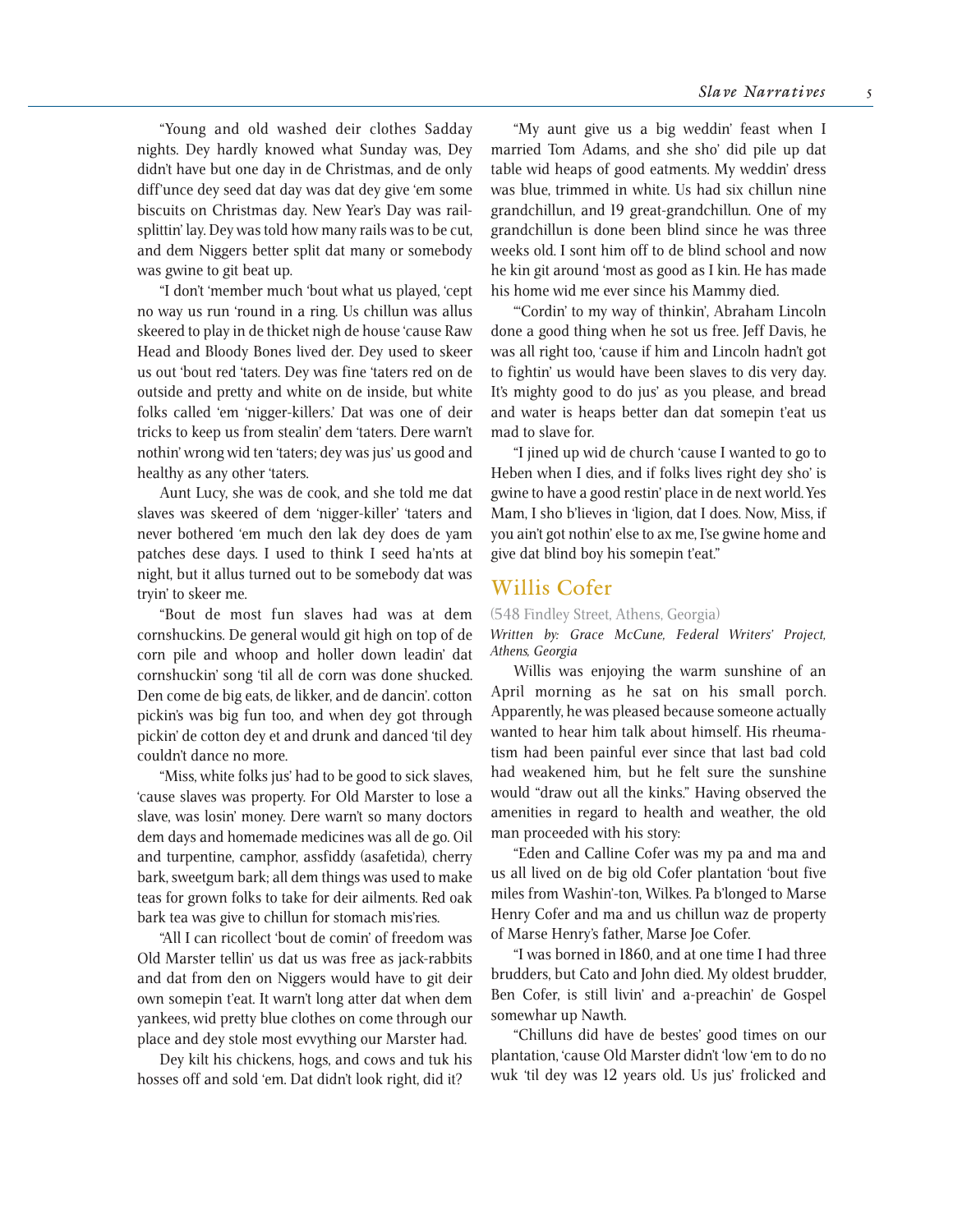played 'round de yard wid de white chilluns, but us sho' did evermore have to stay in dat yard. It was de cook's place to boss us when de other Niggers was off in de fields, and evvy time us tried to slip off, she cotch us and de way dat 'oman could burn us up wid a switch was a caution.

"Dere warn't no schools for us to go to, so us jes' played 'round. Our cook was all time feedin' us. Us had bread and milk for breakfas', and dinner was mos'ly peas and cornbread, den supper was milk and bread. Dere was so many chilluns dey fed us in a trough. Dey jes' poured de peas on de chunks of cornbread what dey had crumbled in de trough, and us had to mussel 'em out. Yessum, I said mussel. De only spoons us had was mussel shells what us got out of de branches. A little Nigger could put peas and cornbread away mighty fast wid a mussel shell.

"Boys jes' wore shirts what looked lak dresses 'til ley was 12 years old and big enough to wuk in de field. Den dey put 'em on pants made open in de back. Dem britches would look awful funny now, but dey was all us had den, and all de boys was mighty proud when dey got big enough to wear pants and go to wuk in de fields wid grown folkses. When a boy got to be a man enough to wear pants, he drawed rations and quit eatin' out of de trough.

"All de slave quarters was log cabins and little famblies had cabins wid jes' one room. Old Marster sho' did want to see lots of chilluns 'round de cabins and all de big famblies was 'lowed to live in two-room cabins. Beds for slaves was made by nailing frames, quilt out of oak or walnut planks to de sides of de cabins. Dey had two or three laigs to make 'em set right, and de mattresses was filled wid wheat straw. Dere warn't no sto'-bought stoves den, and all our cookin' was done in de fireplace. Pots was hung on iron cranes to bile and big pones of light bread was cooked in ovens on de hearth. Dat light bread and de biscuits nade out of shorts was our Sunday bread and dey sho' was good, wid our home-made butter. Us had good old corn bread for our evvyday bread, and dere ain't nothin' lak corn bread and buttermilk to make healthy Niggers. Dere wouldn't be so many old sick Niggers now if dey et corn bread evvyday and let all dis wheat bread and sto'-bought, ready-made bread alone 'cept on Sunday.

"Dere was four or five acres in Marster's big old gyarden, but den it tuk a big place to raise enough for

all de slaves and white folkses too in de same gyarden. Dere was jus' de one gyarden wid plenty of cabbage, collards, turnip greens, beans, corn, peas, onions, 'taters, and jus' evvything folkses laked in de way of gyarden sass. Marster never 'lowed but one smokehouse on his place. It was plumb full of meat, and evvy slave had his weat rations weighed out reg'lar. Dere was jes' one dairy house too whar de slaves got all de milk and butter dey needed. Marster sho' did b'lieve in seeing dat his Niggers had a plenty to eat.

"Marster raised lots of chickens and de slayes raised chickens too if dey wanted to. Marster let 'em have land to wuk for deyselves, but dey had to wuk it atter dey come out of his fields. All dey made on dis land was deir own to sell and do what dey wanted to wid. Lots of 'em plowed and hoed by moonlight to make deir own crops.

"Us used to hear tell of big sales of slaves, when some times mammies would be sold away off from deir chilluns. It was awful, and dey would jes' cry and pray and beg to be 'lowed to stay together. Old Marster wouldn't do nothin' lak dat to us. He said it warn't right for de chilluns to be tuk away from deir mammies. At dem sales dey would put a Nigger on de scales and weigh him, and den de biddin' would start. If he was young and strong, de biddin' would start 'round \$150 and de highest bidder got de Nigger. A good young breedin' 'oman brung \$2,000 easy, 'cause all de Marsters wanted to see plenty of strong healthy chillun comin' on all de time. Cyarpenters and bricklayers and blacksmiths brung fancy prices from \$3,000 to \$5,000 sometimes. A Nigger what warn't no more'n jes' a good field hand brung 'bout \$200.

"Dem bricklayers made all de bricks out of de red clay what dey had right dar on most all de plantations, and de blacksmith he had to make all de iron bars and cranes for de chimblies and fireplaces. He had to make de plow points too and keep de farm tools all fixed up. Sometimes at night dey slipped off de place to go out and wuk for money, a-fixin' chimblies and buildin' things, but dey better not let demselves git cotched.

"Mammy wove de cloth for our clothes and de white folkses had 'em made up. Quilts and all de bedclothes was made out of homespun cloth.

"De fus' Sadday atter Easter was allus a holiday for de slaves. Us was proud of dat day 'cause dat was de onlies' day in de year a Nigger could do 'zactly what he pleased. Dey could go huntin', fishin' or visitin', but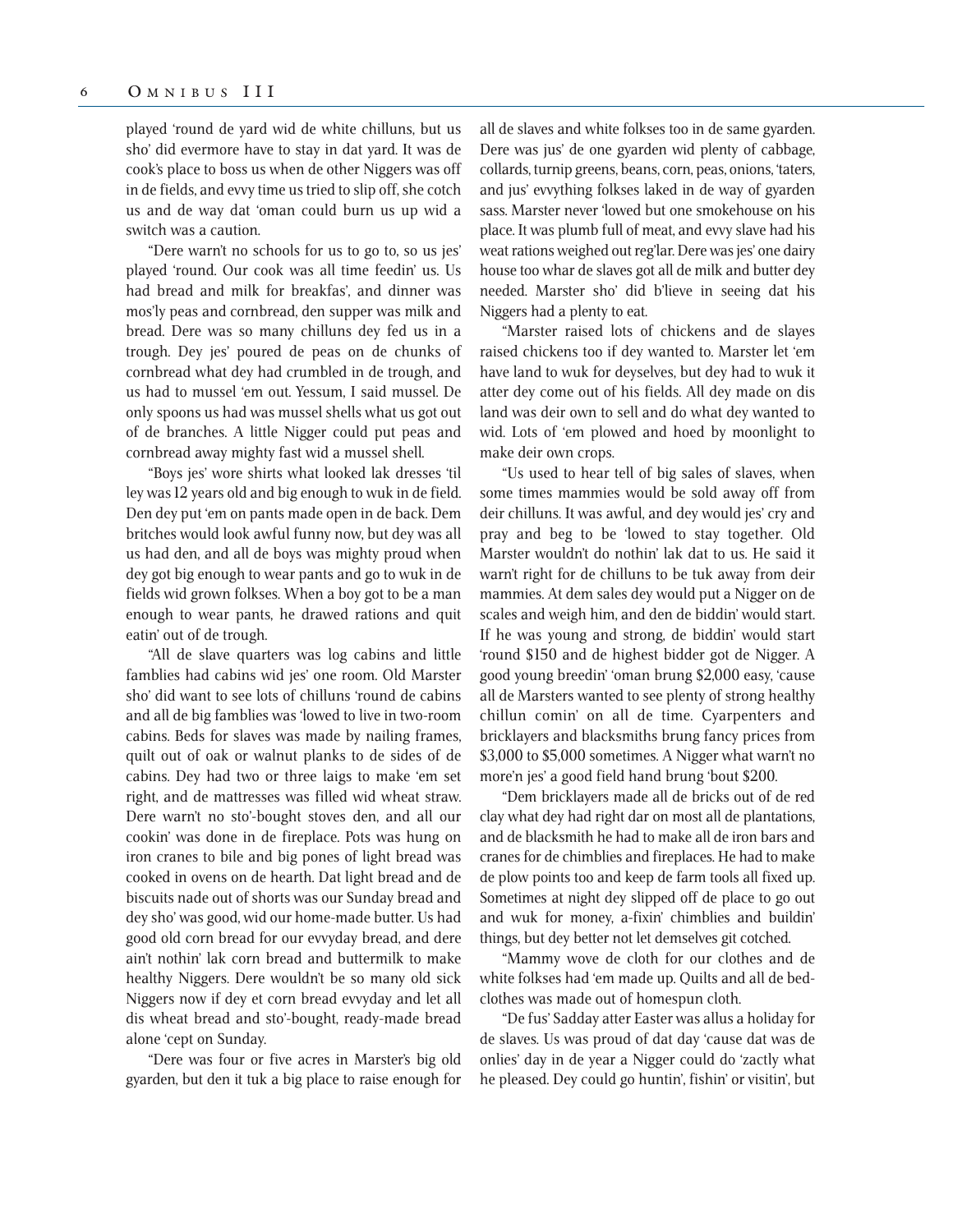most of 'em used it to put in a good days wuk on de land what Marster 'lowed 'em to use for deyselves. Some of 'em come to Athens and help lay bricks on a new buildin' goin' up on Jackson Street. No Ma'am, I done forgot what buildin' it was.

"Us Niggers went to de white folkses churches. Mr. Louis Williams preached at de Baptist Church on de fust Sundays, and Meferdiss (Methodist) meetin's was on de second Sundays. Mr. Andy Bowden and Mr. Scott Cowan was two of de Meferdiss preachers. Me and pa jined de Baptis' Church. Ma was jes' a Meferdiss, but us all went to church together. Dey had de baptizin's at de pool and dere was sho' a lot of prayin' and shoutin' and singin' goin' on while de preacher done de dippin' of 'em. De onliest one of dem baptizin' songs I can ricollect now is, Whar de Healin' Water Flows. Dey waited 'til dey had a crowd ready to be baptized and den dey tuk a whole Sunday for it and had a big dinner on de ground at de church.

"De sho' 'nough big days was dem camp meetin' days. White folkses and Niggers all went to de same camp meetin's, and dey brung plenty 'long to eat - big old loafs of light bread what had been baked in de skillets. De night before dey sot it in de ovens to rise and by mawnin' it had done riz most to de top of de deep old pans. Dey piled red coals all 'round de ovens and when dat bread got done it was good 'nough for anybody. De tables was loaded wid barbecued pigs and lambs and all de fried chicken folkses could eat, and all sorts of pies and cakes was spread out wid de other goodies.

"Evvy plantation gen'ally had a barbecue and big dinner for Fourth of July, and when sev'ral white famolies went in together, dey did have high old times tryin' to see which one of 'em could git deir barbecue done and ready to eat fust. Dey jus' et and drunk all day. No Ma'am, us didn't know nuffin' 'bout what dey was celebratin' on Fourth of July, 'cept a big dinner and a good time.

"When slaves got married, de man had to ax de gal's ma and pa for her and den he had to ax de white folkses to 'low 'em to git married. De white preacher married 'em. Dey hold right hands and de preacher ax de man: 'Do you take dis gal to do de bes' you kin for her?' and if he say yes, den dey had to change hands and jump over de broomstick and dey was married. Our white folkses was all church folkses and didn't 'low no dancin' at weddin's but dey give 'em big

suppers when deir slaves got married. If you married some gal on another place, you jus' got to see ner on Wednesday and Sadday nights and all de chilluns b'longed to de gal's white folkses. You had to have a pass to go den, or de patterollers was sho' to git you. Dem patterollers evermore did beat up slaves if dey cotched 'em off dey own Marster's place 'thout no pass. If Niggers could out run 'em and git on deir home lines dey was safe.

"On our place when a slave died dey washed de corpse good wid plenty of hot water and soap and wrapt it in a windin' sheet, den laid it out on de coolin' board and spread a snow white cheet over de whole business, 'til de coffin was made up. De windin' sheet was sorter lak a bed sheet made extra long. De coolin' board was made lak a ironin' board 'cept it had laigs. White folkses was laid out dat way same as Niggers. De coffins was made in a day. Dey tuk de measurin' stick and measured de head, de body, and de footses and made de coffin to fit dese measurements. If it was a man what died, dey put a suit of clothes on him before dey put him in de coffin. Dey buried de 'omans in de windin' sheets. When de Niggers got from de fields some of 'em went and dug a grave. Den ley put de coffin on de oxcart and carried it to de graveyard whar dey jus' had a burial dat day. Dey waited 'bout two months sometimes before dey preached de fun'ral sermon. For the fun'ral dey built a brush arbor in front of de white folkses church, and de white preacher preached de fun'ral sermon, and white folkses would come lissen to slave fun'rals. De song most sung at fun'rals wuz Hark from de Tomb. De reason dey had slave fun'rals so long atter de burial was to have 'em on Sunday or some other time when de crops had been laid by so de other slaves could be on hand.

"When white folkses died deir fun'rals was preached before dey was buried. Dat was de onliest diff'unce in de way dey buried de whites and de Niggers. Warn't nobody embalmed dem days and de white folkses was buried in a graveyard on de farm same as de Niggers was, and de same oxcart took 'em all to de graveyard.

"Our Marster done de overseein' at his place hisself, and he never had no hired overseer. Nobody never got a lickin' on our plantation lessen dey needed it bad, but when Marster did whup 'em dey knowed dey had been whupped. Dere warn't no fussin' and fightin' on our place and us all knowed better'n to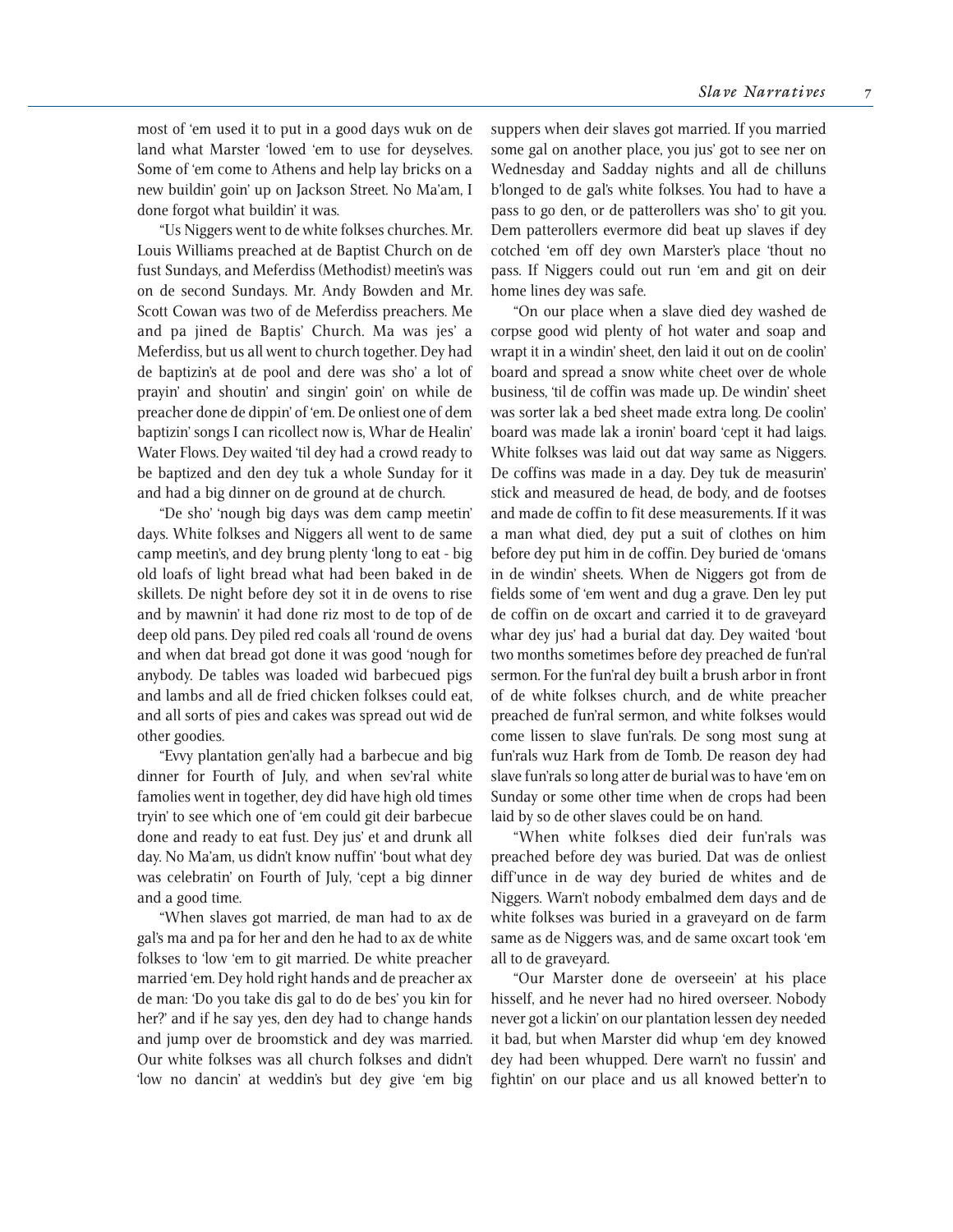take what didn't b'long to us, 'cause Old Marster sho' did git atter Niggers what stole. If one Nigger did kill another Nigger, dey tuk him and locked him in de jailhouse for 30 days to make his peace wid God. Evvy day de preacher would come read de Bible to him, and when de 30 days was up, den dey would hang him by de neck 'til he died. De man what done de hangin' read de Bible to de folkses what was gathered 'round dar while de murderer was a-dyin'.

"Its de devil makes folkses do bad, and dey all better change and serve God-a-Mighty, so as he kin save 'em before its too late. I b'lieve folkses 'haved better dem days dan dey does now. Marster made 'em be good 'round his place.

"When us turned Marster's watch dogs loose at night, dey warn't nothin' could come 'round dat place. Dey had to be kept chained up in de daytime. Sometimes Marster let us take his dogs and go huntin' and dey was de best 'possum trailers 'round dem parts. When dey barked up a 'simmon tree, us allus found a 'possum or two in lat tree. Sometimes atter us cotched up lots of 'em, Marster let us have a 'possum supper. Baked wid plenty of butter and 'tatoes and sprinkled over wid red pepper, dey is mighty good eatments. My mouf's jus' a-waterin' 'cause I'm thinkin' 'bout 'possums.

"Yes Ma'am, us had corn shuckin's, and dey was big old times. Evvyoody from plantations miles 'round would take time out to come. Some times de big piles of corn would make a line most a half a mile long, but when all de Niggers got at dat corn de shucks sho' would fly and it wouldn't be so long before all de wuk was done and dey would call us to supper. Dere was barbecue and chickens, jus' a plenty for all de Niggers, and corn bread made lak reg'lar light bread and sho' enough light bread too, and lots of 'tato pies and all sorts of good things.

"Atter de War was over, dey jus' turned de slaves loose widout nothin'. Some stayed on wid Old Marster and wukked for a little money and dey rations.

"Pa went down on the Hubbard place and wukked for 40 dollars a year and his rations. Ma made cloth for all de folkses 'round 'bout. Dey fotched deir thread and she wove de cloth for 50 cents a day. If us made a good crop, us was all right wid plenty of corn, peas, 'tatoes, cabbage, collards, turnip greens, all de hog meat us needed, and chickens too. Us started out widout nothin' and had to go in debt to de white folkses at fust but dat was soon paid off. I never had no chance to go to school and git book larnin'. All de time, us had to wuk in de fields.

"Ku Kluxers went 'round wid dem doughfaces on heaps after de War. De Niggers got more beatin's from 'em dan dey had ever got from deir Old Marsters. If a Nigger sassed white folkses or kilt a hoss, dem Kluxers sho' did evermore beat him up. Dey' never touched me for I stayed out of deir way, but dey whupped my pa one time for bein' off his place atter dark. When dey turned hin loose, he couldn't hardly stand up. De Yankees jus' about broke up de Ku Kluxers, but dey sho' was bad on Niggers while dey lasted.

"I was 'bout 21 years old when us married. Us never had no chillun and my wife done been daid for all dese long years, I don't know how many. I can't wuk and I jus' has to stay hyar wid my daid brother's chillun. Dey is mighty good to me, but I gits awful lonesome sometimes.

"No Ma'am, I ain't never seed but one ghost. Late one night, I was comin' by de graveyard and seed some thin' dat looked lak a dog 'ceppin' it warn't no dog. It was white and went in a grave. It skeered me so I made tracks gittin' 'way from dar in a hurry and I ain't never been 'round no more graveyards at night.

"When I passes by de old graveyard on Jackson Street, I 'members lots of folkses whats buried dar, bofe white folkses and slaves too, for den white folkses put dey slaves whar dey aimed to be buried deyselves. Dat sho' used to be a fine graveyard.

"Us all gwine to git together someday when us all leaves dis old world. I'm ready to go; jus' a-waitin' for de Lord to call me home, and I ain't skeered to face de Lord who will judge us all de same, 'cause I done tried to do right, and I ain't 'fraid to die."

Uncle Willis was tired and sent a little boy to the store for milk. As the interviewer took her departure he said: "Good-bye Missy. God bless you. Jus' put yourself in de hands of de Lord, for dey ain't no better place to be."

#### Scott Mitchell

*As told by Scott Mitchell, a former slave:*

Scott Mitchell, claims his age as somewhere in the 70's but his wool is white on the top of his head. Negroes don't whiten near as quickly as white people, evidently he is nearly 90, or there-a-bouts.

"Yes'm I 'members the Civil Wah, 'cause I wus a-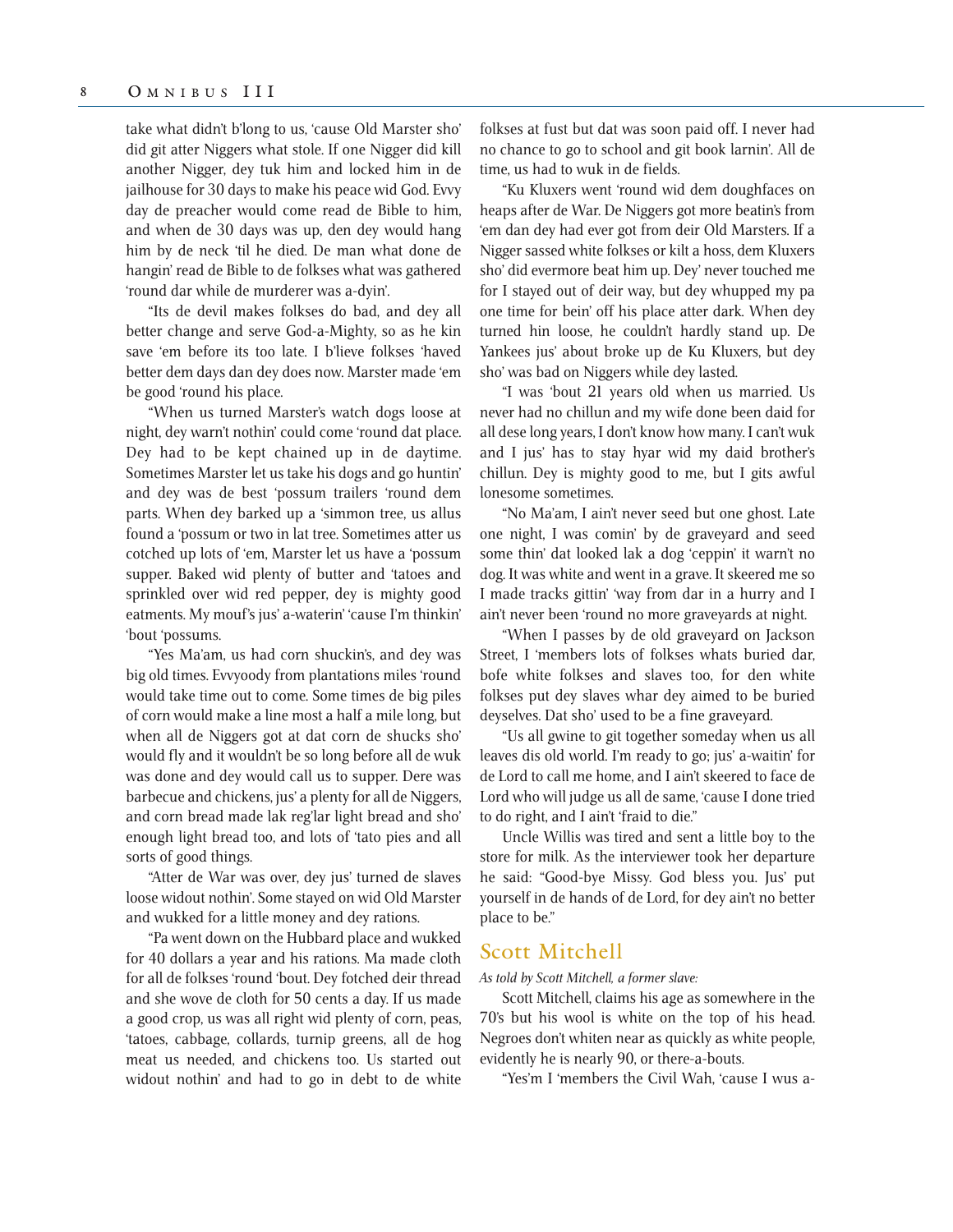livin', in Christian County whah I was bohn, right wif my masteh and mistress. Captin Hester and his wife. I was raised on a fahm right wif the, then I lef there.

"Yes, Cap'n Hester traded my mother an my sister, 'Twuz in 1861, he sent em tuh Mississippi. When they was 'way from him 'bouy two years he bot on back. Yes, he was good tuh us. I was my mistess' boy. I looked after her, on she made all uv my cloes, on she knit my socks, 'cause I was her niggah.

"Yes, I was twenty yeahs old when I was married. I members when I was a boy when they had that Civil Wah. I members theah was a brick office wheah they took on hung colohed folks. Yes, the blood was astreamin' down. Sumtimes theah hung them by theah feet, sometimes they hung them by theah thumbs.

I cum tu Kentucky coal mines when I was 'bout twenty years old. I worked et Jenkins. I worked right here at the Davis, the R.T. Davis coal mine, on at the Bailey mine; that was a-fore Mistah Bailey died.

When I worked for Mistah Davis he provided a house in the Cutt-Off, that's ovah wheath the mine's at. We woaked frum 7 o'clock in the mawnin' til 6 'clock at night. Yes, I sure liked tuh woak for Mistah Davis. I tended fuahnaces some, too. I sure was sorry wen Mistah Davis died."

# Mrs. M. S. Fayman

(Personal interview with Mrs. Fayman, at her home, Cherry Heights near Baltimore, Md.)

"I was born in St. Nazaire Parish in Louisiana, about 60 miles south of Baton Rouge, in 1850. My father and mother were Creoles, both of them were people of wealth and prestige in their day and considered very influential. My father's name was Henri de Sales and mother's maiden name, Marguerite Sanchez De Haryne. I had two brothers Henri and Jackson named after General Jackson, both of whom died quite young, leaving me the only living child. Both mother and father were born and reared in Louisiana. We lived, in a large and spacious house surrounded by flowers and situated on a farm containing about 750 acres, on which we raised pelicans for sale in the market at New Orleans.

"When I was about 5 years old I was sent to a private School in Baton Rouge, conducted by French sisters, where I stayed until I was kidnapped in 1860. At that time I did not know how to speak English; French was the language spoken in my household and by the people in the parish.

"Baton Rouge, situated on the Mississippi, was a river port and stopping place for all large river boats, especially between New Orleans and large towns and cities north. We children were taken out by the sisters after school and on Saturdays and holidays to walk. One of the places we went was the wharf. One day in June and on a Saturday a large boat was at the wharf going north on the Mississippi River. We children were there. Somehow, I was separated from the other children. I was taken up bodily by a white man, carried on the boat, put in a cabin and kept there until we got to Louisville, Kentucky, where I was taken off.

"After I arrived in Bouisville I was taken to a farm near Frankfort and installed there virtually a slave until 1864, when I escaped through the kindness of a delightful Episcopalian woman from Cincinnati, Ohio. As I could not speak English, my chores were to act as a tutor and companion for the children of Pierce Buckran Haynes, a well known slave trader and plantation owner in Kentucky. Haynes wanted his children to speak French and it was my duty to teach them. I was the private companion of 3 girls and one small boy, each day I had to talk French and write French for them. They became very proficient in French and I in the rudiments of the English language.

"I slept in the children's quarters with the Haynes' children, ate and played with them. I had all the privileges of the household accorded me with the exception of one, I never was taken off nor permitted to leave the plantation. While on the plantation I wore good clothes, similar to those of the white children. Haynes was a merciless brutal tyrant with his slaves, punishing them severely and cruelly both by the lash and in the jail on the plantation.

"The name of the plantation where I was held as a slave was called Beatrice Manor, after the wife of Haynes. It contained 8000 acres, of which more than 6000 acres were under cultivation, and having about 350 colored slaves and 5 or 6 overseers all of whom were white. The overseers were the overlords of the manor; as Haynes dealt extensively in tobacco and trading in slaves, he was away from the plantation nearly all the time. There was located on the top of the large tobacco warehouse a large bell, which was rung at sun up, twelve o'clock and at sundown, the year round. On the farm the slaves were assigned a task to do each day and in the event it was not finished they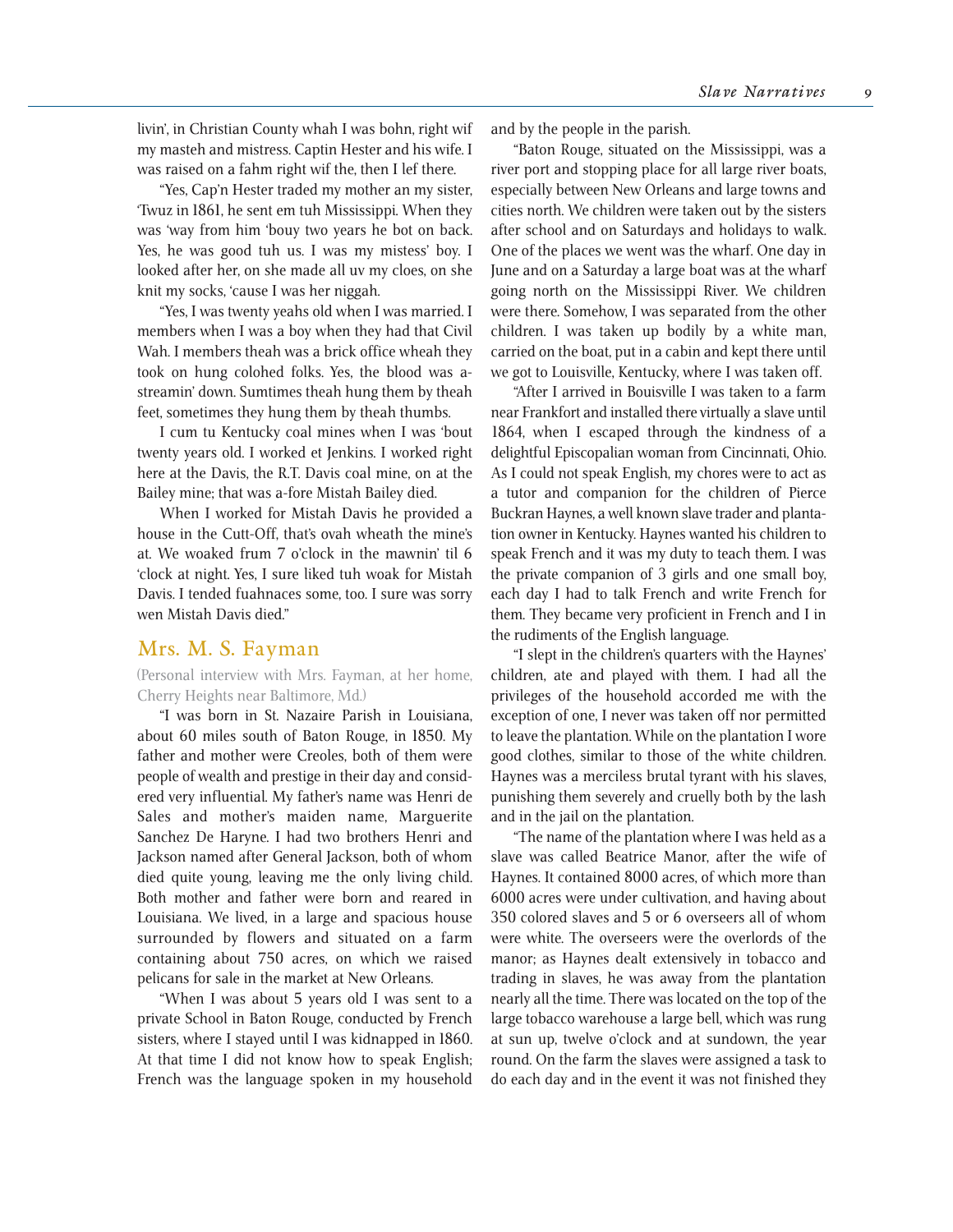were severely whipped. While I never saw a slave whipped, I did see them afterwards, they were very badly marked and striped by the overseers who did the whipping.

"I have been back to the farm on several occasions, the first time in 1872 when I took my father there to show him the farm, At that time it was owned by Colonel Hawkins, a Confederate Army officer.

"Let me describe the huts, these buildings were built of stone, each one about 20 feet wide, 50 feet long, 9 feet high in the rear, about 12 feet high in front, with a slanting roof of chestnut boards and with a sliding door, two windows between each door back and front about 2 x 4 feet, at each end a door and window similar to those on the side. There were ten such buildings, to each building there was another building 12 x 15 feet, this was where the cooking was done. At each end of each building there was a fire place built and used for heating purposes. In front of each building there were barrels filled with water supplied by pipes from a large spring, situated about 300 yards on the side of a hill which was very rocky, where the stones were quarried to build the buildings on the farm. On the outside near each window and door there were iron rings firmly attached to the walls, through which an iron rod was inserted and locked each end every night, making it impossible for those inside to escape.

"There was one building used as a jail, built of stone about 20x40 feet with a hip roof about 25 feet high, 2-story, On the ground in each end was a fire place; in one end a small room, which was used as office; adjoining, there was another room where the whipping was done. To reach the second story there was built on the outside, steps leading to a door, through which the female prisoners were taken to the room. All of the buildings had dirt floors.

"I do not know much about the Negroes on the plantation who were there at that time. Slaves were brought and taken away always chained together, men walking and women in ox carts. I had heard of several escapes and many were captured. One of the overseers had a pack of 6 or 8 trained blood hounds which were used to trace escaping slaves.

"Before I-close let me give you a sketch of my family tree. My grandmother was a Haitian Negress, grandfather a Frenchman. My father was a Creole.

"After returning home in 1864, I completed my

high school education in New Orleans in 1870, graduated from Fisk University 1874, taught French there until 1883, married Prof. Fayman, teacher of history and English. Since then I have lived in Washington, New York, and Louisiana. For further information, write me % Y.W.C.A. (col.), Baltimore, to be forwarded".

# George Washington Miller

As one may readily see, this interview was made with an educated ex-slave.

One who has served his Country as a teacher, since he was grown until three years ago. An unusual Negro.

He owns a comfortable home on the corner of a lot which was formerly owned by his "Ma" Emoline Robertson, whose career as a slave and a free negro was not as enviable as that of her son, George.

As I've heard of her she was a black "Scarlet."

Uncle George seemed pleased to talk especially when told that I would give him a copy in type.

The two enclosed interviews are in direct contrast from every view point.

I was born in Spartanburg, S.C. March 15, 1856.

My Ma's name was Emaline Hobby of Spartanburg S.C. and my Pa's name was Washington Young of same place.

I had one brother Walter Silas Miller, and two sisters,

Callie and Florence Miller, all of Spartanburg S.C.

My Ma was sold to the Youngs by the Hobbys, and a daughter married Marster Pickney Wyatt Miller, a Dr.

One peculiar thing about the family was that all the Miller men had a W in their name, each adopting the Wyatt.

W. J. Miller ex State Treasurer of Mississippi is a son of Mars Pickiney Wyatt Miller. My Mas' ole Marster.

All I know about our life happened after the Millers moved and brought us to Batesville, Panola County, Mississippi before the war. My Ma didn't come because she never could get along with Mars Miller, and he had sold her to a man named Ducket, Laurens County. How she ever got to Mississippi I just don't know. But she got to Batesville the first year after the war, and found my Pa married again.

When the Northern Army got as near as Memphis, Dr. P. W. Miller got so uneasy about the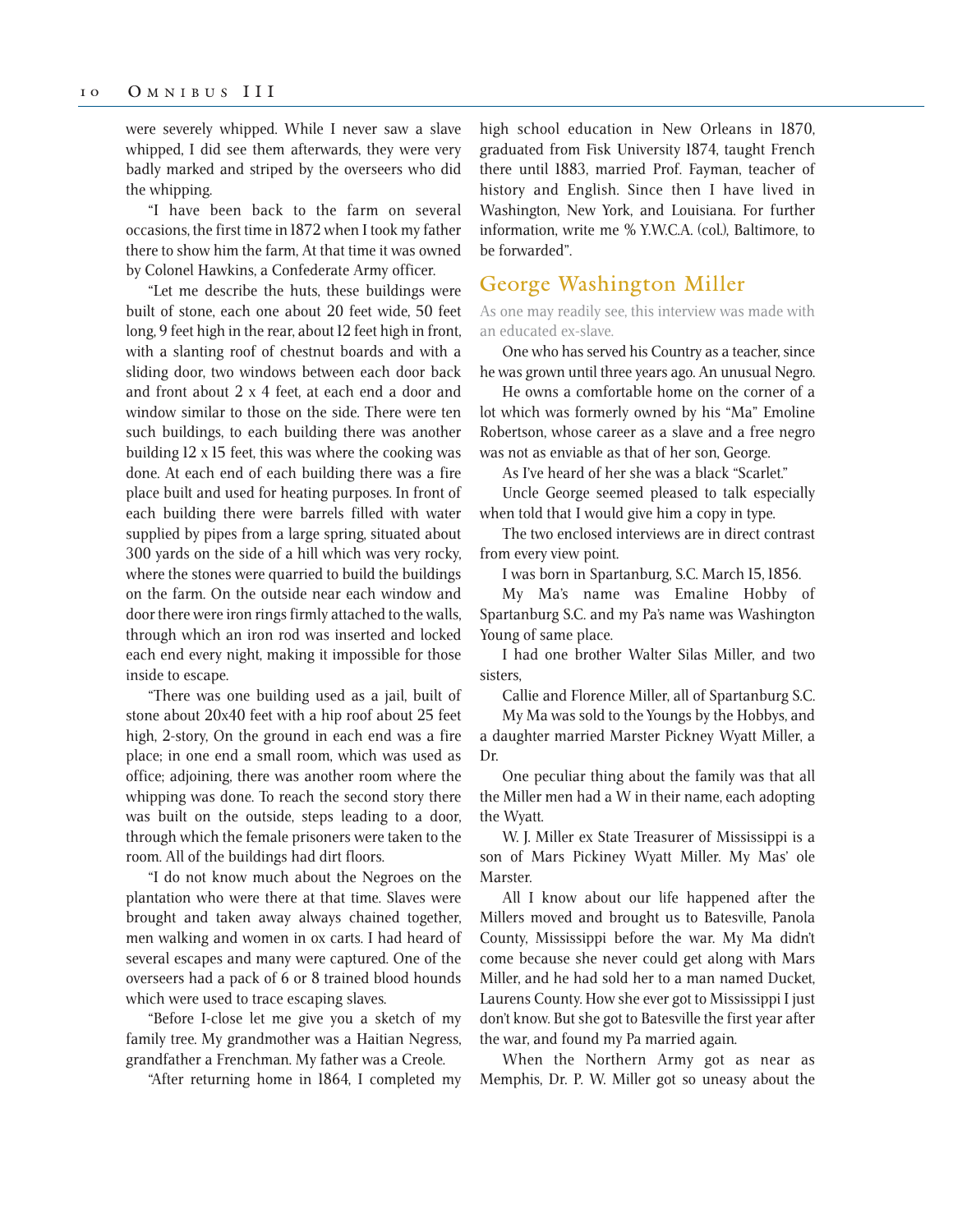Yankees that he sent us children, the Miller and Youngs, back to S. C. in wagons trying to keep the Yankees from stealing us. There were no Railroads as all were torn up. The Dr. took us to his Mother's plantation, where we had kin. I was just old enough to help do little jobs such as drive the sheep and cows. "Miss Sally" was good to me, and cared for us well. Not many slaves there in S. C. knew there was a war going on, and we could tell them about the raids on plantations back in Mississippi.

At Miller's place I remember they took an old horse that was so no account they turned him loose and he was back by night. To see great armies of men in uniforms was fun to us children. We craved to see it. I was always loyal to the Millers because I loved em, and I didn't want to leave, even when my Ma came for me I wouldn't have ever wanted to come to West Point except to see a train (M & O).

Like I told you at first, the Dr's brother came to S. C. for his own white children after the war. He had a wagon and three mules that he had carried back to save. One of us had died, but three of us were brought back to Panola in this wagon, along with the white folks. Among the white folks was a lawyer Mason Anderson of Spartanburg, the first lawyer I ever knew about. I understand his family is prominent in the State of Mississippi.

S. C. is an old State, you know. It's one of the colonies. I remembers when Lawyer Anderson married and came into the District. We understood he had married a well reared rich woman and we children wanted to see her. So we flocked to the big house on Anderson Plantation. To show how "rural" we little niggers were, when Miss Anderson asked about a broom, my Sister Callie didn't know what she meant. We only knew about Sedge brushes.

I had no mother, you see, but another old woman, Aunt Sara, took good care of us. We was expert with a pop-gun shooting wild cherries, and the game of marbles was popular.

We were well fed. S. C. being an old state Possums and game was scarce. There was plenty of squirrels and rabbits. Some of the slaves had gardens, but always plantation gardens. The Spring water was cool as ice water.

There's something I remember about the "big house", though I couldn't read much. On the brick chimney there was this number—1844. I learned after, that this was the year the house was built. This house was two story, colonial type.

We wore good clothes which were spun and woven on plantation and our shoes were made by plantation shoe-makers. I always attributed my rheumatism to the fact that one winter I couldn't get shoes until very late. I never did wear any short pants. Ours were long like the men. Our Mistress was mighty particular about us. In S. C. they didn't know what two-bits was. I must a had good pockets, because when I started back to Mississippi, T. W. Miller gave me a five dollar bill, which I still had when we got to Panola. We were on the road about six weeks and I had carelessly thrown my pants about at night and while in swimming (Honesty must have prevailed). Some places we traveled by was so strong with stench from battles fought and dead bodies left, we had to hold our noses.

We came right through "Warm Springs Ga.' The Youngs had overseers and drivers while the Millers' did not.

I paid some attention to the different kinds of folks because I liked to be informed. A Mr. Bill Stone who lived on Talahatchie river at Batesville, made a practice of having "Nigger hounds" to catch run away niggers.

The Miller plantation in Mississippi was about a half section. He only had three grown negro men and three or four women, but the Youngs who was the father-in-law and lived right in Panola (extinct) or present Batesville owned 80 slaves.

A plantation bell called everybody about day light and the field hands were at work from "Sun to Sun".

I never saw a slave whipped, but I've heard that 500 lashes were given for stealing or being lazy.

In S. C. I've heard of negroes who wanted money so bad, they would even shear the sheep in the winter and sell the wool. They would be whipped most of the time by Justice of Peace. They would steal corn and wheat from Neighbor plantations. You know corn and wheat in S. C. was scarce.

The talk is this in S. C. when a negro was sold—he was put on a block. Usually those sold were unruly. The children in S. C. were scared when a stranger came around, for they thought they were "speculators" and wanted to buy them. They would scatter and hide like young partridges. I saw one slave chained after I was brought back to Mississippi, because he was a run-away. He just wouldn't be whipped and he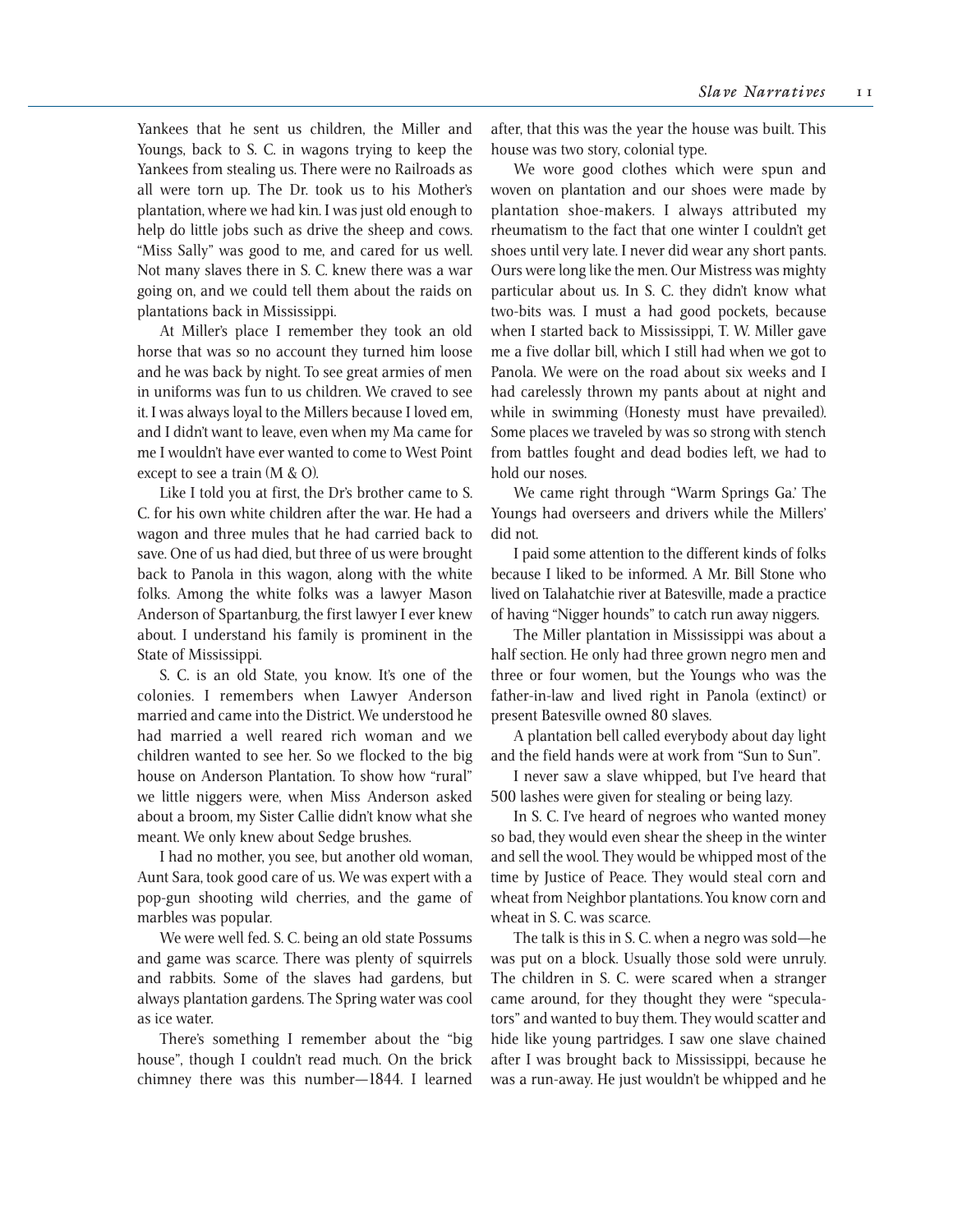wouldn't work. Hounds couldn't track him. His old Marster Johsling "belled" him—a curiosity. The blacksmith so made the bells and attachment that it couldn't be taken off. As he walked or rode the bells would ring. The old blacksmith was name Crowder and had a shop at Batesville.

Well, yes Mam, My white folks had a "refugee" who came out of Memphis to teach any of us who wanted to learn. I just got sick when she left us, because I did want to learn.

There was no plantation Church, but about two miles off was a Presbyterian Church called "Nazareth" that all the communities went to.

I think it is still standing, and there is a cemetery which I know has been there since the Revolution.

There were pews for the white and for the black, and often the leading negro deacon "Uncle Dik" sat in the pulpit. Everybody liked him. I remember preacher Reed, whom I thought almost was God hisself. I feel like I was almost born in a Baptist Church "Cedar Shoals" 16 miles east of

Anderson plantation for my mother carried me there from time I could toddle.

I saw baptizing after we came back to Mississippi at Panola, at "Sinners Camp Ground." The negroes and whites all went to the same church here too, and white preachers did the baptizing. His name was Middleton, a big slave owner. I remembers seeing him baptize several white and black, and my father was one of the negroes. This after being a Methodist and Presbyterian.

Most of the churches being white the Spirituals were not sung. My favorites are common hymns. Short and long meter. "Hark from the Tomb" etc.

I only remember going to two funerals and that in S. C. Old "Uncle Dick" sang "Hark from the Tomb." I've known of negroes who ran away to get to Ohio where they would be free. Our group always hoped and talked of being "free". I always listened, because I wanted to learn. "They would tell stories almost in a whisper about being "free".

The patarollers were a group of men to keep the negroes from mingling too much and agitating freedom. When caught out without a pass from place to place, they would be punished with whipping of 39 lashes according to law. Cose the slaves had to gossip "some. S. C. slaves were whole lot more sensible than Mississippi slaves, about some things.

I've heard that there was trouble sometimes

between the races. A white woman in Batesville put out a report that a crowd of negroes were leaving, but on investigation it was found not true and she was run out of town.

You know colored people were mighty to run about at night and knew how to dodge the patarollers, specially in S.C.

They didn't work on Saturday afternoon. Every one had to wash up. Sundays was alright. Stay at home and play and sing, while others visited around. There was just preaching on such and such a Sunday, and one would go.

On Christmas Eve had big things fire crackers etc. Lived mighty well every day during Christmas from Dec. 25th to Jan. 1st.

July 4th was always observed.

Yes, Mam, sure I've been to corn shucking in Carolina. A person would haul corn and pile it up as high as your head and invited negroes would be there, and sing and eat. If there was 10,000 bushels of corn it would be shucked that night. All red ears would be kept.

There were two groups with a Capt., who would lead all songs. If there was any whiskey it was kept from us children.

There were dances with a fiddler and I'd follow the music. I saw one wedding in S. C. on the Young plantation. The woman came from a neighbor plantation, and Mars Young bought the woman and they were never separated. The big road was full of negroes to give her a welcome. It just seems like a dream to me. There was three or four hundred negroes in the procession.

"Houlda", the bride was made a house girl and "Ike", the groom a blacksmith. Blacksmith never went to the field except at harvest time when every available man was put into the field to save the wheat. I'm in S. C. now remember. Young had on his place two free men with grown children, all blacksmiths. I do not know whether they got wages. One man named Norton had a white wife.

We didn't believe in hants and laughed at others who were superstitious. The Miller negroes were real smart.

I've read "Harry and Guide Posts", and I know there's nothing to it. It is fallacious. We had anecdotes, but I've lost sight of most of them.

When the slaves got sick, they were taken care of by the Dr. who came promptly. You know our Marster himself was a fine Dr. Castor oil and blue mass was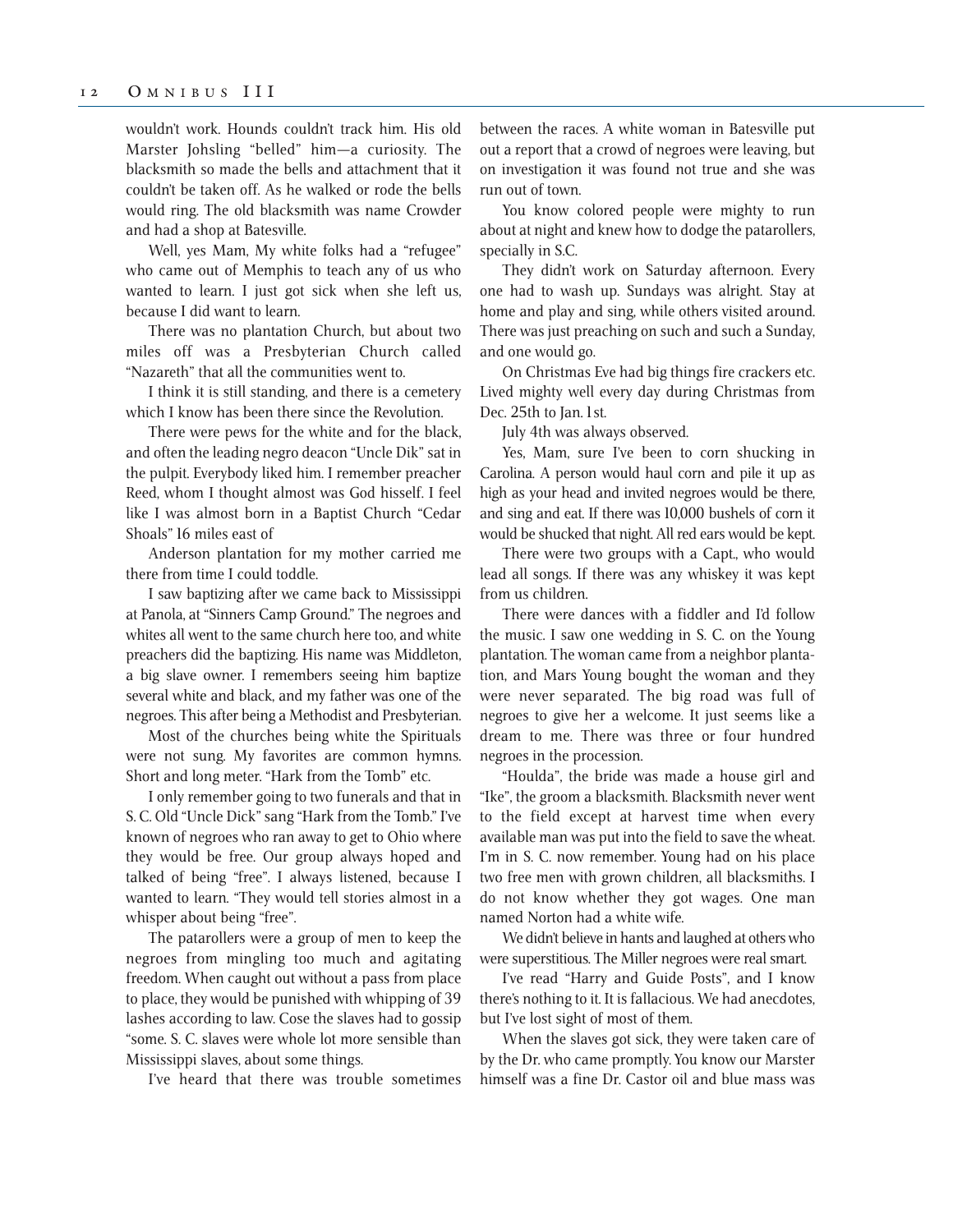given more than anything else.

Some superstitious negroes wore charms, but we didn't countenance anything like that.

I was in the Carolinas when news of freedom came at the death of Lincoln. We was looking for it because the Confederates had so many backsats. I remembers about Sherman's march through Ga. Ole Marster Miller was in Mississippi in Southern Army.

When we come back to Mississippi, we saw garrisons of soldiers on the way. Nobody knew their Status. Everything was unsettled.

A yankee advisor told our group of grown negroes to go back to their marsters and they would give them employment.

I came to West Point with my mother Emaline the first year after the war, and worked about home in her patches and helped keep boarding house. Sometimes she hired us out to chop cotton.

I started at once to school in West Point in a school room on the Cochran plantation 4 miles from town and we walked. The teacher was named John Williams.

I can tell you this about the Ku Klux. There was a notice put on my Mother's gate. There was a white man from Indiana, Glen Valley, 12 miles from Indianapolis, boarding with my Mother and teaching the negroes. On the notice was a red heart and sword run through it, showing that he must quit teaching or his life was in danger. He left and went back to Indiana. He wrote me a letter a few years ago.

One night the K. K.'s raided the town in all their regalia. We colored folks were at the church near the cemetery on that Saturday night.

We boys ran out and followed them laughing. They come by the church—Capt. Shattuck, a good Yankee, advised the negroes to behave and settle down, and believe in their own White folks.

I married Ellen Baptist, a house girl of Mrs. Baptist of West Point. We married in the home of Mrs. Tittle, a sister of Mr. Jack Baptist. Where my wife was there serving. Isaac Mosely, a colored preacher, married us right in the Tittle parlor, and Miss Hettie Morrow furnished the music. Only four colored people were there. We two, are the only ones now living who were present white or black. The year was 1871. We have had fine children, three girls and two boys, only one dead.

Two of the girls are teachers, one son, William Tell, is dead, leaving no family. Carris, married and lives in St. Louis, was a trained nurse.

George M. Jr. is a World War Veteran and lives in Toledo, Ohio.

There are grand children.

(At this point I gave Uncle George five questions which you find answered just as he wrote them)

Give me a story Uncle George.

The smallest thing become respectable when regarded as the commencement of what has advanced or advancing into magnificence the first rude settlement of our own West Point would have been an insignificant circumstance might justly have sunk into oblivion.

Mrs. Joiner, I think Mr. Lincoln was among the world's greatest Productions. While I was no enthusiastic admirer of Dr. Booker T. Washington he was among the great men of our Nation. To be frank Mr. Jefferson Davis was a good man but lacked wisdom in so great an undertaking.

What do I think about Slavery?

Well, I think slavery was one of the sins of the middle ages.

Why, I join the church because I believe it be greatest of social institutions for the World.

Of course all people should be religious. I think it was Roger Sherman who said, "It takes a great deal to be religious and still more to not be so." Therefore that is the reason I am foundly religious as is possible to be in some respects.

## Patsy Mitchner

"Come right in, honey, I been empectin' come of you white folks a long time from what I dreampt an' I wants to tell you my story. You see I is umble an' perlite 'cause my white folks teached me dat way.

"Come right in, I'm not feelin' well. My husban' has been dead a long time. I cannot stan' up to talk to you so have a seat.

"I belonged to Alex Gorman, a paper man. He printed the "Spirit of the age," a newspaper. I reckon you can find it in the Museum. I reckons dey keeps all way back yonder things in dere jest to remember by. He had a lot of printers both black an' white. De slaves turned de wheels de most of de time, an' de white mens done de printin'. Dere wus a big place dug out at each side of de machine. One 'man pulled it to him an' de other pulled it to him. Dey wurked it wid de han's. It wus a big wheel. Dey didn't have no printers den like dey got now.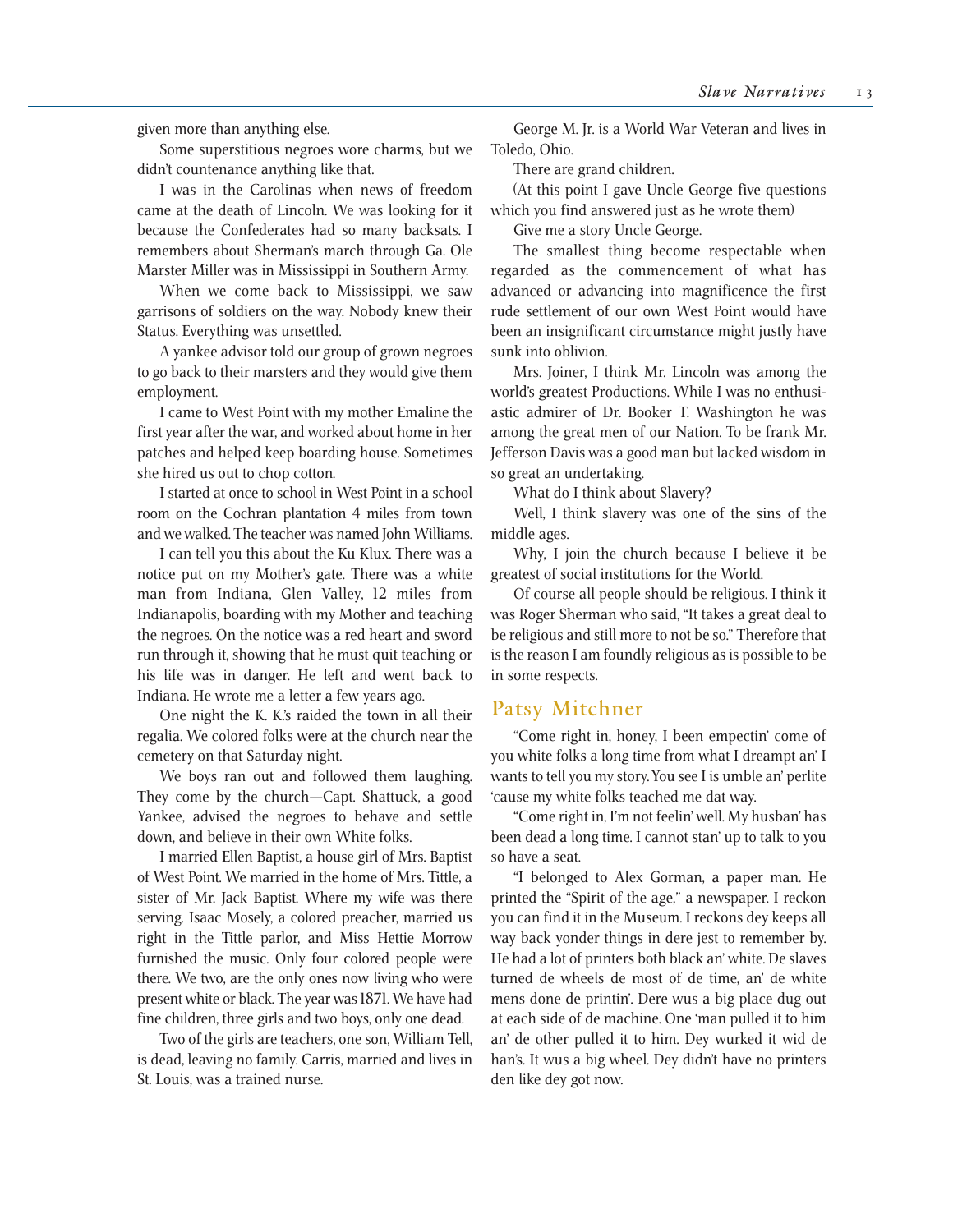"De ole printin' place is standin' now. It stands in front of de laundry on Dawson Street, where a lot of red wagons stan's goin' up towards the bus station. De ole buildin' wid stairsteps to go up. Dey sot de type upstairs an' de machine wus on de groun' floor.

"Larster married Gormans twice an' dey wus both named kary. Don't know whether dey wus sisters or not, but dey wus both Vir inia woien. So my missus name wus -ary Gorman. I do not know my age, but I wus 'bout 12 years old when wheeler's cavalry come through. Dey skeered me so much I squatted like a rat. Dey pulled clothes of de line an' stole clothes from stores on' went down to de depot an' changed clothes. Dey stole de womens drawers an' willed 'em wid things. Dey stole meat, corn an' other things an' put 'en in womens drawers, throwed 'em across dere horses bocks an' went on. You know women den wore long drawers open in front, ha! ha!

"Wheeler's cavalry tied up de legs an' front of 'em an' filled de legs an' seat full of things dey stole. Dey jest grabbed everything an' went on. Dey had a reason for leavin'; de Yankees wus at dere heels.

"Jest as soon as dey lef' de Yankees come. You know, dere wus a man here by de name of Governor Molden an' de flag wus a red an' white flag, an' when de Yankess come dere wus another flag run up.

"I want to try to tell de truth 'cause I wus teached dat way by marster an' missus.

"De flag brought peace 'cause de Yankees did not tear up de town. Dey had guards out around de houses an' dey marched back an' forth day an' night to keep everybody from robbin' de houses.

"De Yankees wid dere blue uniforms on jest kivered de town. Dey wus jest like ants. Dey played purty music on de ban' an' I liked dat. I wus fraid of 'em dough 'cause carster an' missus said dey were goin' to give us to 'em when dey come. I stayed hid mos' of de time right after de' surrender 'cause I didn't want de Yankees to ketch me. When de others lef' after de surrender I run away an' went to Rev. Louis Edwards, a nigger preacher. He sent me to my aunt at Rolesville. My Aunt wus named Patsy Lewis. I stayed dere bout three weeks when my uncle rented whur Camsron Park is now an' tended it dat year. We all come to Raleigh an' I have lived here all my life, but the three weeks I stayed at Rolesville.

"I have wurked for white folks, washin', cookin', an' wurkin' at a laundry ever since freedom come.

"I never seed my father in my life. My mother wus named Tempe Gorman. Dey would not talk to me 'bout who my father wus nor where he wus at. Mother would laf sometime when I axed her 'bout him.

"Marster treated his niggers mean sometimes. He beat my mother till de scars wus on her back, so I could see 'em.

"Dey sold my mother, sister an' brother to ole man Askew, a slave speculator, an' dey were shipped to de Mississippi bottoms in a box-car. I never heard from mother anymore.

I neoer seed my orother agin, but my sister come back to Cherlotte. She come to see me. She married an' lived dere till she died.

"In slavery time de food wus bad at marsters. It wus cooked one day for de nex', dat is de corn bread wus baked an' de neat wus biled an' you et it col' fer breakfas'. De meat wus as fat as butter an' you got the rashen an' a hunk of corn bread fer a meal. No biscuit wus seen in de slave houses. No sir, dat dey wus not. No biscuit for nighters at marsters.

"Our clothes wus bad an' our sleepin' places wus jest ounks. Our shoes had wooden cottoms on 'em.

"I heard 'em talk about patterollers so much I wus skeered so I could hardly sleep at night sometimes. I wus 'fraid dey would come an' catch me but I neber seed one in my life.

"I neber seed any slaves sold, in chains, or a jail for slaves. I neber seed a slave whupped. Marster took 'em in de back shed room to whup 'em.

"We wus not teached to read an' write. You better not be caught wid no paper in yore han' if you wus, you got de cowhide. I darsent to talk back to 'em no matter what happen'd dey would git you if you talked back to 'em.

"I married Tom Mitchner after de war. I went by de name of Patsy Gorman till I wus married. Now I goes by de name of Patsy Mitchner. My husban', Tom Mitchner, wus born a slave. My marster lived whar de bus station now is on de corner of Martin an' McDowell Streets in dat ole house dat stan's near dere now. I wus born an' bred in Raleigh an' have neber libed out of Wake County.

"Ole Dr. Jim McKee, who is dead an' gone, looked atter us when we wus sick. He give us medicine an' kep us clean out better en people is clean out now. Or. John McKee at de City Wall is his son. Dey pays no 'tention to me now; guess dey has forgotten me.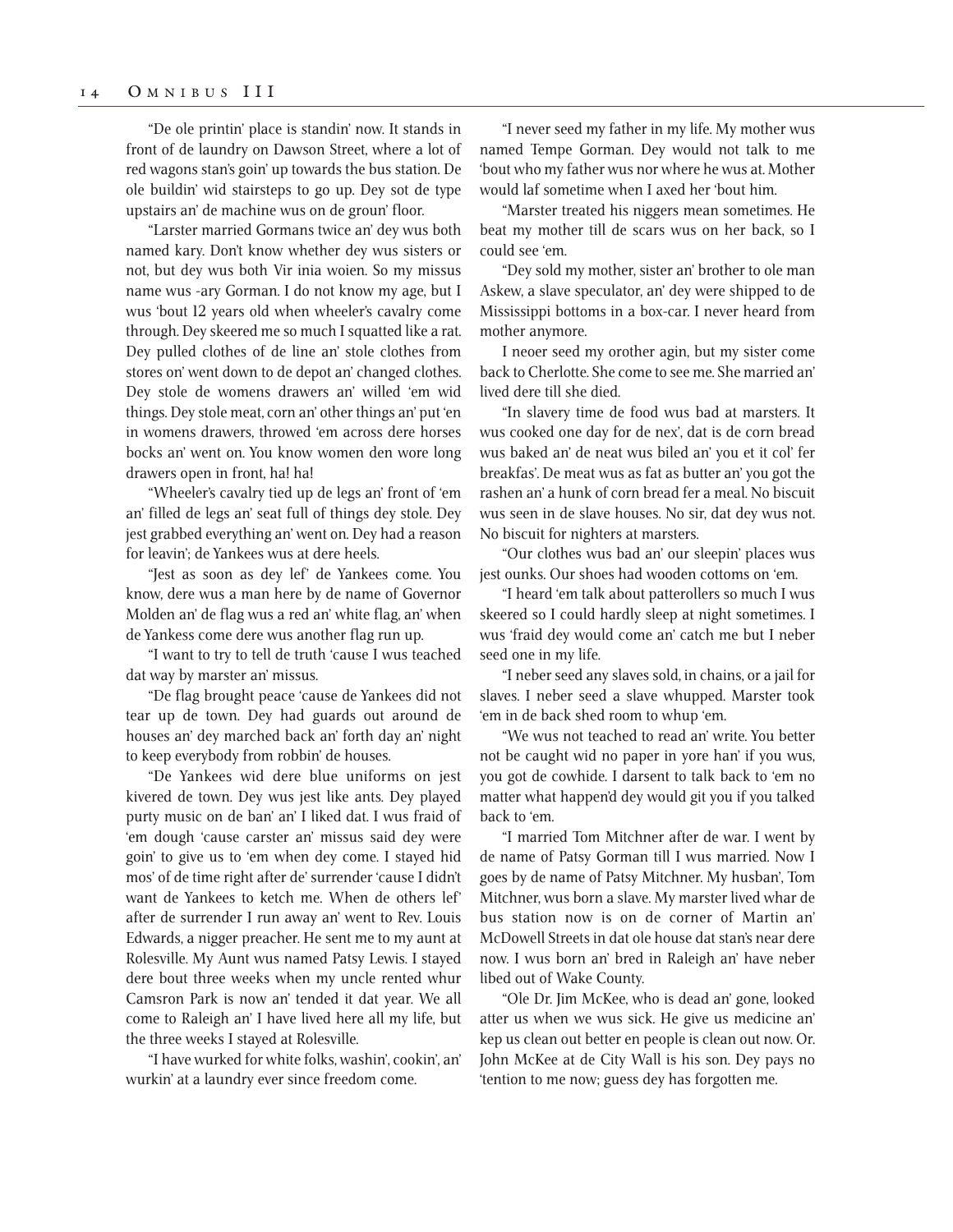"Witches is folks. I neber had a spell put on me by one, but I knowed a woman once who had a spell put on 'er, an' it hurt her feet, but a ole white man witch doctor helped take de spell off, but I think it wus de Lord who took it off. I is a Christain an' I believes sberythin' is in his han's.

"De people is worser now den dey wus in slavery time. We need patterollers right now. 'Twould stop some uv dis stealin' an' keep a lot of folks out of de penetentiary. We need 'em right now.

"Slavery wus better for us den things is now in some cases. Niggers den didn't have no responsibility, jest wurk, obey an' eat. Now dey got to shuffle around an' live on jest what de white folks min' to give 'em.

"Slaves prayed for freedom. Den dey got it dey didn't know what to do wid it. Dey wus turned out wid nowhere to go an' nothin' to live on. Dey had no 'sperence in lookin' out for demselves an' nothin' to wurk wid an' no lan'.

"Dey made me think of de crowd onetime who prayed for rain when it wus dry in crap time. De rain fell in torrents an' kept fallin' till it was 'bout a flood. De rain frogs 'gin to holler an' callin' mo' rain an' it rained an' rained. Den de raincrow got up in a high tree an' he holler an' axed de Lord for rain. It rained till ebery little rack of cloud dat come ober brought a big shower of large drops. De fiel's wus so wet an' miry you could not go in 'em an' water wus standin' in de fiel's middle of ebery row, while de ditches in de fiel's looked like little rivers, dey wus so full of water. It begun to thunder agin in de southwest, right whar we call de "Chub hole" of de sky, whar so much rain comes from an' de clouds growed blacker an' blacker back dere.

"Den one of de mens who had been prayin' for rain up an' said, 'I tell you brothers if it don't quit rainin' eoerything goin' to be washed away.' Dey all looked at de black rain cloud In de west wid sor'ful fanes as if dey felt dey didn't know what use dey had for rain after dey got it. Den one of de brothers said to de other brothers kinder easy an' shameful like, 'Brothers don't you think we overdone dis thing?' Dats what many a slave thought 'bout prayin' for freedom.

"Before two years had passed after de surrender

dere wus two out of every three slaves who wushed dey wus back wid dere marsters.

"De marsters kindness to de niggers after de war is de cause of de nigger havin' things today. Dere wus a lot of love-between marster an' slave en dar is few of us dat don't love de white folks today.

"Slavery wus a bad thing an' freedom, of de kin' we got wid nothin' to live on wus bad. Two snakes full of pisen. One lyin' wid his head pintin' north, de other wid his head pintin' south. Dere names wus slavery an' freedom. De snake called slavery lay wid his head pinted south an' de snake called freedom lay wid his head pinted north. Both bit de nigger, an' dey wus both bad."

#### Lou Southworth

"Lou Southworth was born a slave in Kentucky, was taken to Missouri, and then brought to Oregon as a slave in 1851. He purchased his freedom in Oregon with gold which he dug out of the Yerka and Jacksonville mines. He fought in the Rouge River Indian War, in which he was wounded. Subsequently he built a home and married. He became widely known for his hospitality and public spirit, and his happiness would have been complete but for one circumstance—his white brethren dropped his name from the church roll for playing the violin. This weighed heavily unpon his mind, and in later years, he expressed his feelings as follows:

"'The brethren wouldn't stand for my violin, which was all the company I had most of the time. They said it was full of all sorts of wicked things and that it belonged to the devil. And it hurt me a good deal when they told me that playin' a fiddle is a proceedin' unbecomin' to a Christian in the sight of the Lord. So I told them to keep me in the church with the fiddle if they could, but to turn me out if they must, for I couldn't think of parting with my old-time friend. They turned me out and I reckon my name isn't written in their books here any longer, but I somehow hope it is written in the Big Book up yonder in the land of golden harps where they arent so particular about the old man's fiddle.'

"And I know, friends, you won't think hard of me and give me the cold shoulder for loving my fiddle these many years. I sometimes think that when you go upyonder and find my name to your surprise in the Big Book, you'll meet many a fellow who remembers the old fiddler who played 'Home Sweet Home,' "Dixie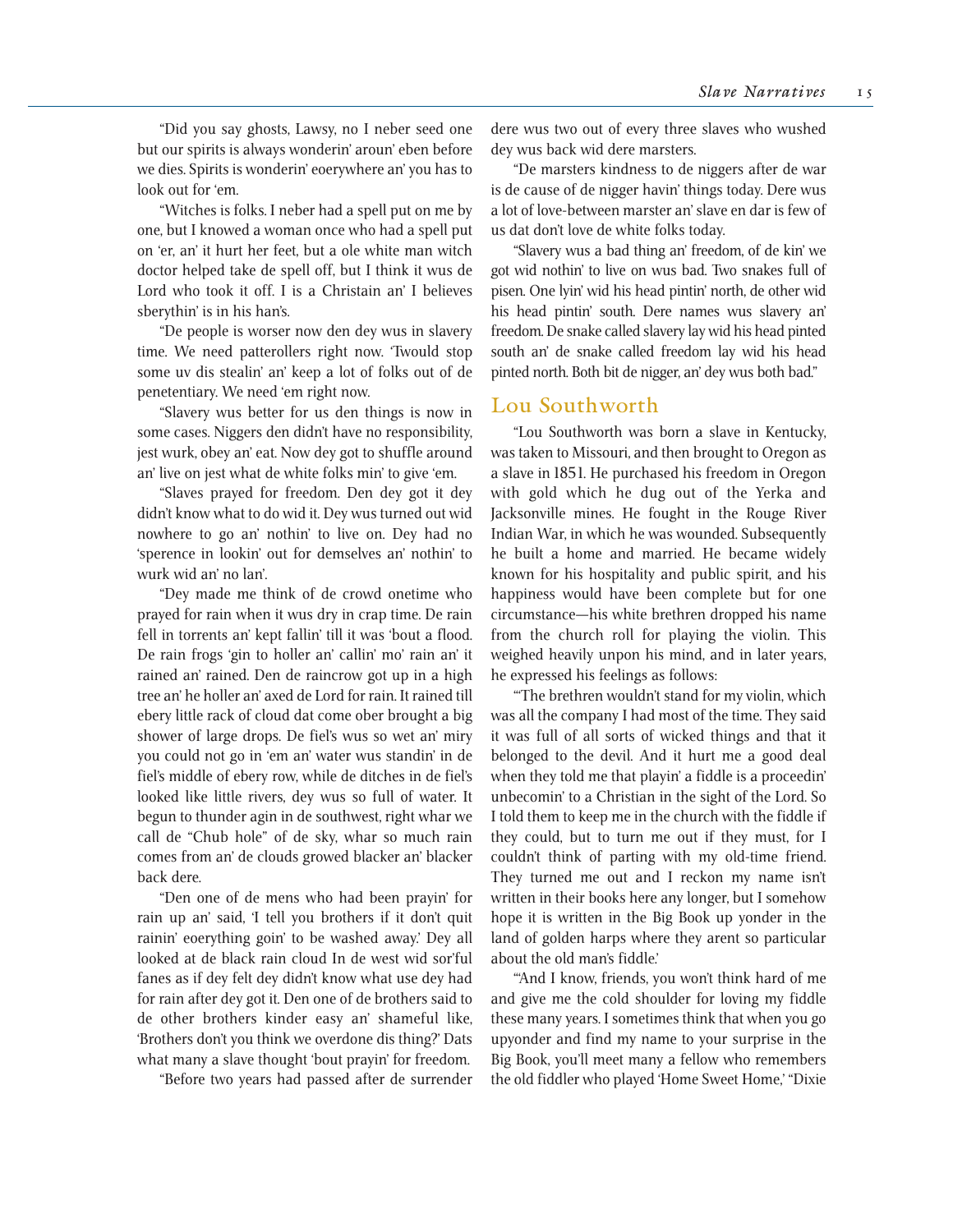Land,' 'Arkansas Traveler,' 'Swanee River,' and other tunes for the boys who were far away from home for the first time. And some of the fellows will tell how the poor, homesick boys listened to the fiddle during the long winter evenings until they forgot their troubles so they could sleep as they had slept under their mothers' roofs at home. And they'll talk over the days when there was no society for men like us out West: when there wasn't any Bible, and hymn books were unknown, when playin' poker and buckin' faro were the only schoolin' a fellow ever got; when whiskey ran like water and made the whites and Indians crazy; when men didn't go by their right names and didn't care what they did, and when there no law and the court was the man who carried the best sixshooter. And when they have talked over those early days, the fellows will say:

"'Where'd we all been and what'd we all done in the mines, but for Uncle Lou's fiddle, which was the most like church of anything we had? For the boys used to think the good Lord put a heap of old-time religious music into my fiddle; and the old-time religious music is good enough for the old man who's done some mighty hard work in 85 years.'

"'But I forgot the work I've done and the years I've lived when my bow comes down soft and gentle-like and the fiddle seems to sing the songs of slavery days till the air grows mellow with music and the old-time feelin' comes back, and I can hear familiar voices that are no more.

"'There are things a plain old man can't tell in words, and there are feelin's that won't fit into common everyday talk like mine. When there's plenty of rosin on the bow and the player feelin' fine, and the fiddle pours out great torrents of music that calm down till he hears the bob white's whistle and the rustlin' of the corn, and the whippoorwill and mockin' bird come to sing for him, and he forgets what he ought not to remember and he wants to make everybody glad—then it is that a plain man has feelin's he can't describe. But he knows he's happier and better, and his next day's work is easier. He has a smile and a kind word for every one he meets, and every one has a smile and a kind word for him. The world is heavenly to that man, and his feelin's are nigh on to religious......' —J. B. Horner."

#### William Ballard

"I was born near Winnsboro, S.C., Fairfield County. I was twelve years old the year the Confederate war started. My father was John Ballard and my mother was Sallie Ballard. I had several brothers and sisters. We belonged to Jim Aiken, a large landowner at Winnsboro. He owned land on which the town was built. He had seven plantations. He was good to us and give us plenty to eat, and good quarters to live in. His mistress was good, too; but one of his sons, Dr. Aiken, whipped some of de niggers, lots. One time he whipped a slave for stealing. Some of his land was around four churches in Winnsboro. "We was allowed three pounds o' meat, one quart o' molasses, grits and other things each week—plenty for us to eat.

"When freedom come, he told us we was free, and if we wanted to stay on with him, he would do the best he could for us. Most of us stayed, and after a few months, he paid wages. After eight months, some went to other places to work.

"The master's wife died and he married a daughter of Robert Gillam and moved to Greenville, S.C.

"The master always had a very big garden with plenty of vegetables. He had fifty hogs, and I helped mind the hogs. He didn't raise much cotton, but raised lots of wheat and corn. He made his own meal and flour from the mill on the creek; made home-made clothes with cards and spinning wheels.

"They cooked in wide chimneys in a kitchen which was away off from the big house. They used pots and skillets to cook with.

The hands got their rations every Monday night. They got their clothes to wear which they made on old spinning wheels, and wove them themselves.

"The master had his own tan yard and tanned his leather and made shoes for his hands.

"He had several overseers, white men, and some negro foremen. They sometimes whipped the slaves, that is the overseers. Once a nigger whipped the overseer and had to run away in the woods and live so he wouldn't get caught. The nigger foremen looked after a set of slaves on any special work. They never worked at night unless it was to bring in fodder or hay when it looked like rain was coming. On rainy days, we shucked corn and cleaned up around the place.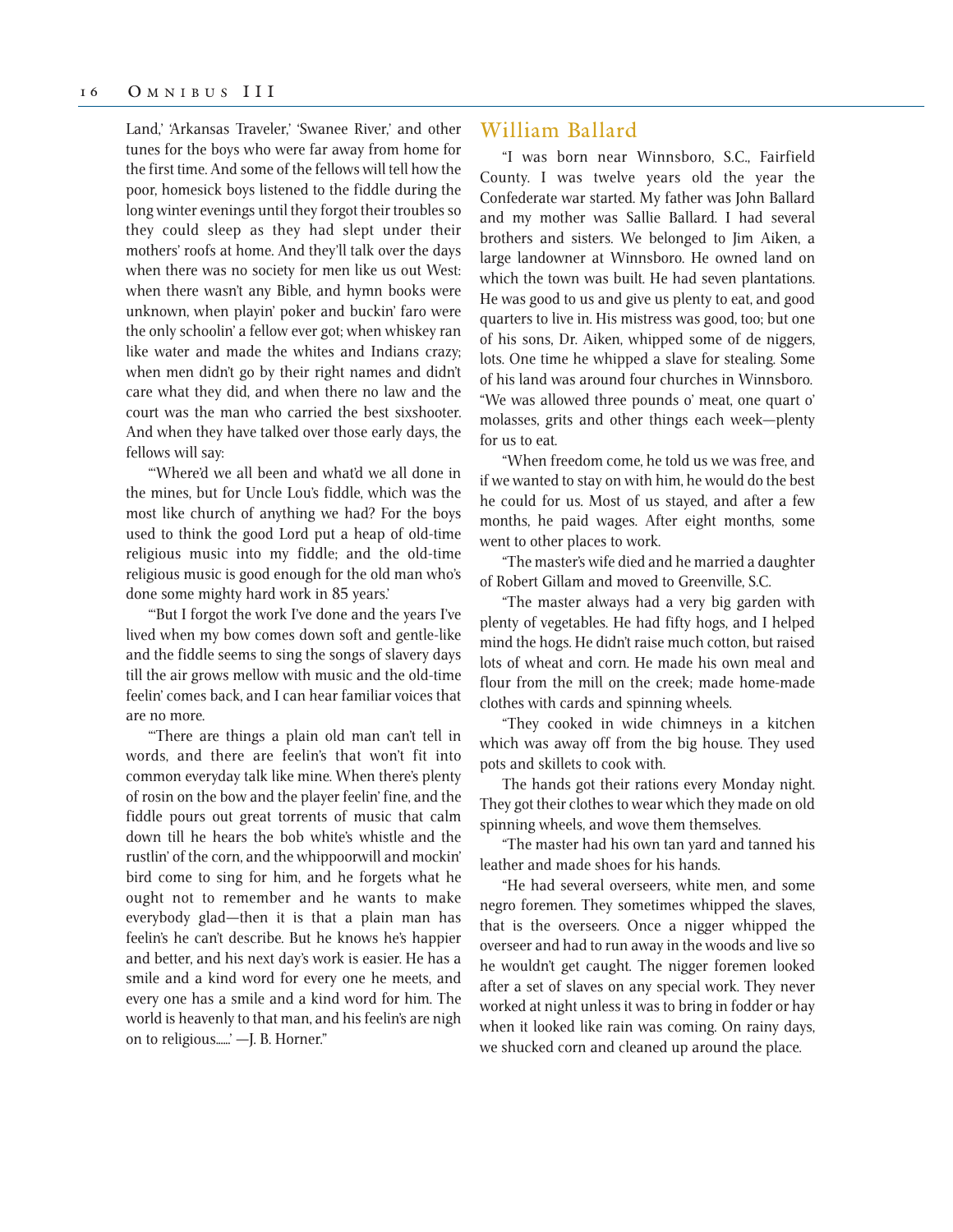"We had old brick ovens, lots of 'em. Some was used to make molasses from our own sugar cane we raised.

"The master had a 'sick-house' where he took sick slaves for treatment, and kept a drug store there. They didn't use old-time cures much, like herbs and barks, except sassafras root tea for the blood.

"We didn't learn to read and write, but some learned after the war.

"My father run the blacksmith shop for the master on the place. I worked around the place. The patrollers were there and we had to have a pass to get out any. The nigger children sometimes played out in the road and were chased by patrollers. The children would run into the master's place and the patrollers couldn't get them 'cause the master wouldn't let them. We had no churches for slaves, but went to the white church and set in the gallery. After freedom, niggers built 'brush harbors' on the place.

"Slaves carried news from one plantation to another by riding mules or horses. They had to be in quarters at night. I remember my mother rode sidesaddle one Saturday night. I reckon she had a pass to go; she come back without being bothered.

"Some games children played was, hiding switches, marbles, and maybe others. Later on, some of de nigger boys started playing cards and got to gambling; some went to de woods to gamble.

"The old cotton gins on de farms were made of wooden screws, and it took all day to gin four bales o' cotton.

"I was one of the first trustees that helped build the first colored folks' church in the town of Greenwood. I am the only one now living. I married Alice Robinson, and had five sons and one daughter, and have five or six grandchildren.

"Abraham Lincoln. I think, was a good man; had a big reputation. Couldn't tell much about Jefferson Davias. Booker T. Washington—everybody thinks he is a great man for the colored race.

"Of course I think slavery was bad. We is free now and better off to work. I think anybody who is any count can work and live by himself.

"I joined de church when I was 17 years old, because a big preaching was going on after freedom for the colored people.

"I think everybody should join the church and do right; can't get anywhere without it, and do good."

## Joseph Leonidas Star

If the poetic strain in the Dunbar Negroes of the south is an inheritance and not " just a gift from On High; Knoxville, Tennessee's aged Negro Poet,-born Joseph Leonidas Ster—but promine tly known in the community as "Lee"Star, Poet, Pelitician and Looge Man—thinks that Georgia's poetic genius Paul Lawrence Dunber,"maybe took his writin' apells" from him.

"My grandfather and Paul Larrence Dunber's grandfather was cousins. He were a much younger men than I am, for I was eighty-one years old the twenty-sixth of December, 1937. So I reckon I give it down to my kin-man. But it seem to me, that Poets is just born thataway. Po'try is nothin' but Truth anyway, and it's Truth was sets us free. And that makes me a free-born citizen both ways and every ways. I were born free. I were always happy-natured and I expect to die thataway. One of my poems is named, 'Be Satisfied!' and I say in it that if a man's got some thin' to eat, and teeth to bite, he should be satisfied. You cant take your good/with you. Old man Rockefeller, then be died here awhile back, went away from here 'thout his hot and shoes. That's the way its goin' to be with all us, no matter what our color is."

"The people 'round here calls me "Lee" Ster, and I want to tell you, Lee Star is a free-born man. But of course, things bein' as they were, both my mother and father were slaves. That is for a few years. They lived in Greenville, Tennessee. My mother. Maris Guess, was free'd before the emancipation, by the good words of her young white mistress, who told 'us all when she wes about to die, she wanted 'em to set Maria free, 'cause she didnt want her little playmate to be nobodys else's slave. They was playmates you see. My mother was eleven years old when she was freed."

"When she was about fourteen and my father Henry Dunbar wanted to marry he had to first buy his freedom. In them times a slave couldnt marry a free'd person. So he bought his freedom from his Narster Lloyd Bullen, and a good friend of Andrew Johnson, the president. My father an' him was friends too. So he bought his freedom, for just a little of somethin' I disremember what,' cause they didnt sim to make him buy his freedom high. He made good money though. He was a carpenter, blacksmith, shoe maker and knowed a lot more trades. His Master was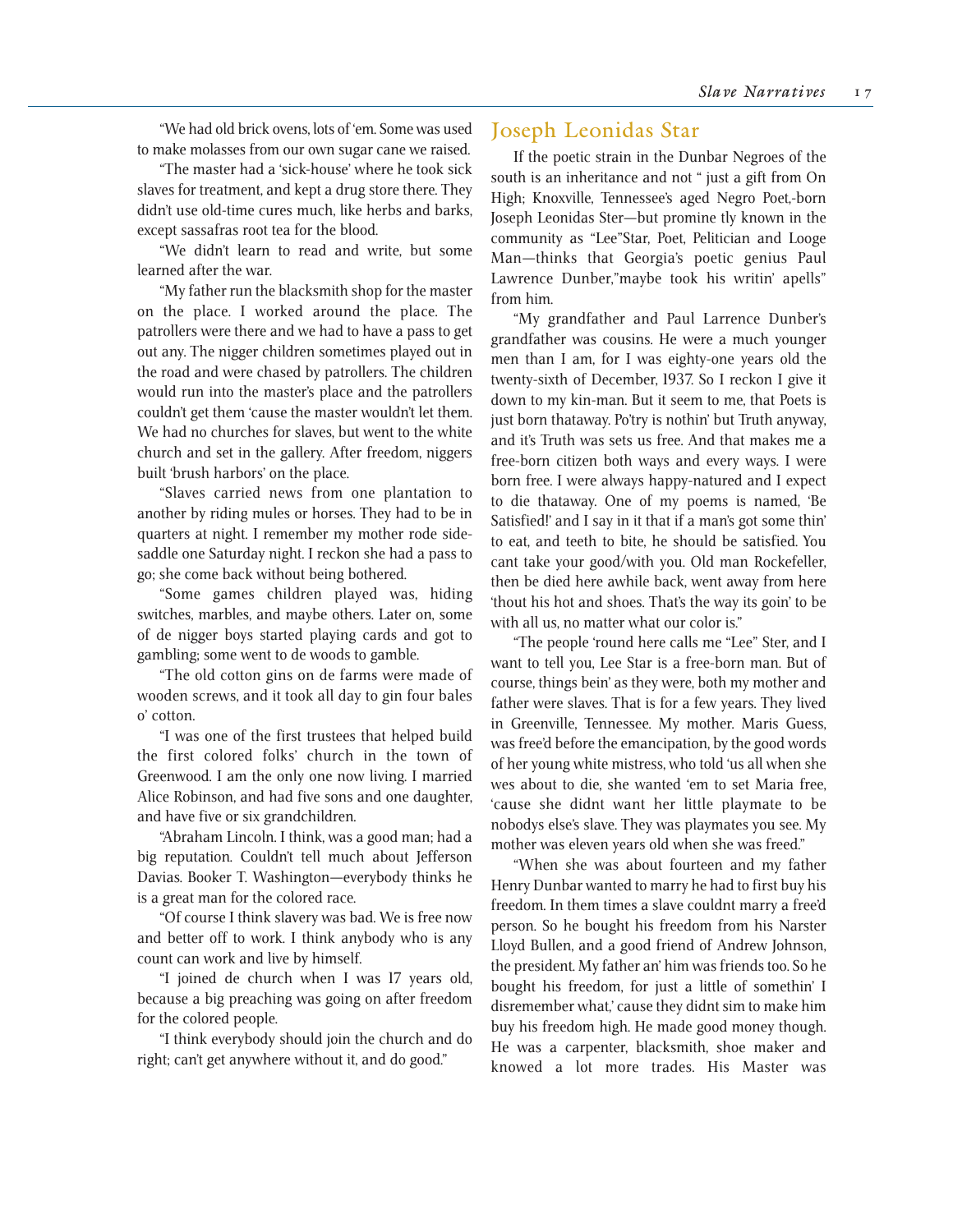broadhearted, and good to his slaves, and he let 'em work at anything they want to, when they was done their part of white folks chorework."

"Both my father and mother was learned in the shoe makin' trade. "ben they come to Knoxville to live, and where I was born, they had a great big shoe shop out there close to where Governor Brownlow lived. Knoxville just had three streets, two runnin'east and west and one run north and south. I well remember when Generel Burnside come to Knoxville. That was endurin' the siege of Knoxville. Before he marched his men out to the Battle of fort Saunders, he stopped his solider band in front of our shoe shop and sereneded my mother and father. I was a little boy and I climed up on the porch bannisters and sat there and liesen' to that music."

" I remember another big man come here once when I was a boy and I served the transient trade at a little eatin' place right where the Atkin Ho-tel is now. Jeff Davis come there to eat, when he stopped over between trains. That was in 1869. No. I disremember what he ent or how he behavs. He didnt seem no different from any other man. He was nice lookin' wore a long tail coat and his boots was plenty blacked. He favored pictures of Abraham "incoln." as about middle-height and had short, dark chin-whiskers. I were very busy at the time, an' if they was any excitement I didnt know it."

"Yes. I've seen many a slave in my day. One of my boy playmates was a slave child. His name is Sam Rogan and he lives now at the County Foor arm. I make it a point not to dwell too much on slave times. I was learned different. I've had considerable schoolin', went to my fires scholl in the old First Presbyterian church. My teachers was white folks from the North. They give us our education and give us clothes and things sent down here from the North. That was just after the surrender. I did see a terrible sight once. A slave with chains on him as long as from here to the street. He was in an ole' buggy, settin' between two white men and they was passin' through Knoxville. My mother and father wouldnt lissen' to me tell' em about is when I got home. And I hope I forget everything I ever knoved or heard about slaves, and slave times."

Joseph Leonidas Star, no longer works at the shoemakers trade. He writes poetry and lives leisurely in a three room frame shanty, in a row of shabbier ones that face each other on a typical negro alleyway, that has no shade trees and no paving. "Lee's" house is the only one that does not wobble uneasily, flush with the muddy alley. His stands on a small brick foundation, a few feet behind a private hedge in front with a brick wall along the side in which he has cemented a few huge shells.

After fifty-four years residence here, a political boss in his ward, and the only Negro member of the Young White Ken's Republican League, Star's influence in his community is attested by the fact that when he "destructed", the Knoxville City Council to "please do somethin' about it, Knoxville being too big a city to keep callin' street's alleys, the City Council promptly and unanimously voted to change the name of King's Alley to Quebec Place.

When the interviewer called, Star's door was padlocked. But he appeared soon, having received word by the grape-vine system that some one "was to see him." "They told me it was the Sherriff," he laughed. He came down the long muddy alley at a lively clip. He claims he is able to walk about 20 miles each day, just to keep in condition. He wore a broadbrimmed black "derby-hat," a neatly pressed serge suit, a soiled white pleated shirt and a frazzled-anged black bow tie. His coat lapels and vest-front were adorned with badges and emblems, including his Masonic pins, a Friendship Medal, his Republican button and a silver crucifix. The Catholic Church, according to Lee, is the only one in Knoxville which permits the black man to worship under the same roof with his white brothers.

Many of Star's poems have been published in the local and state papers. He keeps a record of deaths of all citizens, and has done so for sixty years. He calls the one, which records murders and hanging, his "Doomsday Book", and "encoeched" in it he claims in an accurate date record of all such events of importance in his lifetime. His records are neatly inscribed in a printing form add very legible. His conversation is marked by grammatical "incongruinces," but he does not speak the negro dialect.

## Jacob Aldrich

Jacob Aldrich, born January 10, 1860 in Terrebonne Parish, La., was the slave and grandson of Michelle Thibedoux. He lived in Terrebonne and St. Mary's Parishes until the Mississippi River flood of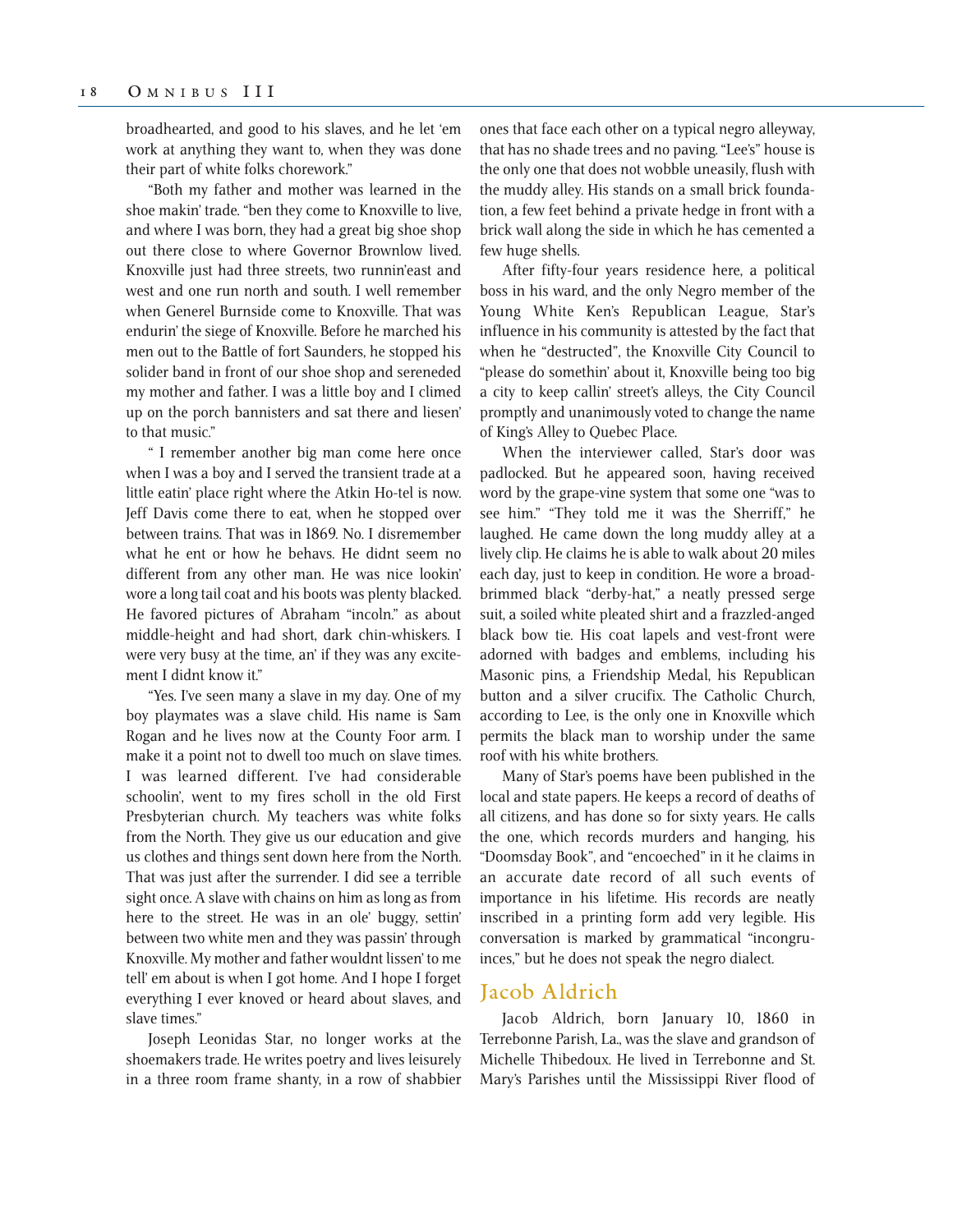1928, when he came to Beaumont. He now lives at Helbig, a suburban community. He was rather welldressed, his hat, clothing and shoes being in good condition, and indicating that they had been taken care of. His face was brown. Deep furrows run from the corners of his mouth, extending along the sides of his nose.

"Yessir, I was born in slavery, in 1860—January de tenth. I was born in Terrebonne Parish over in Louisiana 'bout twelve miles below Houma, but I lives in Helbig now. But I ain't been dere more than nine year.

"My father's name was Alfred Aldrich, and my mother was name Isabella. I had five brothers and one sister.

"De marster's name was Michelle Thibedoux. Dat was de same as Mitchell Thibedoux, and some of de people called him dat. He was my Gran'pa too, my mother's father. You know in dem times de women had to do what dere masters told 'em to do. If dey didn't dey pick on 'em and whip 'em. If she do what he want he stop picking on 'em and whipping 'em. Old Marster was bad 'bout dat, and his sons was bad too.

"Marster would come 'round to de cabins in de quarters. Sometime he go in one and tell de man to go outside and wait 'til he do what he want to do. Her husband had to do it and he couldn't do nothing 'bout it. Marster was tough 'bout dat. He had chil- len by his own chillen. Some of de marsters sell dere own chil- len.

"Marster was mean. He hardly ever whip 'em over dere clothes. He whip 'em on de bare skin. He make de women throw dere dress up over dere head, and make de men undress.

"He didn't give us anything much to eat, and you better not steal. If you did he beat you. He give 'em a peck of meal a week. Each family git de same whether it was a big family or a little one. He give you corn meal. Sometime dey grind up oats and dey give you dat meal. Sometimes he give 'em pork.

"My daddy was a plow hand. Mother, she work in de field with a hoe. Marster used to work 'em from 'kin to can't'. If he ax you if you could you better not say 'yes'. If you say 'yes' he say, 'come here. I git you warm.' Den he beat you. He git your back hot for you. He work de niggers right along. It take a very severe rain to bring you out de field.

"Dey didn't 'low you to go 'way from your plantation. If you go off, any 'peck' what find you catch you and whip you and carry you back. Most of dem peoples 'round dere was Creoles. Dey wasn't Frenchmen. A Frenchman is somebody what was born in

France. Some years ago dey was teaching dat in de schools. Dey make 'em cut it out. Dey say dat dey oughtn't to be learning dat foreign talk, dat it warn't right. Dey didn't have no business transacting in dat language.

"Marster live in a one-story plank house. He used to live by de S.P. Track at Shriever, but he got in debt. So he sold out and move to a smaller place. Dat was twelve year before freedom. Look to me like a man fix like he was with plenty of slaves to make his own living oughtn't have to let his place git away from him. But he gamble a lot. When he lost dat place he git de place down by Houma. Dat was a big place. I guess dere was twelve or fifteen hundred acres, swamp and all, but lot of it warn't cleared up.

"Sometime Marster punish his slaves like dis. He had two heavy plank with a hole for your neck and two little holes for your wrists. Dey had a iron strap at de end to lock it down. Dey have another for your feet. Dey give you twenty-five licks and clamp you in it. Next morning dey give you twenty-five more and tell you to git your breakfast and git to work. Dey whip you with a half-inch bull whip. When dey git through with you, you need a doctor. How you 'spect anybody to rest in dat thing? Dey too sore to work. I seen dat thing since free time. Sometime dey put salt and pepper on your back after dey whip you.

"Marster didn't look after de place hisself. He put his son to be overseer. He was all de time fooling with gals. He had as many mulatto chillens as his daddy had. He was my uncle.

"He didn't want de slave boys to have anything to do with do gals. If he see a boy talking to a gal he call him and tell him be better not let him catch him talking to dat gal no more. if he did he gwinter beat him. If any man had told me dat, dey'd had to bang me. If a white man want to talk to a white gal, I ain't not nothing to say. And if he want to talk to a cullud gal I ain't got nothing to say, but he better not tell me I can't talk to a cullud gal, 'cause if he do I gwinter knock him down. He got no business doing dat, and if a nigger knock down a white man in dam days dey hang de nigger. Dat's de way de law was made. It warn't so in some other places. In Virginny where my pa come from dey couldn't hang a nigger. But dey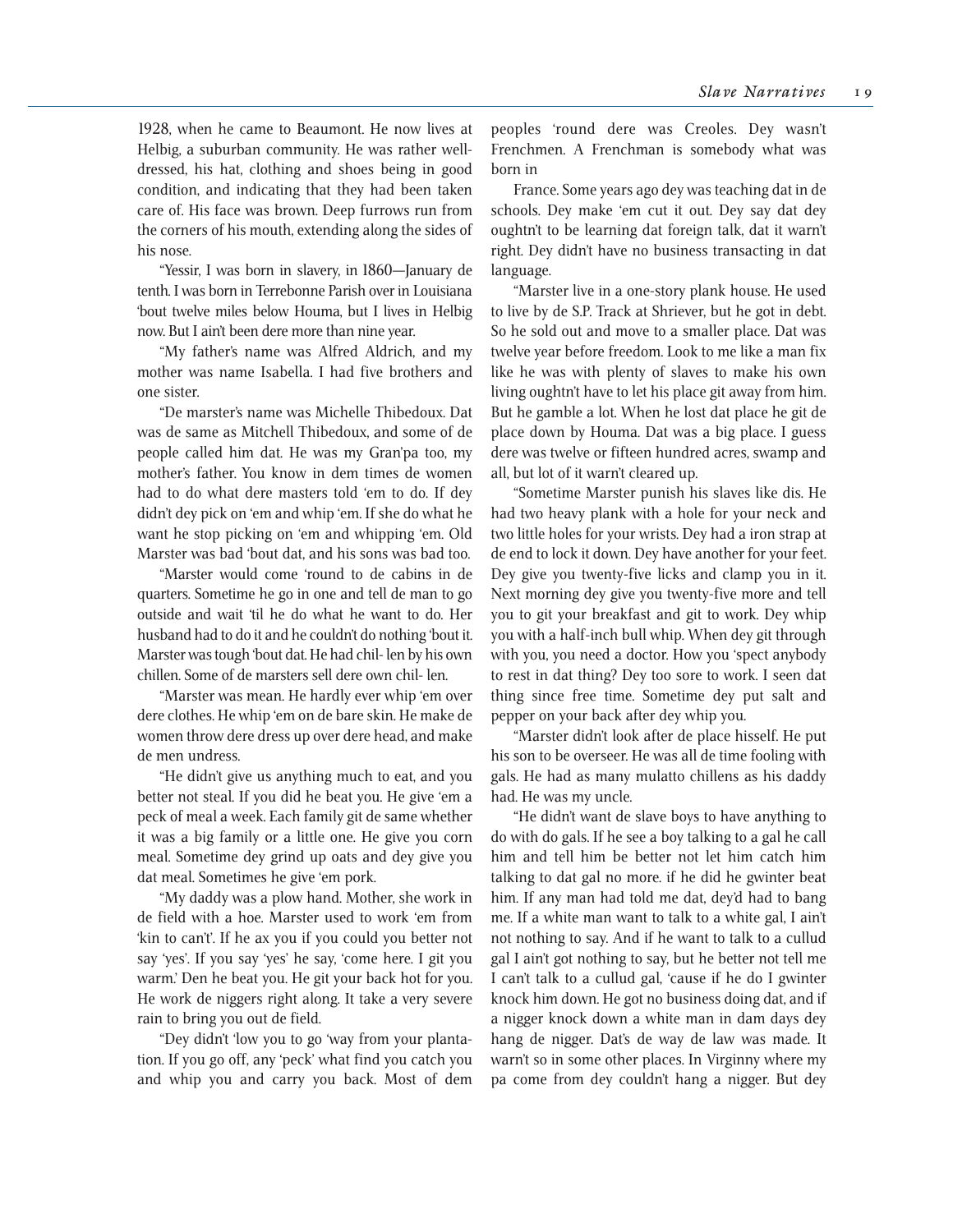hang him in Louisiana where I was raise.

"When a slave man want to marry he have to see de Marster. He tell him 'yes'. and tell de gal to go with de man and dat was de way dey marry on Marster's place. Next morning her Marster ax her if her husband touch her. If he didn't, or she wouldn't let him, dat one git fifty lashes. Olf Marster fool with dem but dey mustn't kick.

"I never was 'rested. and I never 'rested nobody. I could have 'rested a man one time. One time a man took my gun,-went into my house and took it out. I could have had him 'rested but I didn't. It wouldn't done nobody no good. It wouldn't got my gun back for me.

"The slaves had plank houses 'bout thirty-six foot. It had a 'vision (division) in the middle, and one family live in each end. Dey had wooden shutter for window and door. Dey take planks and make bunks to sleep on like in a camp. The mattress was jis' old crocus sack with hay in it. Marster give 'em a sheet and quilt. If dey hustle 'round maybe dey git another quilt. Dey had a box for a table or maybe a rough shack table like what dey have in camps. Dey was benches for 'em to sit on. He give 'em a cheap tin plate and knife and fork.

"I stay in de quarters and play 'round. Dere was 'bout twenty slaves, chillen and all. Dey had a special house for de chillen, and a old woman to take care of 'em. Lots of time dey put clabber in a trough and give de chillen a tin spoon and dey all crowd 'round de trough and eat it.

"All de light dey had at night was candles. I b'lieve dey make 'em on de place. In de cold weather dey put on a chunk of wood. When dey go to bed dey kiver it with ashes so dey have fire in de morning. I seen 'em bring a chunk of fire from one house to another in de evening so dey have fire in de morning. Dey put on a big back log sometime. Sometime if a piece of wood break in two in de night dey git up and put de ends together and kiver it up with ashes.

"De slaves clothes was made out of bed ticking. Dat was better bed ticking den what dey has now. Now if you wash bed tick it split on you, but den it last a long time. Marster bought his cloth. Dey didn't have a loom on de place to weave it. De chillen wore shirts dat come down most to dere feet. Some was jis' 'bout ready to go in de fields and go to work, but dey wore de same kind of clothes. When dey went to work dey give 'em pants.

"Marster kept three wimmin in de house for him.

He sent all de way to Baltimore and bought a light one for him. She carry de keys up in de house where he live. Old Missus ain't say nothing 'tall 'bout it. Warn't no use, 'cause he a hard man.

"My pa run off one time when Marster first move to Houma. He send pa to git some hogs what got out. He tell him he better not come back 'thout dem hogs. Dat was in February. He didn't git catch 'til September. He went to Algiers or some of dem places 'round New Orleans. De way he git catch was dis—one Sunday dere was a crowd of 'em gambling. Dey raise a fuss and git put in jail. De owners of de other niggers come and git dere niggers out but dere warn't nobody to git pa out. After while a man come 'round what knowed pa. He went back and told Marster. Marster say he didn't want him, he sell him. De man ax how much he want for pa, and Marster say \$1500.00. De man say dat too much so pa have to come back. Marster beat him and put him to work. He say pa owed him sixty cords of wood for de time he was off and made him work every Sunday 'til he got dat sixty cords cut.

"De usual price for a common laborer in de field was eight or nine hundred dollars. Wimmen brought two hundred and fifty to three hundred dollars. But trained slaves was worth lots more. Lots of time a marster send a slave off to work in a blacksmith shop or some other kind of shop jis' to learn a trade, den when he come back he be de mechanic for de plantation. Dey train up wimmen dat way to sew and cook and sich like.

"Old Marster was a Cath'lic. Some of de slave babies was christen in de Cath'lic Chu'ch but I warn't. My parents didn't b'lieve in it. I was baptise after freedom. I's Baptist now. I used to be a deacon.

"I don't 'member nothing 'bout soldiers. Young Marster hide out and didn't go to de war. He stay 'round with de cullud folks in de cabins and sich. He had a fine education but he rough. He had seven chillen by cullud wimmen. De white folks look down on him but dey 'fraid of him.

"In slavery times he had a uncle what was a lawyer. He tell young Marster to take boxing lessons, and he done it. It took a mighty good man to handle him.

"He had a good, a fine education but it was too nice for him. One time he got a good job keeping books, and another time a man want to pay him fifty dollars a month jis' to teach his chilluns music, but he wouldn't do neither. You know education without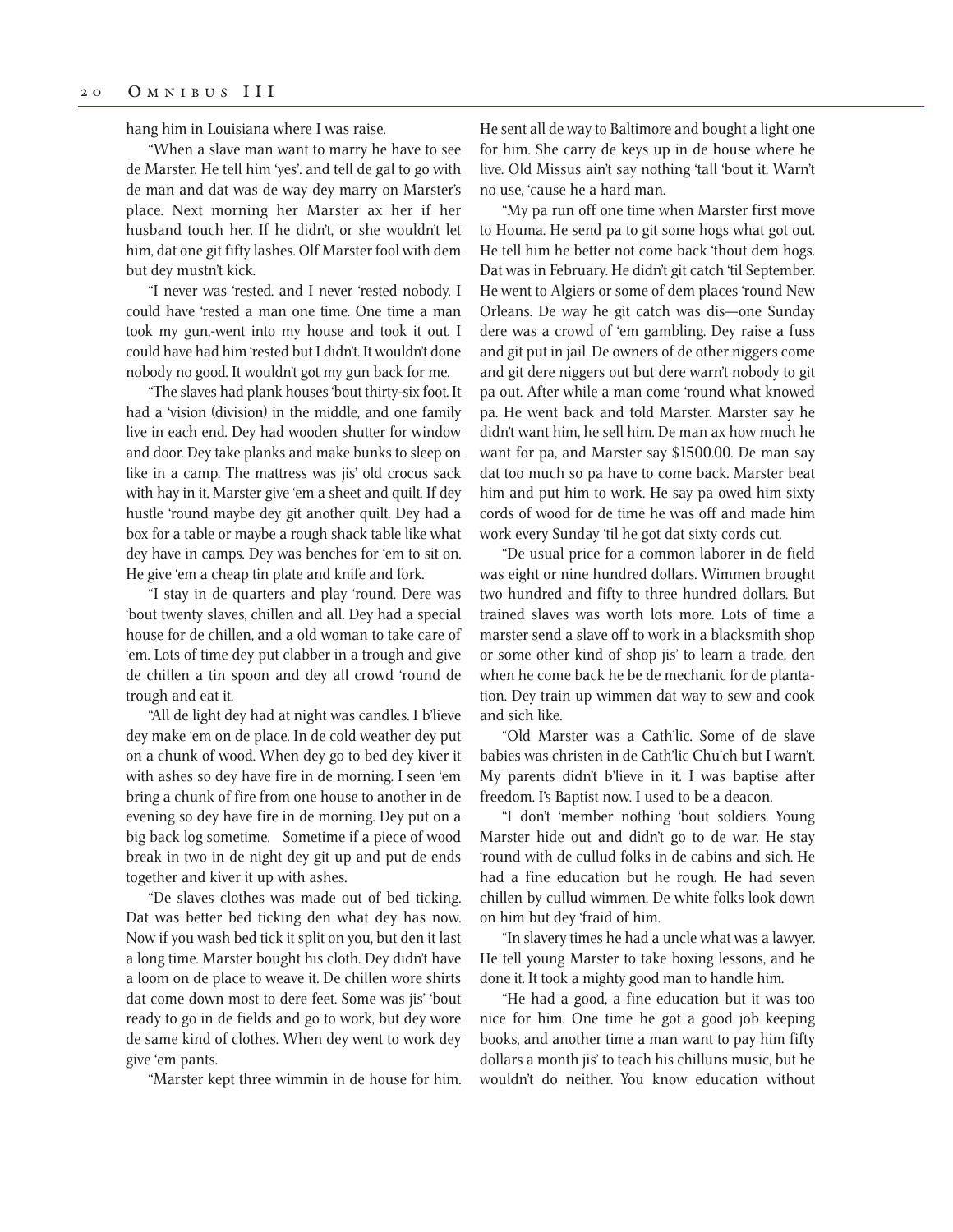brains ain't worth nothing. You got to have brains. You kin cultivate 'em but you can't cultivate a empty head.

"Old Marster die before freedom come. Officers come from Houma and told us we free. Dey had what dey call Military Law. Dey had a man to see after de plantation. Dey call him de Provo' Marshal. He see if de chillen was took proper care of. If a little child ought to be nurse four times a day and he ma warn't coming in from de field but three time he tell her, "you have to come in and give dis baby he nourishment". He tell 'em how to do other things dey s'posed to do. Sometime dere mammies come in from de field and find dem chillen laying on de ground 'sleep, dey so wore out from crying for something to eat dat dey go to sleep.

"De Klu Klux dey use to range at night. I never hear of 'em killing anybody, but many cullud man git beat 'most to death. My pa come from Virginny. He say dey call 'em patter-rollers dere.

"I used to go to de Cath'lic Chu'ch. The priest invite us to come and see how dey do things. Some of de niggers jine 'em. But I didn't, I jis' couldn't see it dat way.

"I jine de Baptist Church, 'bout forty year ago. I was some 'res 'bout thirty den. A baptist preacher marry me when I git marry. I was 'bout thirty year old. It was de third of April. I marry Mollie Williams and us raise ten chillens.

"It was jis' a quiet wedding. You couldn't have a big wedding 'cause dey was paying you fifty cents a day and de man you was working for could keep out half of dat 'til de end of de year. If you quit your job you lost de half he had. Dat was from 1875 to 1880. Den wages went up to six bits. Seventy-five cents a day and board yourself. But I went through all dat to bring up my chillens. And I don't take no back talk off of 'em now. I jis' as soon knock 'em down, and dey know it, and dey knows dey better not try it.

"Dere used to be cunjur men on de plantations. Dey go off in de woods and Marster couldn't tell 'em nothing. Marster couldn't come 'round 'em if dey didn't want him to. Dey could send you for whiskey and de man where dey sent you let you have it. He couldn't help it,-he had to. Dat hoo-doo was good for de cullud folks. You could go to a cunjur man and he could fix you up so Marster couldn't hurt you. Dey don't have dat kind of cunjur now. What dey got now ain't good like it used to be. Now you give 'em money and dey keeps it and don't do nothing for you.

"I has seen gos's. I kin see 'em in a house. Dere was one house where a man's wife die. Dere'd be a noise like everything turn over but when you go dere everything was right where it ought to be. He go and git de preacher to read de Scripture in de house. Den after dat he could stay in dere in peace. I say a gos' can't hurt you but dey kin make it uncomfortable where you is.

"After old Marster die dey used to hear de sugar mill running. When dey go to see 'bout it dere warn't nobody dere. It was old Marster's spi't. Heap of people don't b'lieve in ghos's but dey jis' as well to.

"Dey jis' sudden 'pear and dis'pear. I used to could see a woman cross de yard jis' 'bout dusk. I jis' could see her for a minute or two. I used to have a boy what could see 'em good. I can't see 'em so good. You kin feel a difference in de air when dey is 'round.

"One evening I was riding down de road. Something hit de fence and bus' through jis' like a cow went through it. I look but I couldn't see nothing. I tell de preacher 'bout it and he say it was a ghos'. Dat what I thought it were, too.

"Dere was a man what marry old Marster's daughter. Dey see him going 'round three months after he dead. Everybody say he going 'round three months after he dead. Everybody say he going 'round 'cause he ain't at rest. She go and see de priest bout it. He say it going to take three masses to git him at rest. So she pay him for dem masses and den she satisfy.

"I's been a Odd Fellow. I's held every office in de lodge 'cepting the N.G. and P.S. When de brother what hold dem office regular ain't dere, dey 'p'int me to fill 'em 'cause I qualify.

"My pa say de spec'lator or nigger trader go North and buy niggers. De niggers what give trouble dey sell to him. He say in Virginny dey wouldn't let 'em kill a slave.

"He say dere was one nigger on Mr. William Bearsland place done something and Mr. William go to whip him. Nigger had a hoe and he say if anybody try to whip him he gwinter kill 'em. Mr. William tell him to put dat hoe down, but he wouldn't. Den he git he shotgun. When de nigger still won't put de hoe down, he shoot him in de legs. Still he say he ain't gwine to be beat, dey might as well give him de other load. I think dey kill him.

"Mother tell 'bout a gal what run off. She say de gal stay with her. She never know she run off. Two men come with dogs and ask her if she where de gal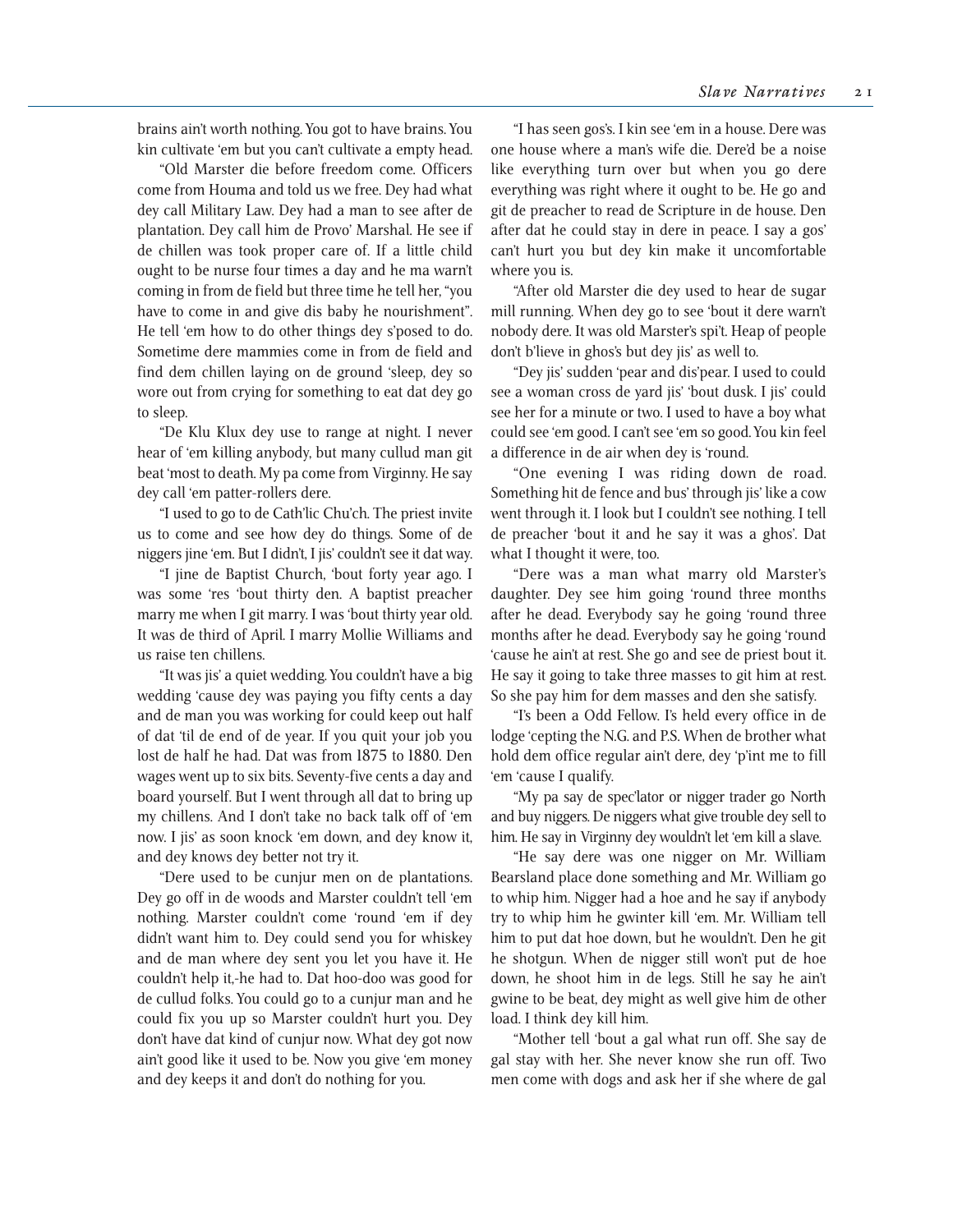was. She say, 'In de field 'cross de fence.' Dey sic de dogs on her and dey tear every rag of cloth off her.

"Marster's main business was making sugar. Sometimes he work his slaves right 'long through Sunday. Sometimes he don't 'low de fires to go down 'til he git a hundred hogshead of sugar. Den after de crop was in and de sugar made, he give 'em a week off.

"He give Christmas Day off. He give 'em a little dinner and whiskey. You got all you want at Christmas.

"Some of de folks 'round dere had what dey call 'free niggers'. Dey let dere niggers go anywhere 'thout a pass.

"I spend mos' of my time farming. I live in Terrebonne, den I move to St. Mary Parish. I left dere and come to Beaumont nine year ago. You 'member dat big washout they had back dere in 1927? Well, when de water went down I come here.

"I think dat 'bout fix up my story."

## William Coleman

I was born in Jackson, Tenn., about the year of 1853. My father's name James Coleman and mother was called Jessie, but later her name was changed to Josie. I had one half sister Jim and two half brothers, Buck and Tom. I do not remember ever hearing anything said about my grandparents.

I married several years after the war when us negroes had started wearing shoes and clothes like our white people. My wedding clothes were a pair of trousers just what you would call work trousers now and a plain work shirt with a great big bandana handkerchief around my neck.

My Maser, Willie Coleman had about 100 acres of land and about 37 slaves. He was a very good man, never believed in no foolishness of no kind and was pretty rough on his negro slaves. Mistress was a different person altogether, cause she was real good to the slaves. They did not have any children. We had one of the best homes in all the country around. It was a two-story house with 4 rooms downstairs and 2 upstairs with one door to every room. The yard had plenty of shade trees and a high plank fence all around. The house was painted inside as well as outside and everyone thought it was a very pretty home.

I was born in Jackson, Tenn., long 7 or 8 years before the war started between the states and I do not

know exactly how old I am. I is listed on the pension as born in 1853. My father's name James Coleman, mother was called Jessie, but later her name was changed to Josie. Son you asked me one thing I do not know and that is where father and mother came from. We were not allowed to talk about things like that. I had one half sister Jim and one brother named Tom and one Buck, that was all my life with my family and it was not much fun cause soon as I got big enough Maser he moved me to other parts of the quarters and would not let me play or go to see my father or mother. That was the way he broke us off from our people. See, Maser he had two quarters, one for the men slaves and one for the women slaves and he would not let them stay together. Our quarters was fairly good. It was built out of planks in a long shed and one negro to the stall, it looked kind of like one of these chicken houses they build now son, covered over with boxing plank, it was real dry and warm. Yes sir, our beds they were built right on the ground in the far end of our stalls out of dry grass, moss and shucks. It it got too cold for us to stay in our stalls Maser would let us come in his house and warm and then go right back to our stalls.

No sir, I do not know as I ever heard of my grandparents, if I did I'se done forgot all about it. I'se don't think our Maser did us right cause he would not let us talk about these things as he locked us in our stalls just soon as we got our supper, would not let us have anything to do with no one, no sir.

Well son, I'se done all kinds of work as a kid during slavery such as, cut wood, chop cotton, corn, hoe in the garden. Maser he put us to work just as soon as we could follow or sling a hoe, pick cotton, pulled corn and carry in wood, water and so on for our Mistress or feed, milk the cows and just anything like that for there was some things we could not do, and he would make the older negroes do.

Well son, I might have earned money as a slave but I did not ever get it, in fact son, I did not know what money was. I often heard the older slaves talk about money and I wondered what they were talking about as I did not know what it was.

Well son, we always had plenty to eat such as it was during them trying times, cornbread grated by hand and cooked on a big flat skillet, and all they mixed it with was salt and water. Of course we had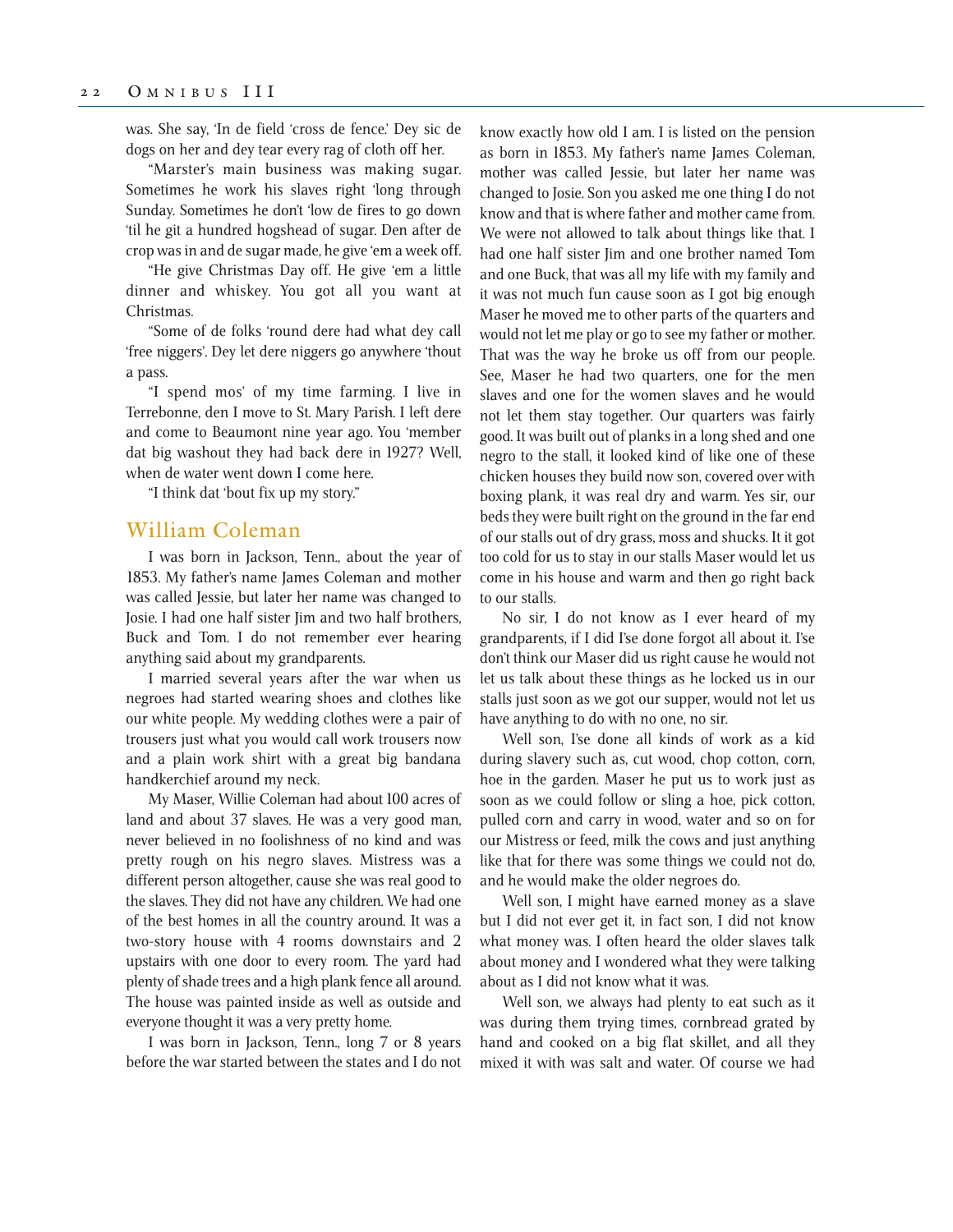plenty of garden stuff to eat, but they did not know how to cook it like we do now. But son I believe it was lots better the way they use to cook things. Yes sir, we had possum, rabbits and fish, that fish was always my favorite dish and we always had plenty of it to eat, caught the fish out of the creeks and rivers. Well no sir, the slaves did not have their own garden. Maser he would let the slave have what he wanted them to have to eat out of his garden, as we eat from Maser's own table and just what he put there for us to eat, as Mistress she kept one of the slave women there to help her all the time with the cooking.

Son in hot weather we wore what they called shirts made out of cotton sewed by hand, but in cold weather we had woolen clothes to keep us warm cause less it was too cold we worked right on and no stop or lay off for us slaves on account of bad weather. On Sunday we had just plain white cotton clothes but they must be clean, and no shoes as we did not know what shoes were.

Well son, it was several years after the war before I'se married and us negroes we had begin to wear shoes and clothes like our white people. My wedding clothes were a pair of trousers just what we would call work trousers now and just a plain work shirt with a great big bandana handkerchief.

Well son, my Maser Willie Coleman, he was very good man, never believed in no foolishness of no kind and was pretty rough on his negro slaves, but I'se can say one thing for Maser, he never promised us slaves a thing he did not do, cause that was one thing he would almost kill a slave for and that was telling him a lie. Mistress she was a different person altogether, cause she was real good to her slaves, bless her soul. They never had no children. Mistress she was patient with us negroes, never out of humor, but My! son, Maser he was rough on us poor slaves, we never had no pleasure when Maser was around, no sir.

Well son, Maser he had one of the best homes they were in that country all around. It was built out of boxing planks and was two stories high, had 4 rooms downstairs and two rooms upstairs and he had one door to ever room, but he had what they called then, open shutter windows. They did not have any glass in them, no sir. It was built on kind of hill with plenty of shade trees all around it and also he had a high plank fence built all around his home, and he also had his home painted on the inside as well as the outside and was real nice, cause everyone that came there or passed by would talk about what a pretty home and nice place to live.

No Maser did not have an overseer, he said they were too wasteful and that he could not afford one. Well, son, Maser had near about one hundred acres in his plantation, and I believes about 37 slaves, both old and young.

Maser woke us up every morning about 4:30 o'clock with a great large bell that hung just outside of his bed. Son I'se dressed several times out behind my quarters cause if we did not get right up when Maser rung that bell, here he come with a rawhide whip and gun buckled on him, and he would whip us all the time we were trying to dress. Maser he would work us from sun to sun or we would be in the field in the morning waiting for daylight to come, then we stayed in the field and worked just as long as we could see how. When we went to the house we had all our night work to do after dark before we got our supper, and went to bed. Well son, I'se seen the slaves whipped for nothing, but then if they did do something to be whipped for they were almost killed before Maser would quit working on them. Yes sir, if one was the least bit stubborn or even acted like he would sass Maser, he was whipped. I'se seen Maser ride up close to a slave when he was working and whip him good, cause he would be 3 or 4 feet behind the rest of the slaves One time one of the slaves was helping Mistress there in the yard and he passed too close to her as he was hurrying fast as he could, and sort of bumped into her. She never paid him no attention, but Maser saw him and he let him go on ahead and finish what he was doing then he called that poor negro to him and took him out in the pasture, tied his hands together, throwed the other end of the rope over a limb on a tree and pulled that negro's hands up in the air to where that negro had to stand on his tiptoes, and Maser he took all that negro's clothes off and whipped him with that rawhide whip until that negro was plum bloody all over. Then he left that poor negro tied there all the rest of the day and night.

When Maser did let that negro down he could not stand up or get his hands down from over his head, but that did not keep Maser from giving him another whipping as he thought the negro was putting on, but he found out he was not. Then Maser called old negro mama that he had there on the plantation to rub and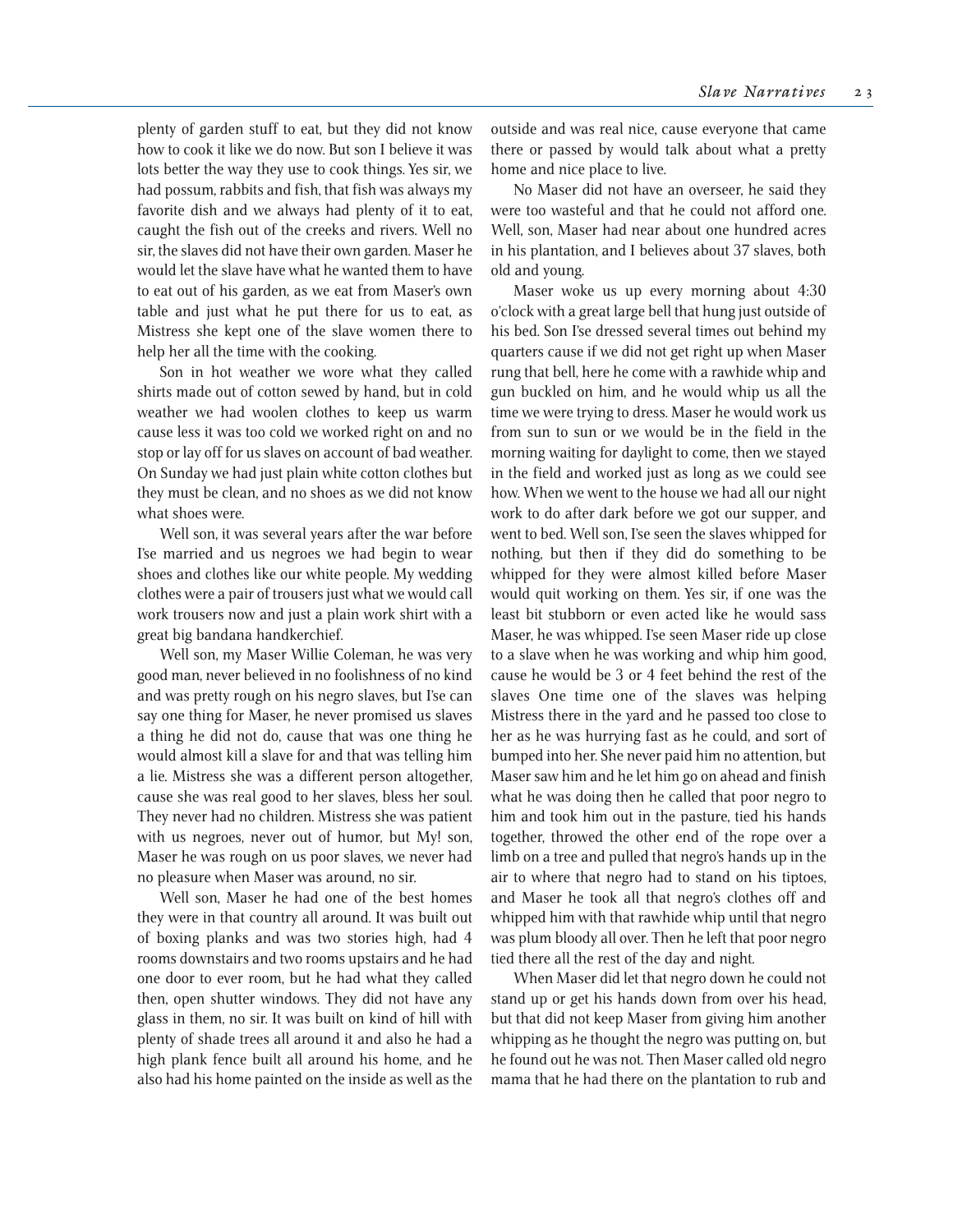work with that poor negro until she finally got him limbered up so he could move around some. Son, that was one of the sickest negroes you ever saw after that. Maser thought for more than a week he was going to die, but the old negro mama just kept working with him until she pulled him through. Maser did have to kill him after that as it made an outlaw out of him. He got to where he would not work and Maser whipping him all the time, and he would sass Maser right out. Then Maser sold him to another man and his new Maser carried him to the field and thought he would work, but no sir, he just lay his hoe down and walked right off from his new Maser and right back to his old Maser; said if he ever got a chance he was going to kill his Maser. Maser had to give that man money back, then he sold him to another man that lived in another state and just as soon as he turned him loose and thought he would be satisfied, why he just walked off from that new Maser and come right back home. Maser had to give that mans money back as he could not keep him cause he come and got him 3 or 4 times. His old Maser done got scared of him and put him in chains, but of course, he would have to unfasten his hands in the daytime so he could work, but he never took the chains off his legs. At night he was locked in his quarters. We was all locked in at night for that matter. Then one day Maser had this negro working and he was not watching him and went to show some of the other slaves something about what he was doing and turned his back on this negro and that negro thought that was his chance, so he jumped right on Maser's back and pinned him to the ground and was trying to choke Maser and keep him from getting his gun all at the same time, but with his feet chained he could not do it. Some of us run in and started to pull him off Maser and he made us get away cause he did not want to shoot some of us when he did get his gun, which he finally did, and shot that negro off of him. He sure hated to kill one of his slaves cause they were a valuable piece of property in them days, but he had to kill that one. He just drug that negro off and throwed him in a brush pile, never even buried him. No sir, said he was not worth burying.

Well no sir, they was not exactly a jail there on the plantation for the slaves, but Maser he had our quarters fixed so he could lock us in there every night and if he wanted to punish us that way, all he had to do was lock us in our quarters and let us stay there just as long as he wanted to and we were afraid to try to get out if we could cause we knew just what Maser would do to us if we did. I have stayed in my quarters locked up 3 days at a time without a bit to eat or drink. Son I sure would get dry and hungry but all the good it would do me cause I knew Maser would'nt let me out until he got good and ready anyway.

Yes sir, I have seen a few slaves sold and auctioned off. The first thing they had to do was wash and clean up real good and take a fat greasy meat skin and run over their hands, face and also their feet, or in other words, every place that showed about their body so that they would look real fat and shiny. Then they would trot them out before their would-be buyers and let them look us over real good, just like you would a bunch of fat cows that you were going to sell on the market and try to get all you could for them. They would always take the highest bid that would be offered for a certain negro and after they would buy and gather the ones they had bought and start to leave - all the bawling and hollering it would take place. Son you have sold calves away from cows and heard them bawl for their calves 3 or 4 days afterward, thats just exactly the way of us slaves, cause we never did expect to see that son, daughter, father or mother again and if we did, it was just an accident.

Well son, the way we traveled was a foot the most of the time and if they were a pretty good bunch of us we herded in the road in front of our Maser and he would be on a horse coming on after us, of course if there were just one or two of us we rode on horseback ahead of our Maser.

Yes sir son, I have seen slaves in chains which I'se done told you about just while ago.

Well no sir son, Maser did not learn us how to read and write, said all we was fit for was to work. No sir, the slaves did not have a church there on the plantation neither did the white folks, but the white people there joining our plantation had a church and if we got to go we went to their church, but that was very seldom as Maser said he did not believe in all that foolishness no way, and about the only times we got to go to church was when we would drive Mistress over there to church. I'se did not know any preachers, I'se don't remembers any songs or anything like that while I'se a slave. Them days we had what they called campmeetings but it was not often that us slaves ever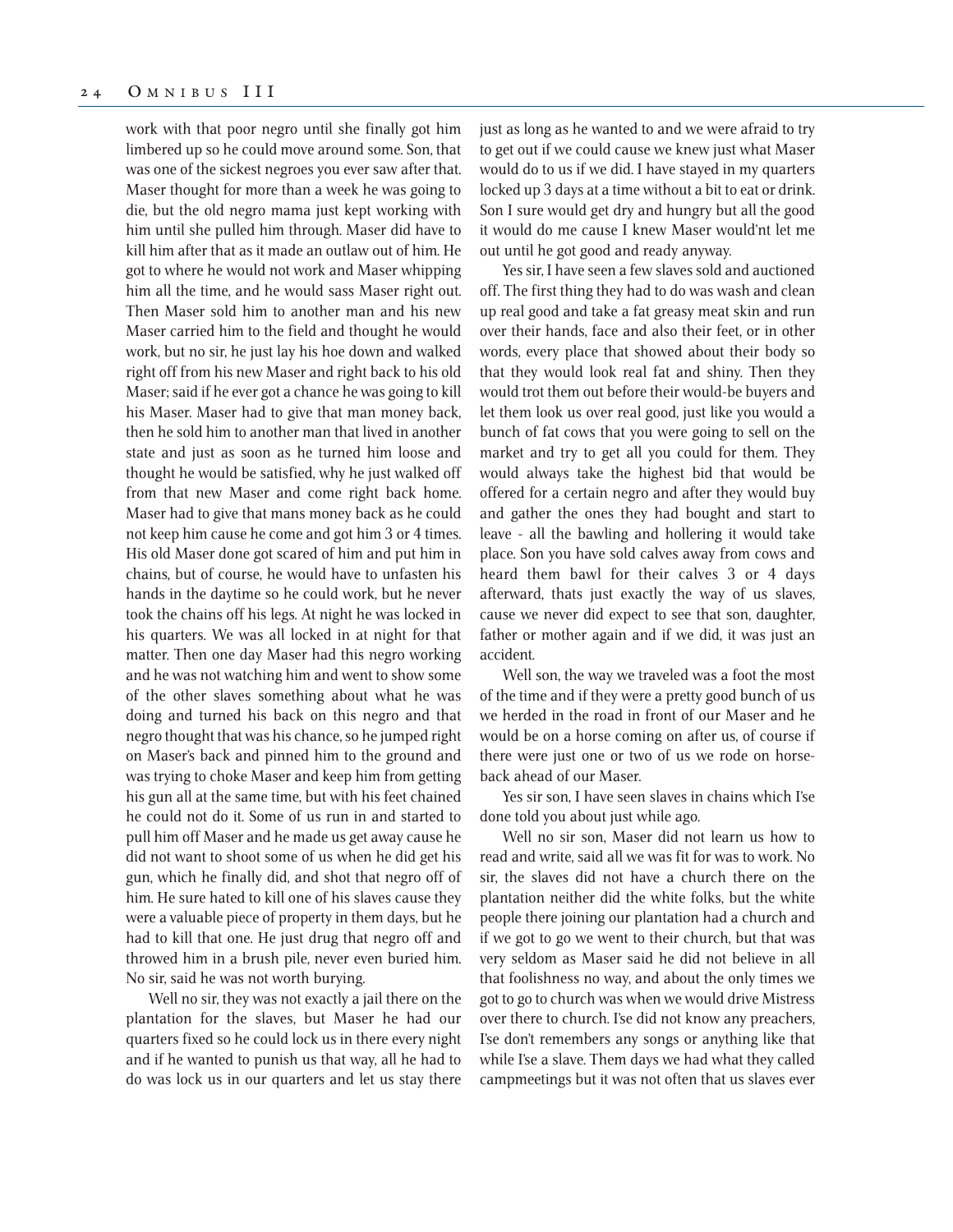got to go, as Maser he said they was not no good and all them preachers was doing was to try to make a living without working for it, but still son Maser he taught us to always tell the truth and to always live a clean life, why, I do not know. As I'se get old, I'se often wondered if Maser thought he was not right. Well son they was very little news that us slaves carried from one plantation to another cause we were too afraid of our Maser and the padderrollers, cause they would sure get a negro if he was caught off his plantation without a pass.

No sir, I'se never heard of a slave trying to run away to the north cause they were all afraid to there, and if a negro was caught off his plantation without a pass it was just 39 licks from a cat-o-nine tails given to us by them padderrollers. I am telling you son all the negroes were afraid of them padderrollers cause they were sure rough on the negroes.

Well white folks, we never got to play very many games during slavery time and what we did play, why we played, wolf-over-the-river, see-saw and hide and seek, and we played these games with the white children that would come there visiting on our plantation. No sir, I'se cannot sing any of them old songs.

You'se ask me what we done when we went to our quarters at night after our days work was done. Well son I just mostly went to bed cause I was locked in and I'se could not go no where or talk with the rest of the slaves. No sir, Maser did not work us on Saturday evening, he always gives us that day off as it was custom everybody turn their slaves loose from work that evening. Yes sir, that night we mostly always had a negro dance and we tried to have a good time cause that was the only pleasure that we did have at all. We would dance until we see it was getting daylight, then we would run to our quarters as we did not want Maser to wake up and find that we had never gone to our quarters, if he did, most likely he would give us a real good thrashing, that was why we did not want him to wake up and us still dancing. Well on Sunday when Maser would let us, after we would wake up, was to go on the creek to the best water hole that we could find and swim all the rest of the day or play in the water which Maser never did object very much, cause he wanted us to stay clean if we could. All he cared about us going to the creek was, to let his stock water alone.

Well son, Maser was pretty good to us on this

Christmas day. He would always give us some kind of present and a good dinner and plenty of eggnog to drink. I don't guess Maser was so mean to us after all.

Well on New Years Day was just like all other days to us negroes cause Maser he worked us on that day just like any other day, it made no difference to him, and any other holiday us negroes did not know anything about them as Maser he did not give them to us Sunday and Christmas was all the holiday that we knew about.

Well no sir, we never did have any corn-shucking day back when we were slaves or no cotton-picking contest. Yes sir, we had lots of dances there on the plantation among the slaves and the white people.

When some of the white people there died everyone quit work to go and help bury the dead, even the slaves they dug the graves and were there to see their white people put away. We did not bury them then like we do now, as us slaves carried the corpse on their back to the graveyard, place it there in the ground and covered it over after the preacher got through with his sermon. Now son things are different from then, as we have regular trucks that do all we did then on our backs.

When one of our white people married, us negroes we waited on them and when they went to have that big supper us slaves we done all the cooking and that night they would celebrate by having a large dance, and us slave men we got out our old banjos and music boxes to play the music for them to dance by. The young people they would always have a great time when some couple got married, but when a slave died they was not much to do about it except we just dug a hole and pinned it in and dropped the dead slave in it, covered it over and went on about our business. A wedding among the slaves it would always be just a home wedding some time after we asked and begged our Maser for a certain slave woman and he would finally tell us we could have her. We would gather ourselves together and join one another at her quarters. That night the r'st of the slaves there would be allowed to come and ride us round and round on a rail until along about midnight and that was about all they was to our marriage. Oh, sometimes we would beg our Maser to let us have a preacher to marry us when we could get one without much trouble.

No sir, son I'se never seen a ghost in me life. I'se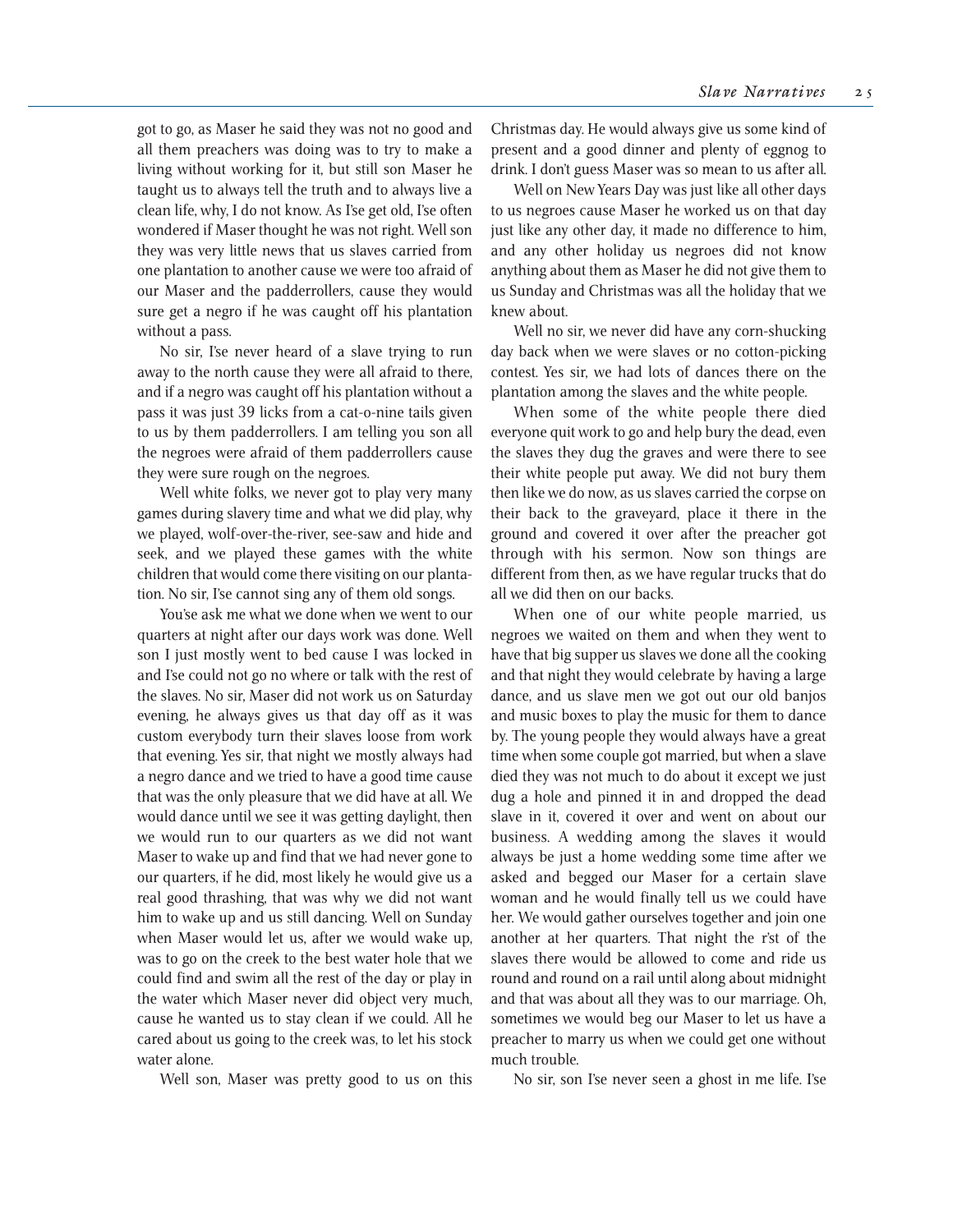don't believes in ghost at all no sir. Son I'se remembers one time when they was one of them there panthers come to my house and you know that panther kept me in that house 3 or 4 days before it finally left. I'se never had no gun there to kill it with and I'se thought several times it was going to claw that door down and get to us anyway, but it never did, and so it finally left us alone.

When we got sick we had good care taken of us. If we was just slightly sick Maser let old negro mama doctor us but if we got real sick then Maser would get the white doctor to come to see and wait on us. I am telling you son it was many a time that us negroes would play sick so'es we would get out of working and get some rest, but Oh child! if our Maser should have found out we were playing sick he would have nearly killed us before he got through with the poor slaves. Child, guess this old negro had better tell you what you ask what some of the home remedies were that old mama give us when we were sick. She would just get her gunny sack and go to the woods and gather her medicine from such as cami weeds, red oak bark and peach tree leaves for sickness such as fevers, chills, malaria, sick stomach and so on like that. Then she would take tree rosom, pure bee honey, onions and make what we called cough syrup. For sores sprains, bruises and so on she would take lard, poke root, turpentine and make us a good salve and it was sure enough good. Son all them old time remedies were better than any we have now. We wore such charms as rabbit-foot around our necks to keep off them diseases. That was the negro's lucky piece what I mean.

Why son, all our negro slave women they really got wise and like to have depopulated the negro race here in this old south by chewing cotton-root, and it was a long time before our Masers found out what they were doing. When he did he would almost kill a negro woman if he caught her chewing cotton-root, but still that did not do much good, they would slip and chew it in spite of all he could do about it.

Well son, I'se remembers plenty about that awful war between the states as my Maser carried me to the war with him to wait on his horses that he rode and to keep his gun oiled and cleaned up. When them there guns went to popping I'se could not hardly be still cause nearly ever times I would crawl under Maser's horse that he would leave with me. Son that was not the worst part of it, when they would stop popping he would make us slaves go and see how many boys that would be wounded and everyone we found we had to carry them back out of the firing line and wait on them the best we could, wash and feed them what we had to fix for them and while part of us seen after the wounded why the others they would have to go and dig out a long ditch, roll the dead ones in and cover them over. The way they buried them poor boys was a plum shame. I'se never do wants to see or hear tell of another war the longest day this here poor old negro lives, cause they are awful. Then after that war was over Maser he was hurt and he called me to where he was and said, "well you black—you are just as free as I am so get," but I'se begged him to give me a pass and I starts for home. When I'se get there son I'se sure glad to see my old Mistress and she let me go right on to work just like I was not free, but when Maser come home he changed everything. He told us that he could no longer work us as slaves, then we begin to wonder what us negroes was going to do, and we finally went to Maser and begged him to let us stay there and work for him and sure enough he did, so that is exactly what we done. He fed us and give us a few clothes but never no money and we had to get out the next year and hunt us a different place to stay. We hears about a railroad that they was building here in Texas and we started out foot for Texas. Boss that was the furtherest this here negro ever walked in his life, they was not cars then or any too many trains that we could ride if we had the money, and sometimes we would get 3 or 4 miles ride at a time with some farmer in his wagon. I'se sure did get a job son when I did get to Texas, but son I would travel 3 or 4 days at time that I would never see a house or nobody, and all I would have to eat when I would get that way was grass and what wild berries that I could find.

Well son, I'se married to Ida Shaw the first time, in just what we called home wedding and she run off and left me with another man.

Next time I'se married to Sally Pinn by the preacher, he married us after we rode near 30 miles horseback. Son that woman just turned to children, we'se had 19, 10 boys and 9 girls, and I'se here to tell you theys all living yet and are all farming, but you know son we'se not doing any good farming at all. Now, I don't know how many grandchildren I'se have, somewhere 'round 50, I'se done lost count of them long time ago. My wife has long time been dead.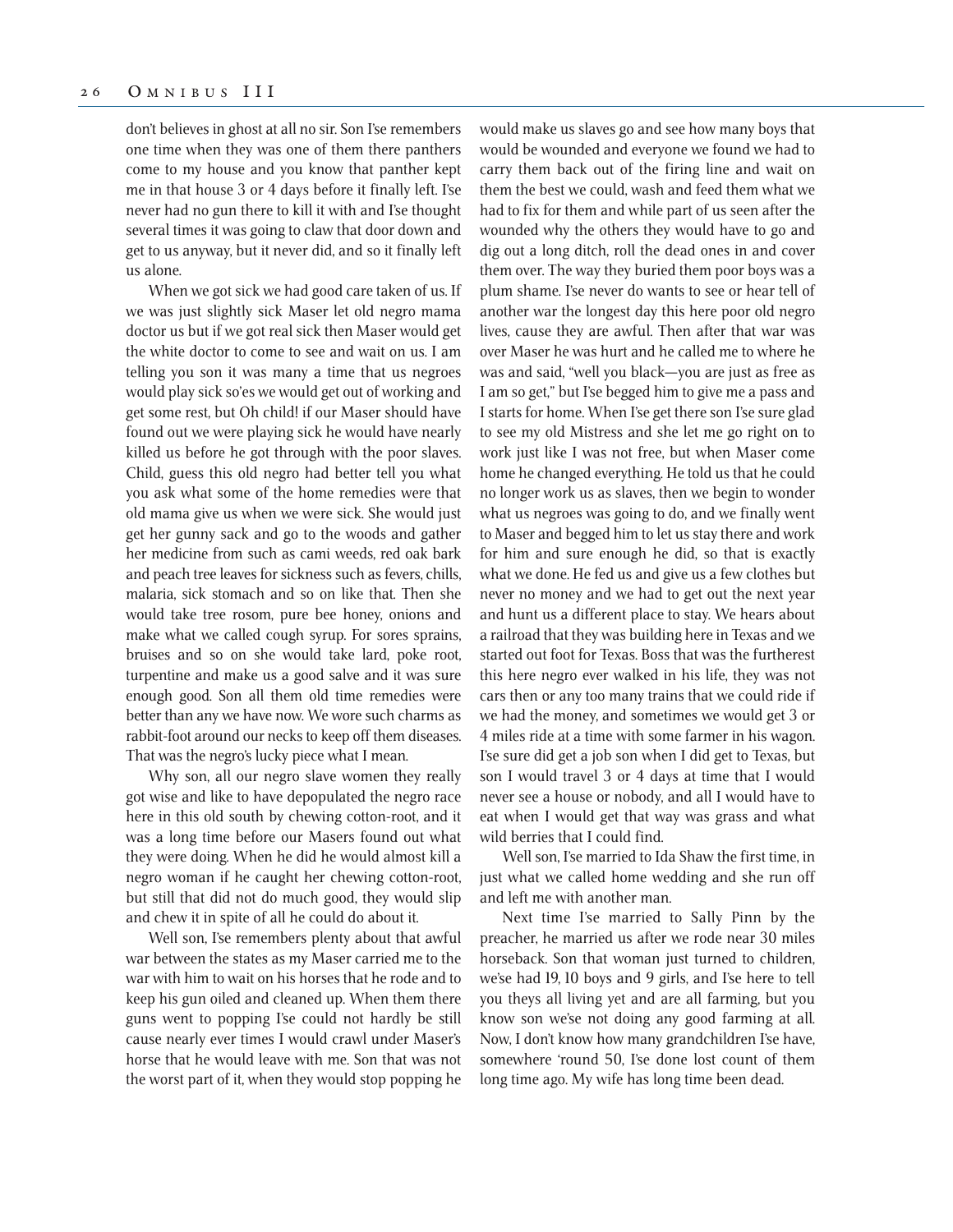Well son, I knows I expected a lot different from what I did get from freedom. Yes I thought sure that they would give us poor slaves some land and stock to work it with being as they was going to free us from slavery. Yes sir, they should have give us part of Maser's land as us poor old slaves we made what our Masers had. Well son, we got hell if we did not do just like the white people told us to do as we had been turned out like a bunch of cattle to live and that was sure hard on our race of people. We was not trained to do anything at all, we depended on our Masers all together when we was slaves. No sir, child, they was not any land that I'se ever heard of that was divided among the slaves, the white people would not let us have any land hardly at all. No sir, our white people did not give us any money, would not pay us hardly for our work as they did not have to, it was not any trouble for them to make us take other things beside money for our work. No sir, we was not forced to stay as servants after the war, cause we could have went where we pleased or that is, Maser tryed to make us leave him and go somewhere else and work but you know son, that was all we knew and we had rather stayed there and worked for our own white people as we did not know any other ones that we could have worked for, and so we stayed there the first year after freedom among the negroes with our own white folks. Well son, I done the best I could after the war, mostly farm work, well I'se did work about 6 months for a railroad company, but I'se rather farm and so I get me a job on the farm soon. Our wages they was real low, we never did get more than 15 to 30 cents a day for our work.

Well son, I thinks that the old slave did get bad deal after he was turned loose, as it was really hard for us poor negroes to live an it didn't get any better until this here last war. We had to beg, steal and do little of everything to feed our family, but we'se come through it all with flying colors. We have built schools, churches and now are beginning to educate our younger race of people. They have become brighter and brighter as the years come along until we can most hold our own among our white people.

Well yes sir, I'se believes that the KKK and patterrollers had a lot to do with us getting along as well as we did, cause we were afraid to do lots of things if it had not been for them that we would have done, because they really camped on our heels all the time

but they never did get after this old negro. I'se remembers some that they did whip and tare, and boss when they did get a negro he knew that he was really whipped, cause they hit him 100 licks with what we called—red heifer.

Well no sir son, I'se never did try to vote cause I'se did not care to vote no way, theys never did try to get me to vote at all. Yes sir, I'se believes that us poor negroes should be allowed more privileges in voting than we have, cause we have become brighter and brighter and further educated in the way of the world and we should be allowed to help elect our people to office now, as they really do us negroes just like they want to in the way of making us pay taxes.

Son, you asked me once what I'se done since the war, nothing but farm, that is all I knew to do as I'se could not hold these here fancy jobs. I'se wore out nearly all these here farms around here.

Well, I'se gets a small pension now from the government but still I'se have to do some other things to live as the government don't give me much pension and I'se cannot live on it.

Well son, these here young people they are really good cause they can read and write and can hold real good jobs. These a few that don't do right I'se knows that just as well as you do son, but that does not please this here negro no sir. Of course I knows these here times are real hard, I don't knows how they would have lived if it had not been for this here relief to have fed them on during all this hard time, but I'se hoping that these here hard times will soon get lots better and I'se believes they will, then our younger negroes will do still better than they are doing now, I hope so anyway.

#### Jack Harrison

I was owned by Cleave Harrison or was inherited by Cleave Harrison from his father at death. My father's name was Joe Grant, he was owned by General Grant, but I went by the name of my new master, cause father was death at close of war between states. I had no brothers or sisters. My mother's name was Mahalia Grant. My father and mother were captured in Africa and brought to this country and sold in bondage to the white man, and ever since we have been in bondage, cause we negroes here in the south got to do what the white man tell if we don't hell is to pay. No sir father and mother say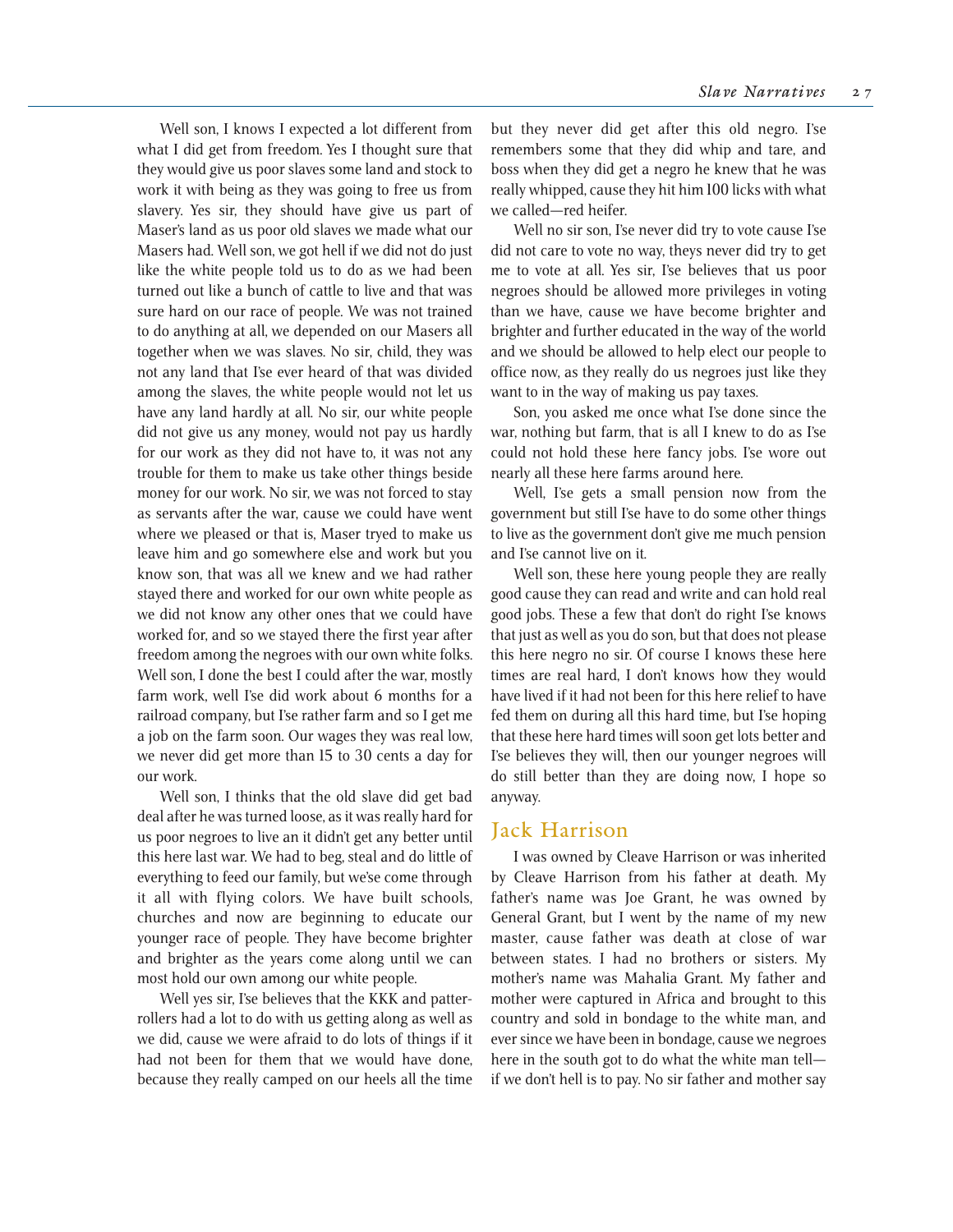they don't know anything about their parents cause in that country they leaves their parents and rustle for themselves.

Yessir, I'se worked hard in the cotton field and corn field. Master he believes in everybody working hard. Nosir, I never earned any money but the master he would give us nickle and dime some time when we drive out master's place. Then we would buy candy and tobacco then he gives us whipping if we buy tobacco with money he gave us.

Master he have great big bunch of slaves and we have to cook in great big pot and skillet. We have plenty deer meat, beef, pork and honey, lots of cornbread, no biscuits. We wore loyal cloth, no shoes. Sometimes back in Kentucky when it get cold we wrap our feet in deer skin or cowhides to keep them warm. Then we wrap in woolen clothes when it gets real cold. On Sunday we have white loyal cloth.

We have good master, bless he sole and mistress. She was just white angel—they have no children when I'se freed. Master he have bout 100 acres in his plantation, seven grown slaves, three children slaves. He gets up every morning about 3:30 o'clock we always out in the field waiting for it to get light so we could see how to work. We worked every day just as long as we could see. Yessir, if we didn't work master he gives us whipping. Boss, you know how stubbering mule is, that is the way of negro slave, he gets stubbering every once in while. Then sometime the slave he get lazy and don't want to work. Master he make slave lay over log and he whip him with cat o nine tails. Yessir, everytime they sell slave they young and womans they would holler and bawl two or three days. And sometimes the master he have to whip them before they would hush their squalling. No sir, master he say slave didn't need to learn how to read and write. Say he too thick headed. Yessir we have church on another plantation. Master he make us go to church. He saddle horse and side we would march along in front of master to church. Preacher he teach us about the child that was born in the stable, but boss, I'se don't believe that negro has sole. He more like mule, they might be mule heave for all I'se know. I'se like old preacher Moses the best, cause he always laughing with us. If we ask him question he alway have answer ready. Bless his heart. I'se remember them blessed days, cause negro have better time than they do now.

We carried news by pass. Master he give us pass, so the patter roller wouldn't get us, cause if patterroller gets hold of slave, they sure would give negro whipping. When we came from work, captain, we almost always fell in at the door on the ground, cause the quarters didn't have floor but only dirt, with moss pitted on the ground for our beds in one corner of the room. Our quarters only had two rooms built out of logs, with but two doors. One for the slave and one for the slave's master. He locks the door every night. Nossir, master give us every Saturday eve and Sunday for holiday. On Saturday night we have tin pan beating, banjo picking and negro dance all night. When master wakes up on Sunday he stops dance and makes negro go to church on Sunday.

Master he gets doctor when slave get sick or have old black mammy to see after slave cause they were too valuable to let die, or stay sick long. Boss, if you gets this here jerarulem root and makes tea that will stops fever sickness almost any kind, then you take spices ball string them on string and tie round the neck, baby will never fret when it cutting teeth.

Boss, I'se remember plenty about the war cause the north and south they splits apart. The north they wanted to free the slave but the south was stubbering they didn't want to free the slave unless the north pay them to turn the slave lose. The north and south they get in to war. Back in Kentucky where I'se born they bring all the white boy and the negro boy both in the war. I'se water and cook for the white soldiers. Boss, I'se seen them lying on the ground nearly dead holling crying, after one of them fights. They make us pick up all the dead and burn them Master he examine white soldiers that was not dead. If thought there wasnt a chance for him to get well, he take his knife and cut white soldier throat, but sometime he would shoot him, so we could pile him on fire or dig a great long ditch and pile them in it. That was terrible time all that killing for nothing.

When the war was over master he call me to his door and said you black son bitch you free, but boss he hired me to work for him at \$2.50 per month. Bless his sole. I work for him long time after the war. He take real good care of this old black negro. Them days was hard for negro to get work or anything to eat after the war unless master gets it for him. They wasn't plenty work to do likes they are now. It use to be so negro could get plenty work.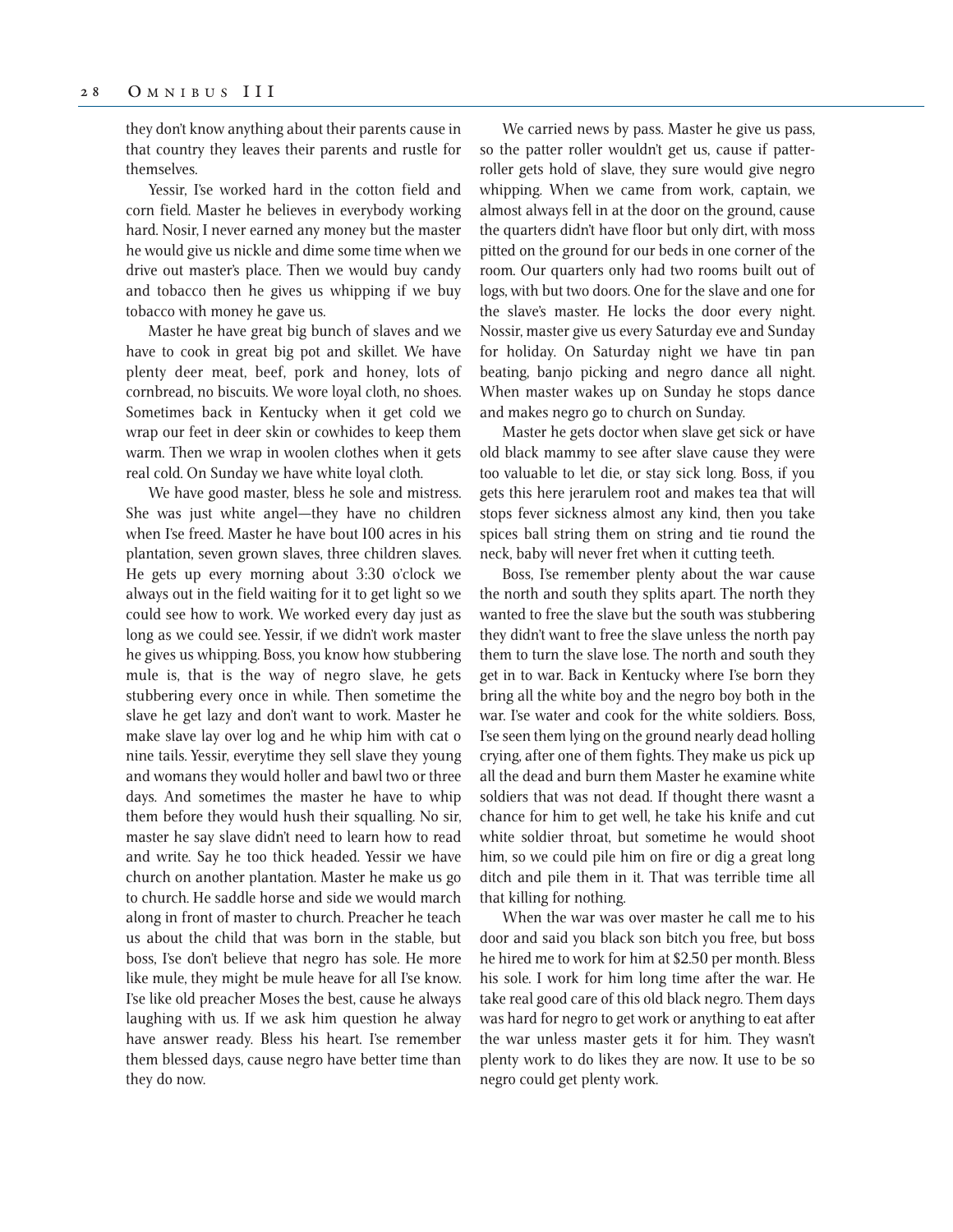I'se been married once by a preacher. I'se had 10 or 12 home wifes. Before the war closed they wouldn't let me have but one after the war closed I'se marry Susie Johnson. We have great big church wedding and plenty to eat. Dancing week we did. Susie and I have 18 children and they is all living. They is all here in Madison County save one. They is all farming except that one and he went to the war boss. When he comes back he stays in the north. I havent seen him since the war was over. Boss, I have something over 200 grand children and great grand children. I plum has lost count of them.

Yessir, I'se expecting the north give us home and bunch of stock so we could make living but they turned us out like bunch of cattle to starve and is most what we did. We had to beg and steal cause we got sore enough hungry. Master he told me most that I would have two stay with him year or two after the war cause the war burned all the fence and killed all his stock. He didnt have any thing left after the war except his home. Sometimes he would pay me then sometime he wouldnt. I'se shore did have hard time after the war but I'se gits by then bettern I do now except the government give me a little pension then. I'se do odd jobs around for the white folks.

Yessir, the Klu Klux Klan boss, they's get negro iffen they didnt do what the white folk told them. Gosh they were plum ghost. Iffen we went to vote the KKK they gets after negro and make he leave town cause here in the south they were lots of them white ghosts. Boss, negro he could do very bad cause the KKK would get him if he did. Boss, I'se believe that we aught to be so we could vote in all the election cause the negro he have the same responsibility that the white man have. Then the negro he have become smarter and smarter more educated. Some of them have a pretty good education.

Boss, two or three years after the war closed, I'se farm, that is all the life negro know, then except to clean land. Sometimes I'se worked for wages. I'se even worked for 25cents day, but I'se had more to eat then than I do now, cause everything is plum high. The ways I get by now is by my pension, cause I'se 92 years old. I'm not able to work and this here young bunch they aint no count cause they want tell the truth. They want work hard, they want do nothing but steal.

They is plum smart cause they dont care nothing about the old slave negro. White he gone have to straten out dis here young bunch. They have no respect for old negro.

# William Irving

This story of a slave born in the days of antebellum tells of life in the quarters, and some of his personal experiences and memories of the Civil War.

"I was born in Walker County, near de town of La Fayette, Georgia, in de year 1850. I was one of four chillun. My mother was a slave of Tom Martin in North Carolina. He brought her to Georgia an' sold her to Judge Easterling who later bought me.

"My father was a slave of Tom White, from whom he took his name. He was sold w'en he was a young man to Judge Easterling, de man who bought my mother, an' so they lived together an raised a fambly of four chillun, three girls, an' one boy, I was de boy.

"My first 'membrance was livin on Judge Easterlin's place, an' seeing him going in his buggy an' on horse-back to La Fayette to his office. We lived in de quarters. Dey was log cabins, built of de logs dat was cut from de big trees, an' de cracks was chinked wid clay. We lived about fifty or a hundred yards from de big house whar de Judge lived. De overseer lived between de cabins, an' de Judge's house. He was a white man, an' de Judge had him to tell us what to do an' to see dat hit was done. If de slaves did'nt work, or if dey run away, de overseer set de dogs on dem or had de patty-rolles to ketch dem.

"De patty-rollers was somthin' like w'at dey call de law here. Hit was dey business to ketch de run-a-way slaves an' others who had done something dey needed to be taken to de law for. W'en dey ketch de run-a-way nigger, dey lock him up, or de overseer whip him.

"How de slaves was treated depended on de kind of man de owner was, an' de overseer; if de owner was a good man, as a rule he saw dat de slaves was treated right, although sometimes de overseer did not always let de owner know all he did wid de slaves. W'en our white folks went to church dey always carried some of de slaves an' dey sit on de back seat at de church. We always belong to de same church de Massa's folks belong to. W'en de slaves go away from de plantation, dey takes dey passes to show dey has de permission of de owner to be away.

"De white folks raise corn, cotton, wheat, rye, barley, oats, hogs, sheep, cattle, an' fruit, an' vegetables.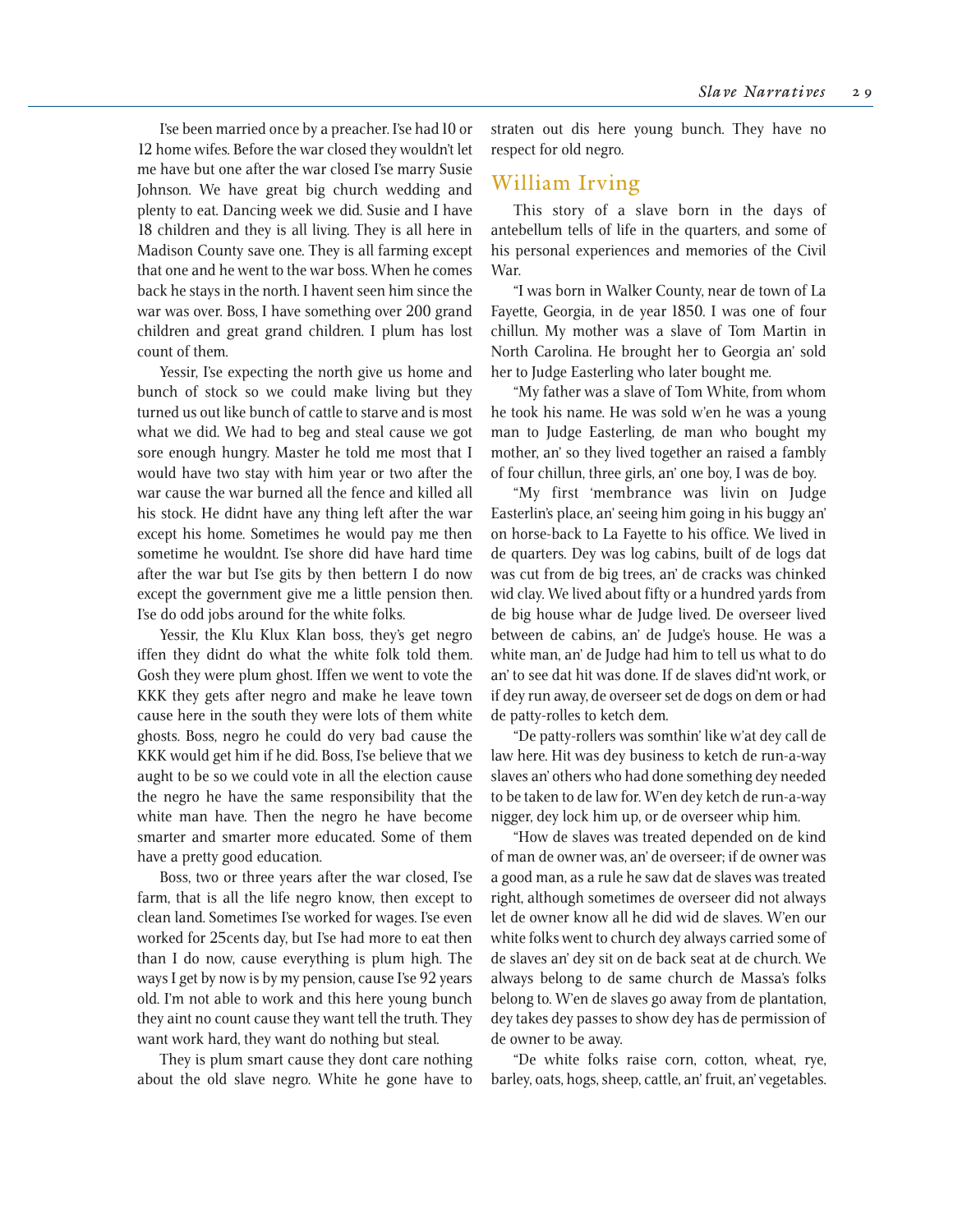De hogs run wild in de woods. Dey had some wild game like dey has in Texas but not so much. But we had so many creeks an' rivers, dey was plenty of fish. De wimmen would knit, spin an' weave on de loom. Durin' de Civil War, w'en de ports was blockaded, dey had to make dey own clothes. De slave wimmen would help in de fiel's, an' plow, hoe, pick cotton, an' pile de brush for de men to burn.

"Dis is de way we was livin w'en de Civil war broke out. We was livin' a happy life, an' our Master was kind an' good to us. We never thought about any 'sonsibility of how de money was to cum from. We would have been satisfied to live dis way de rest of our lives. Our master did not trade de slaves very much; an' w'en dey traded dem, dey most always trade to some one dat live close by, or some town not very far away. He usually let de chillun stay wid dey mammy till dey was big enough to be taken away. He did not like to let us go, an' hit was w'en he needed de money bad, dat he would sell one of de slaves.

"I 'member w'en Judge Easterling took my mammy, my pappy an' myself jes fore de war, to Greensboro, an' put us on de auction block, an' sold us. De auction block was in front of de Court House. He sold my mammy to a man by de name of Lewis Lundy. I does not know who he sold my daddy to; an' he sold me to a man named David Irvin. De man I took my name from. I lived wid dis man until freedom. I worked wid him at his shoe shop, an' helped him make shoes for de soljers. My new Master took me an' went down to Crawfordsville, Georgia whar I worked for him, an' he paid me every Saturday night. W'en freedom cum he called me an' told me I was free. An' as my mammy was old, an' needed me, I went back to Greensboro, an' stayed wid her until I married an' had a fambly of my own. Mr. Irvin paid twenty-onehundred dollars for me, because I knew how to help him in his business, an he had a good business making shoes for de government. W'en de war cum, he makes de shoe for de rebel soljers, an' de Confederacy pays him. We made de shoes out of leather, an' he taught me how to patch dem. W'en de blockade was on, an' hit was hard to git de leather, we buy de hides, w'en dey kill de beeves for de army, an' at de markets, an' make de shoes wid hit.

"W'en I lived at Crawfordsville, I lived in a few blocks of Alexander H. Stephens, de Vice President of de Confederacy, an' I knew him well. I has made shoes for him, an' his body servant, Henry Stephens took care of his home, an' w'en Mr. Stephens was away he looked after his things an' would tell us all about his Master w'en he would git a letter. Dat is how I know so much more about de war, dan I would have.

"Alexander H. Stephens was a little man, an' old bachelor. He had a very high-pitched voice, but he was one of de smartest men dat Georgia ever sent to public office. I always knew w'en he was at home, an' I would mos' always see him. Sometimes he would tell us about de war, an' what dey was doin'. He was for States Rights first; an' dey say had a big debate wid a big man by de name of Toombs in Georgia, befo' Georgia seceded, Stephens was agin' Georgia secedin' an Toombs was for hit.

"After dis, Georgia seceded any how an Alexander Stephens went wid his State. He always put de State first, an' de day dat Georgia seceded, he cums home, an' cusses dem out for seceding but in a few days he goes back an' takes de oath to de Confederacy wid Georgia. Dis was de nineteenth of January, 1861.

"All de folks dat has studies de history of de Civil War know dat six states delegates met in Montgomery, Alabama on de 4th day of Febuary, to organize a new Confederate Government. Texas cums in an' made de seventh state, but dey did not git to Montgomery in time for dem to be represented w'en dey organized. Dey called hit de "Provisional Government of de Confederate States of America", an' dey elected Jeff Davis of Missippi de President, an' Alexander H. Stephens de Vice President, an' de folks in de little town of Crawfordsville was so proud dat all dat could git dar went to see him inaugurated.

"On de evening of Saturday de 16th of February, Mr. Davis git to Montgomery, an' Mr. Yancy presents him to de cheerin' crowd wid dese words "De man an' de hour have met", Monday was de day for de inauguration.

"W'en dey waitin', dis Monday mornin' for de inauguration, de military companies paraded all over de city. Dey was a good many military companies in de city, some was passin thro' an some was jes organized. De military guards from Colombus, Georgia puts on a drill, an dey fires de signal for de parade to start. An' here dey cums, first de infantry soljers, some was wearin red jackets, bottle green jackets, an' gray jackets den cums de calvary wid dey gleamin swords an' bayonets, an' de bands. Den cum's de President Jeff Davis, an' de Vice President, our own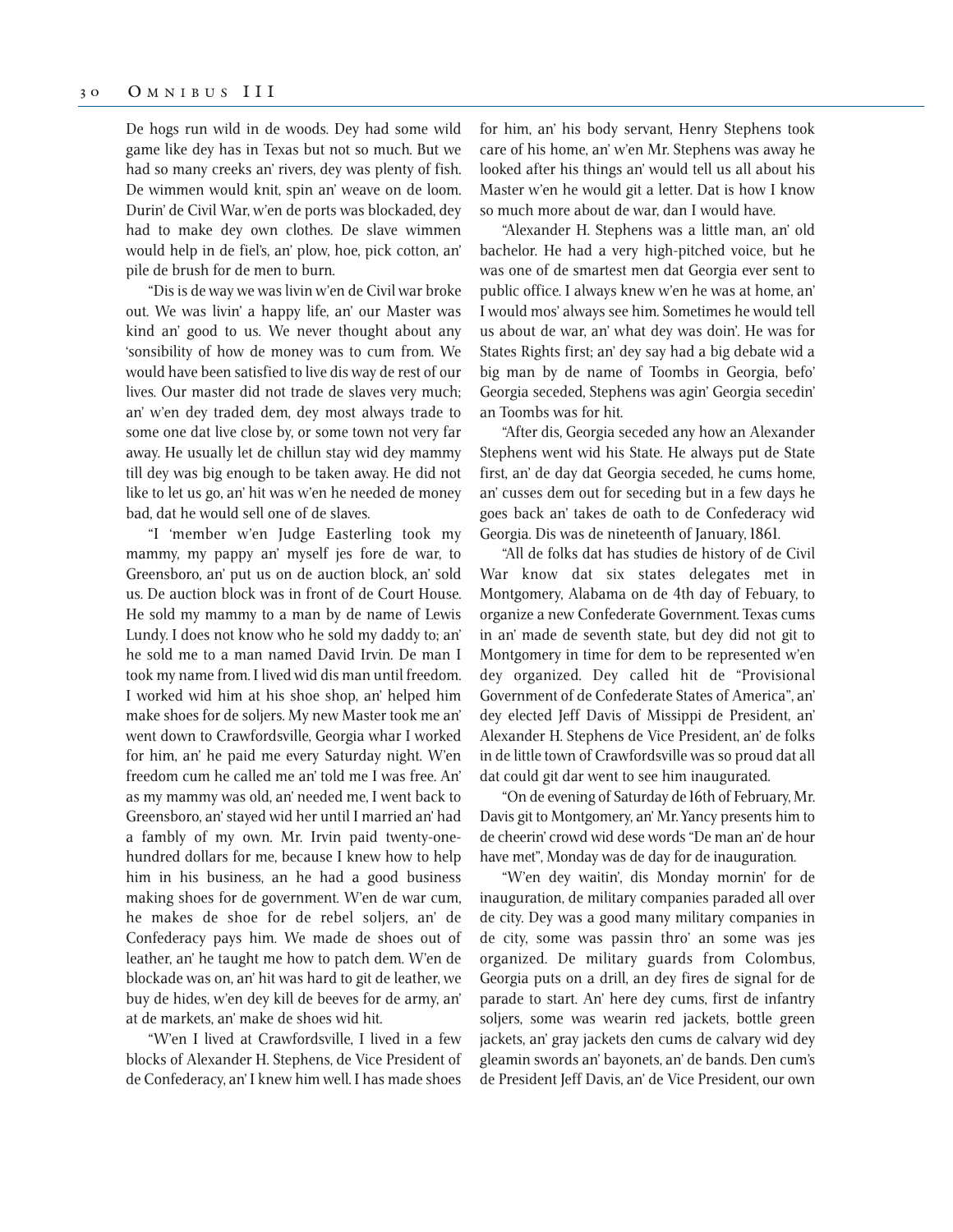Alexander H. Stephens, in a carriage drawn by six beautiful gray horses. W'en dey reach de capitol dey is sworn into office by Howell Cobb of Georgia, as de President an Vice President of de Provisional Government, but after de war has been goin on for some time dey moves de capitol to Richmon' an' in a year, dey has another Inauguration. Dey calls hit now de "Permanent Government of de Confederacy."

"W'en dey has de second inauguration for de permanent government of de Confederacy, dey has hit on George Washington's birthday, de 22nd of February 1862. Dis one was in Virginia, but de folks from Alexander Stephens, an' Jeff Davis home towns was there, only more of dem dis time. De procession was a bigger one, an' more like a sure nuff inauguration. Dey marched from de House of Delegates of Virginia jes befo' noon, an' went thro de snow, across Capitol Park, to de statue of Washington whar dey had de inauguration.

"How we did wish dat we could all go from de little town de Vice President cum's from; but dey tell us 'bout dis one too, an' dis was for six years an' dey did not serve but 'bout half, an' de Confederacy was no more.

"Dis procession was headed by de Grand Marshall an' his aides, an' by de Committees dat has de arrangments of hit; den cum's President Davis, an' his new President of de Senator, an' behin' dis, cum's our little Alexander H. Stephens wid his partner, de Speaker of de House of Representatives. Den cum's de cabinet, an' dat is all I kin think of. Us niggers does not keep up wid dem all, but we still keeps up wid Mr. Davis an' Stephens.

"I has heard dem talk 'bout Mr. Reagan from Texas since I cum's to Texas. He was de Postmaster General, an' I 'members 'bout him too, in dis way, dat durin de war, we hears de folks talkin all de time 'bout how hard hit is to buy stamps. Hit was five cents for a letter, an' den dey could not git a stamp half de time. Yer see de Yankees took de stamps an' everything dat de government at Washington had furnished de postmasters away from all de ones dat had dey offices in de Confederacy.

"Kin I tell yer 'bout any of de battles? I heard de guns firing at de battle of Chickamauga. Yer see I was helpin' ter make de shoes for de soljers, an' we went to take dem some, an' w'en we git to La Fayette, Georgia whar I used to live, not far from Chickamauga Creek, General Bragg had fallen back to LaFayette, an' was waitin for de rest of his re-enforcements to cum, is de way I 'members hit. We see de rebel cumin' to join Braggs army, an' we kin hear dem singin songs, some of dem like dis one,

"Our wagon is de very bes, de runnin' gear is good, Stuffed round de sides wid cotton, an' made of piney woods, Carolina is de driver, wid Georgia by her side, Virginia holds de flag up, while we all take a ride. Oh wait for de wagon, wait for de wagon, Wait for de wagon, an' we'll all take a ride."

"Dis was in de autumn of 1863, an' w'en de Yankees see dat Bragg has fallen back towards La Fayette, dey thin's at first he is retreatin', but he follows dem, an' dey has de battle of Chickamauga, in de valley of dis creek, dat de Indians used to call de "River of Death". Jes as de rebels had de Yankees all runnin' every which way, de Yankee General Thomas stopped dem. President Davis cum's to see why Bragg did'nt follow de Yankees w'en dey was retreatin' but no one ever did know.

"We is at our old Masters', Judge Easterling, an' w'en de rebels retreated from de battle of Lookout Mountain, he is skeered de Yankees will cum after de retreatin' rebels, an he has us to hitch up de teams to de old wagons, an' pile everything in dem, an' he refuged to Greensboro. W'en de battle of Chickamauga was goin' on for three days, we could hear de poppin' of de guns, an' de sound of de canon as dey go, boom, boom, boom, wid a stop long enough to load again w'en dey is empty. Dey sounded like de tollin of de bells.

"I kin 'member how dey camp fires shone on de mountain befo' de battle of Chattanooga. Far away, we kin see de smoke from de fires, and de fires dat light de distant hilltops as dey brightened up de whole country.

"De way de Yankees scaled old Lookout Mountain, and broke de rebels lines dat caused dem to start dey retreat, was one of de biggest things dey did. Dey own Generals was surprised dat dey goes on to de top, dey had orders, hit seemed to keep dem busy fightin whilst de Yanks in some other point was doin' dey part, but up dey went, an dey did'nt stop until dey gits to de top. I thinks hit was ole Joe Hooker dat took dis mountain, an' anyway w'en dey did, de people in de valley's thought hit was time to git out of de way of de Yankee's, an' dat is w'en Judge Easterlin' refugeed to Greensboro.

"While dey was a fightin over in Chattanooga, de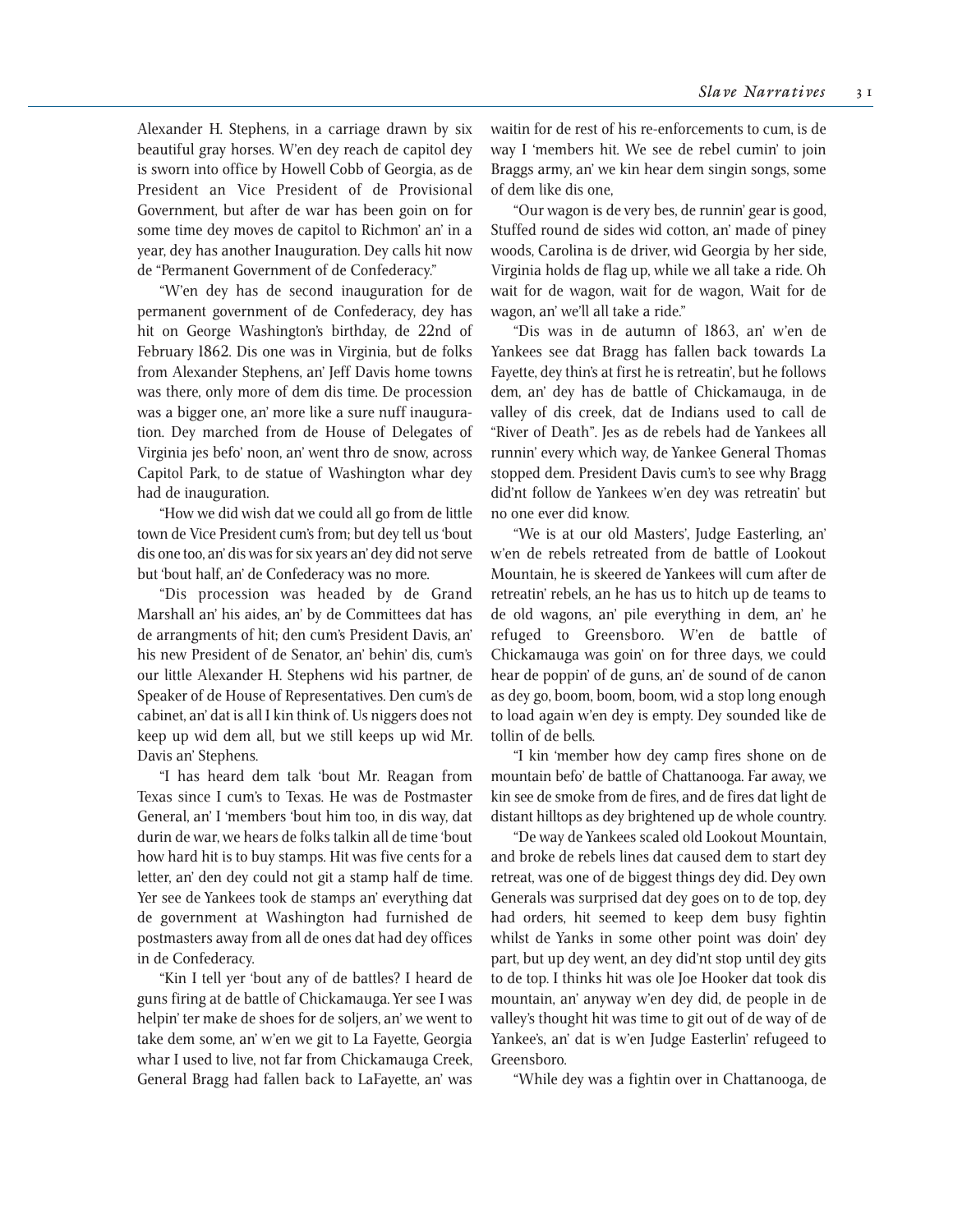folks back in Georgia was in a wrangle over keepin Hood in de state to try to stop General Shermans march on Atlanta. Seems dat Bragg or some of de Generals wanted Hood, but General Sherman on de Yankee side was doin' plenty of harm in Georgia. I kin 'member w'en his army passed by on his March to Atlanta, dey burned all de barns, an' took all de corn dey could carry an' did'nt leave de people anything, befo' dey git to Atlanta. We lived close by whar he passed on dis march.

"General Hood finally decides to go up in Tennessee to try to draw Gen. Sherman after him to git him out of Georgia, but Sherman does not follow him an' w'en he burns de city of Atlanta, dey leave hit wid de bands a playin; an' de city burnin', dey soljers singing "John Browns' Body."

"Dis was de beginning of de march through Georgia dat dey was to write de song about, "Marchin' Through Georgia". Dis is a very beautiful song but hit does not tell about de homes dat was burned, an' de cold an' de hunger.

"I jes mus' tell yer er little 'bout Hood from Texas, dat had been in Georgia, an' made his raid in Tennessee to try to draw Sherman off. Dey say he had a little success an' was camped for long time aroun Nashville, an' de Yankees finally attacked him, an' won de battle, an' he had to retreat to de Tennessee River. His soljers was ragged an' bloody dey say, an' widout food, w'en de Yankees was following dem, dey had to put de infantry men in de wagon for dey feet was barefooted an' dey had to stop long enough fer dem to skin a mule or cow dat had been killed to get de hide to make dey sandals. Dey even took dey felt hats, if dey had any, to make moccasons for dey feet.

"Wid all dis, dey was so rejoiced w'en dey git back across de river dey sing a song dey made up to de tune of de "Yellow Rose of Texas." Dis was jes three days befo' Christmas, an' dey feel almos' like dey is gittin back to Texas, for most of dem was Texas boys. Dis is de song:

"And now I'm goin southward, For my heart is full of woe, I'm goin' back to Georgia, To find my Uncle Joe,

"Uncle Joe" was Joe Johnston an officer the southern soljers loved

"You may sing about your dearest maid, And sing of Rosalie, But de gallant Hood of Texas, Played Hell in Tennessee.

"Dis was Christmas, 1863. De war news was all dat we talked about. De Yankees destroyed de salt mines at Saltville, whar de Confederate salt supply was, but dey tried to caputre Fort Fisher de Fort dat guarded Cape Fear River entrance, de entrance to de port of Wilmington, whar de ships can cum an' bring supplies, but dey failed. General Butler exploded a powder ship dat was towed along by de fort but hit did'nt do any bad damage. Some more soljers for de rebels made de Yankees retreat.

"Dis was one sign of good luck for de rebels, for Wilmington was de last port open for dem to git dey supplies, an' hit was saved a little longer, an' dis gave dem somethin to be thankful for dat Christmas. De last year of de war de Confederate Government talked about lettin' de slaves fight wid dem. De slaves dat had not run away wanted to do dis. Dey claim dat de Yankees had two hundred thousand niggers fightin for dem, an' de slaves dat stayed wid dey Masters said dey had rather fight for dey Masters dan for strangers. President Davis an' some of de Governors wanted Congress to free de slaves for fightin, but some how dey never did do anything in Congress about hit. In some places dey did have dem to work on de breastworks when dey have dem whar dey could use dem. In most of de rebel army whar de young boys dat was slaves could be spared from home, dey went wid dey young master, an' cooked an' waited on dem, dey was dey body guards.

"By dis time I is back at Crawfordsville, workin' for my Master in de shoe factory, an' we hears a lot of talk about peace. Alexander Stephens is tryin' to git de Confederate Government to call a convention of de states, an' try to work out somthin' 'bout a new plan for de government. Den dey has de Hampton Roades Conference. De Confederacy send Stephens, an' two others to meet de President Lincoln, an' his Secretary Seward, but de President Lincoln would not agree to stop de war unless de Confederacy have de rebels to disband, an' free de slaves, so dat put an' end to de peace conference, an' dey jes fight on, w'en hit looked like dey was jes a waistin dey time, an' de lives of de ones in de battles, for de Yankees jes had de rebels already whipped so hit looked to mos' of de South.

"Yes, Maam, I lived thro de reconstruction days, but I had tolk yer enough, I does not believe de South would have had such a hard time in dem days if Lincoln had been living. De folks aroun' me begin to cum to Texas after de war, an' some of my neighbors tell Mr. J. R. Collier, who used to live at Mumford,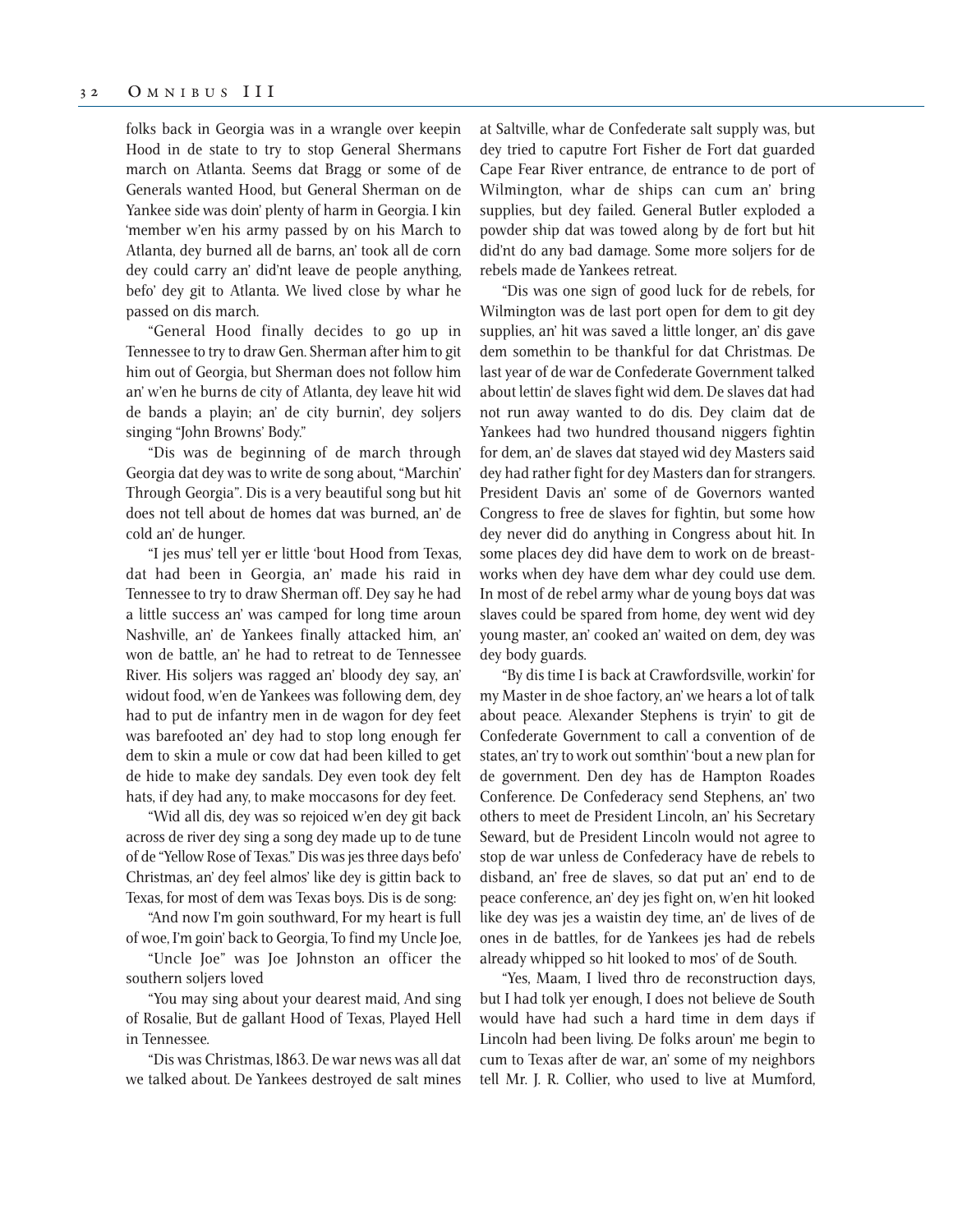Texas, about me. An' he sends me three hundred an' fifty dollars to move my family, an' cum to Texas to work for him. I cum's an' brings dem, an' works for him for a good many years on his farms. He later moved to Waco, Texas whar he died.

"I is eighty seven years old, an' had lived to see many changes in the times, an' in my own life as well as de lives of other people. I has often been homesick for Georgia, but hit has been a good place to live in Texas an' mos' of de old folks dat I knew, is done gone on to de future life. Dey is lots dat I has seen in Texas, but dat is another story.

# Minnie Fulkes

I was born the twenty fifth of December and I am 77 years old. My mother was a slave and she belonged to Dick Belcher in Chesterfield County. Old Dick sold us again to Golaspe Groves, now fifteen of mother's chillun west with her having de same waster.

Honey, I don't like to talk 'bout dem times, 'cause my mother did suffer miss. You know dar was am' overseer who use to tis gather up in de barn with a rope aroun' her arms up over ber head, while she stood on a block. Soon as dey got her tied, dis block was moved an' her feet dangled, yo' know. Couldn't tech do flo'.

Dis old man, now, would start beatin' her naked 'til the blood run down her back to her heels. I took an' seed th' whips an' scare for my own self wid dese here two eyes. ("was a whip like Dey was to use on horse) it was a piece of leather 'bout as wide as my han' fron little finger to thumb. After dey had beat my mama all dey wasted another overseer. Lord, Lord, I hate white people and de flood waters gwine drown some me. Well honey dis man would bathe her in salt and water. Don't you kno' dem places was a hurtim". Um, um.

I asked mother, what she done for 'on to beat and do her so? She said, "nothin", tother than she refused to be wife to dis man."

An' mama say, if he didn't treat her dis way a dozen times, it wasn't nary one."

Mind you, now mama's marster didn't know dis was going on. You knew, if slaves would tell, why dem overseers would kill 'em.

An' she sed dat day use to have meetings am' sing and pray an' th' el' paddy rollers would hear dem, so to keep th' sound from goin' out, slaves would put a great big iron po at the doer, an' you know some times dey would for git to put el' pot dar an' the paddy rollers would come an' horse whip every las' one of 'em, jes cause peer souls were praying to God to free 'em from dat awful bandage.

Ha! ha! ha! dar was one ol' brudder whe studied for 'em one day an' tel all de slaves how to git even wid 'em.

He tel' 'em to tie grape vines an' other wines across th' road, dem when de Paddy rollers come galantin' wid their horses runnin' so fast you see dem vises would tangle 'em up an' cause th' horses to stumble and fall. An' lots of times, badly day would break dere legs and horses too; one interval one ol' poor devil got tangled so an' do horse kept a carryin' him, 'til he fell off horse and next day a sucker was found in read whar dem vines was wind aroun' his neck so many times yes had choked him, day said, he totally dead. Serve him right 'cause dem ol' white folks treated us so mean.

Well, sometimes, you knew dey would, the others of 'em, keep going 'til dey fin' whar dis meeting was gwine on. Dey would come in and start whippin' am' beatin' the slaves unmerciful. All dis was done to keep yo' from servin' God, am' do you know some of dem devils was mean an' sinful 'nough to say. "Ef I ketch you here agin servin' God I'll boat you. You haven't time to serve God. We bought you to serve us. Us, us.

God's gwine 'rod dem wicket marsters. If hit 'taint 'em what gits hit, hits gonna fall on deir chillum.

In dem back days child, meetings was carried on jos like we de today, some—whatly. Only difference is the slave dat knowed th' most 'bout de Bible would tell and explain what God had told him in a vision (yo' young folks say, "drean") dat dis freedom would some to pass! an' den dey prayed for dis visits to come to pass, an' dere whar de paddy rollers would whip 'em ag'in.

Lord! Lord dey, pow! pow! pow! Baby, "I jes kno' I could if I knowed how to write, an' had a little learning I could put off a book on dis here situation. Yo' kno what I mean 'bout does way back questions yes is a asking me to tell yo' 'bout; as for as I can recollect in my mind.

When Graves bought us, he sold three of us an' three slaves. My brother an' sister wont down south. Mama sed to de cotton country an' too, she say, "they were made to work in th' cotton fields by their new marster, out in don white fields in th' brawlin' sun from th' time it breaked day 'till yo' couldn't see at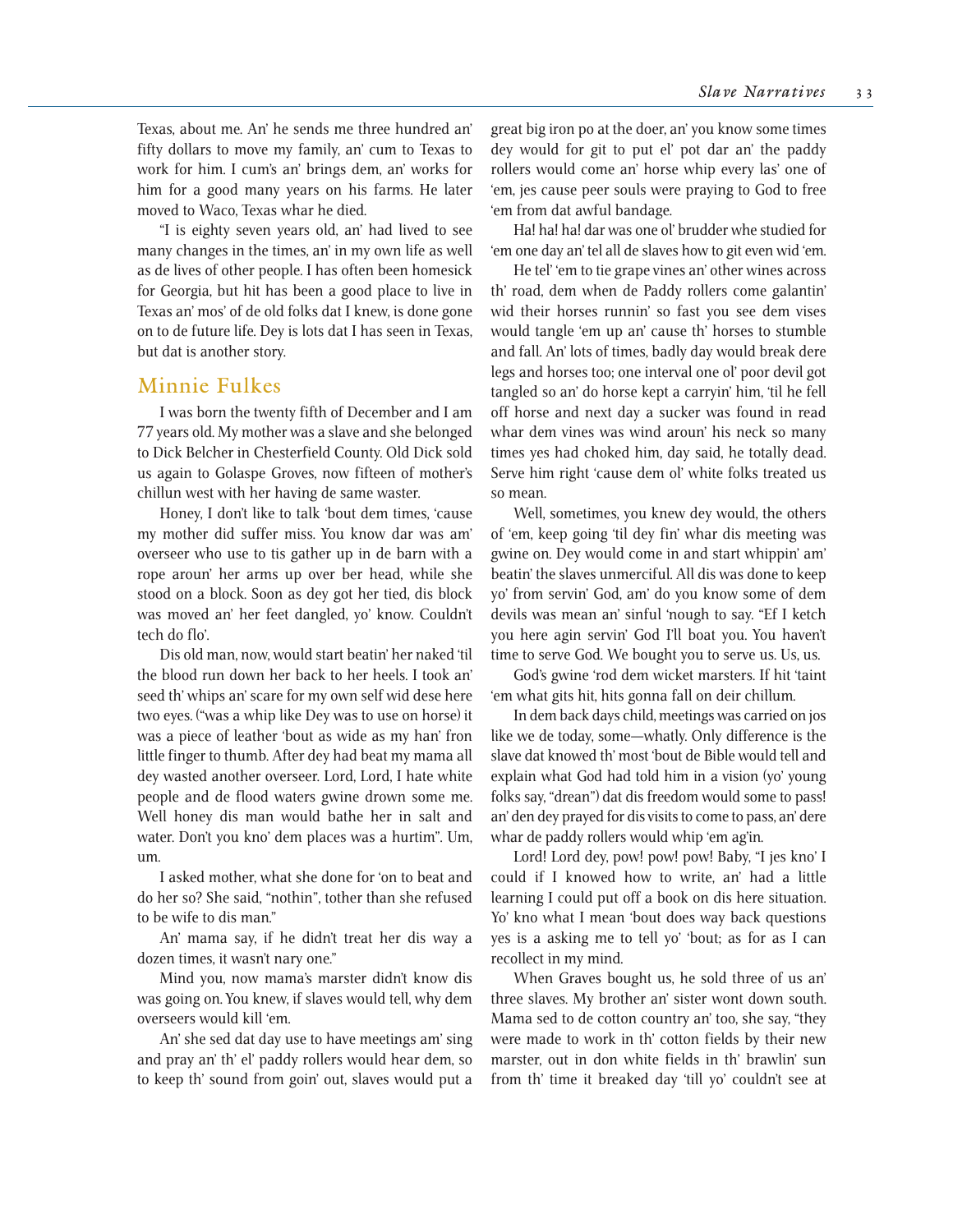night an', yes indeedy, an' if God isn't my right'ous judge they were given not half to eat, no not 'nough, to eat. Dey was beaten of dey ask'd for any me'".

As to marriage, when a slave wanted to marry, why he would les ask his marster to go over and ask do tother marster could he take unto himself dis certain gal for a wife. Mind you now, all de slaves dat marster called out of quarters an' ha'd make 'em line up see, stand in a row like soldiers, and de slave man is wid his marster when dis askin' is gwine on, and he pulls de gal to him he wants jes' de marster den rake both jump over broom stick an' after dey does, dey is pronounced man an' wife, both stays' wid same marsters (I mean of John Marris Sallie John stay wid his el' marster an' Sal' wid here but had privileges, you know, like married folks; an' of chillun were bean all of 'em, me matter how many, belonged to de marster whar do woman stayed.

If I made a mistake, I think it was in April when do war surrendered an' mama an' all us was turned aloose in May. Yes dat el' wench, a el' heifer, oh child, it makes my blood bile when I think 'bout it. Yes she kept mama ignrunt. Didn't tell her nothing 'bout being free 'til den in May.

Don her mistess, Miss Betsy Godsey, tel' her she was free, an' she (mama) coul' seek for her jos th' same dat she would give her something to eat an' help clothe us chillun, dat was of numa continual' to stay wid her an' work.

You sea, we didn't have nuthin' an' no whar to go, um, um, um so we all, you know, jes took on stayed 'til we was able wid God's help to pull us salves together. Put my God it was 'ginst our will, but, baby, couldn't help ourselves.

My fathers master tel' him he could farm one haf fer th' tother an' when time rolled 'roun' for dem 'viding crops he took an' give to him his part like any honest man would do. Ah, Lord child, dem was terrible time too, ah! it makes me shudder when I think of some slaves had to stay in de woods an' git long best way dey could after freedom done him' clared; you see slaves who had mean master would rather be dar den whar dey lived. By an' by God opened a way an' dey got wid other slaves who had huts. Yes see, after th' render no white folks could keep slaves. Do ye' know even now, honey, an' dat done bin way bac' yonder, dose ol' white folks think us poor colored people is made to work an' slave for dem, look! Dey aint give you no wages worth nothin'. Gal cook all week for two an' three dollars. How can you live off it, how kiss, you his yell

My father waited an soldiers and after do s'render dey carried him on' his brother as for as Washington D.C. I think we all use to say den, "Washington City. Mist you dome heard folks talk 'bout dat city? 'Tis a grade big city, dats whar de President of dis here country stay; an' in dem days it was known as 'vidin' lin' for do North an' South. I done hear dem white folks tell all 'bout dem things, dis line. As I was tellis' you, hos brother was kept, but dey sent father has' home. Uncle Spencer was left in Prince Williams County. All his chillun ar' still dar. I don't know de name of Yankee who carried him off.

Lord, Lord, Honey, dem times toe ever sad, cause Yankees took lots of slaves away an' dey made homes, An' whole heap of families lost sight of each other. I know of a case whar after hit was ten years a brother an' sister lived side by side an' didn't know dey was blood kin.

My views 'bout de chillun is dem bas! days is dat does here chillun what is new sewin' up is too pison brason for me.

Mod jes' lemme tell you how I did I married when I was 14 years old. So help me God, I didn't knew what marriage meant. I had an idea when you loved do man, you an' he could be married an' his wife had to seek, clean up, wash, am, from fer him was all. I slept in bed he on his side an' T an miss for three months an' dis aint no lie. Miss Sue, he never got close to me 'cause mama had sed don't let no body bother yo' principle, 'cause dat was all ye' had. I 'boy my mama, an' tol' him so, and I said to go an' ask mama an' of she sed he could get close to me hit was alright. An' he an' I went to gether to see and ask mama.

Den mama said "Come here chillun and she began tellin' me to please my husband, an' 'twas my duty as a wife, dat he had married a pu'fect lady."

Dese here chillun don't think of deir principle. Run purfectly wild. Old woman too. Dey ain't all 'em true to one, but have two.

Jos what is gittin' into dis generation; is hit do worl 'comin' to an end?

Ha! ha! ha! I goin 'tel' yo' som'thim' else.

I had a young man to come to see me one evenin' an' he sed dis to me, "Miss Monre" "Let me jin my fence to your plantation."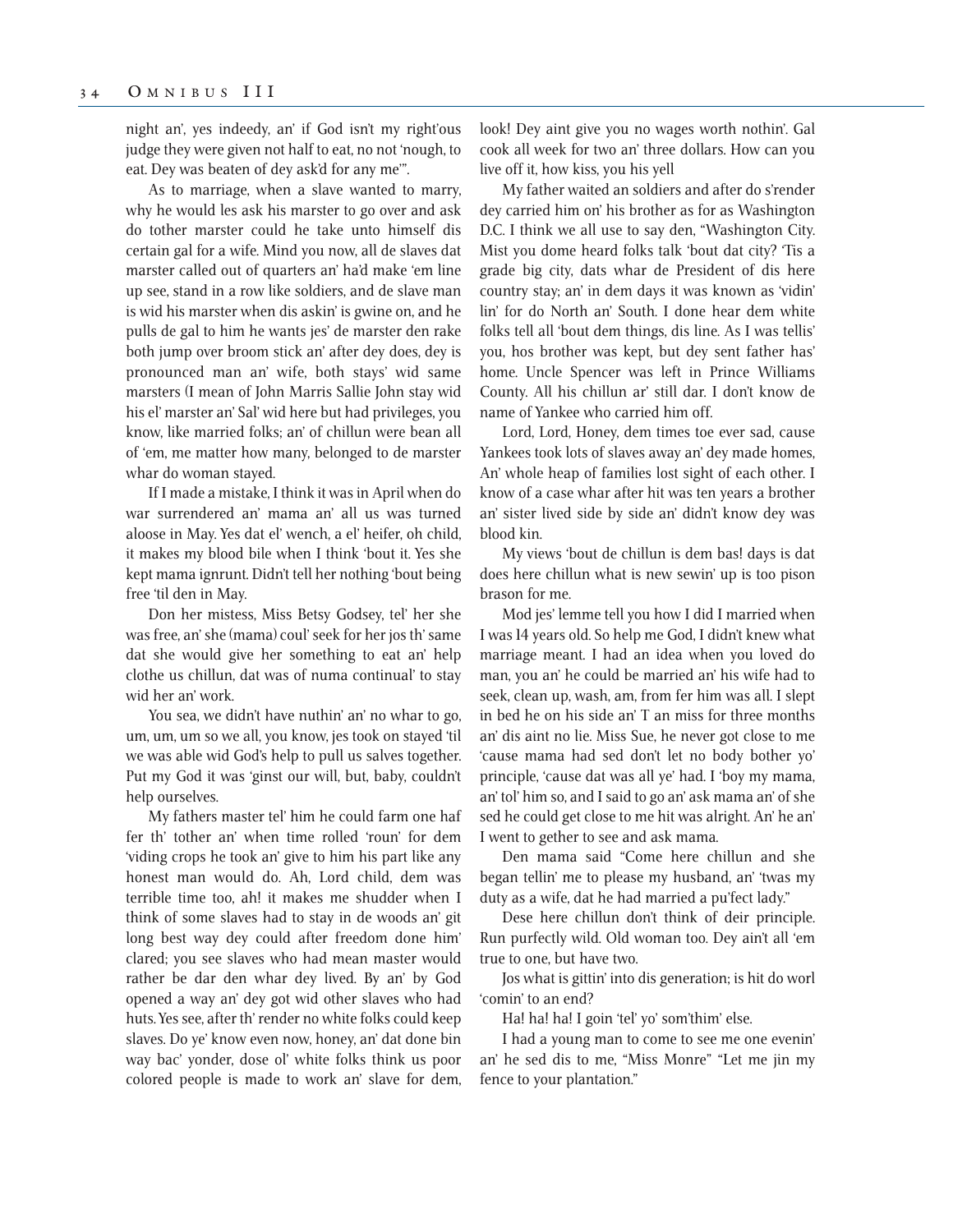I give him his hat. I say, "no" yo' go yo' way an' I go mine. I was through wid him, an' mind yo' I from dat da' 'til dis aint knowed what he was talkin' 'bout an' was ashamed to ask Monre; but I thought he insulted me."

I didn't never go to school. Had to work an' an working now an' when hit breaks good weather, I go fishing. And who works dat big garden out dar? No body but me."

You know I'm mother of eleven chillun, an' 'tis seven living an' four of don ded.

# Elisabeth Sparks

(Interviewed at Matthews Court House, Virginia, January 13, 1937 By Claude. Anderson.)

Come in boys. Sure am glad ter see ya. You're lookin' so well. That's what I say. Fight boys! Hold em! You're doin' alright. He, I 'm so mean nothin' can hurt me. What's that! You want me to tell yer 'bout slavery days. Well I kin tell yer, but I ain't. S'all part now; so I say let 'or rest 's too awful to tell anyway. yer'rs too young to know all that talk anyway. All I'll tell yer some to put in yer bock, but I ain'ta goin' tell yer the worse.

My mistress's name was Miss Jennie Brown. Mo, I guess I'd better not tell yer. Done forgot about dat. Oh well, I'll tell yer. Some, I guess. She died 'bout four years ago. Bless her. She 'us a good woman. Course I mean she'd slap an' beat yer once in a while but she warn't me woman fur fighting fussin' an' boatin' yer all day lak some I know. She was too young when da war ended fur that. Course no while folks perfect. Her parents a little rough, Whut dat? Kin I tell yer about her parents? Lord yes! I wasn't born then but my parents told me. But I ain't a goin' tell yer nuffin. No I ain't. Tain't no sense fur yer ta know 'bout all those mean white folks. Dey all daid now. They meany good I reckon. Leastways most of 'em got salvation on their death beds.

Tell I'll tell yer some, but I ain'ta goin' tell yer much more. Me sir. Shop Piller was my master. His el' father, he was a tough one. Lord! I've seen 'im kill 'em. He'd git the meanest overseers to put over 'em. Why I member time after he was dead when I'd peep in the closet an' jes' see his old clothes hangin' there am' jes' fly. Yessir, I'd run from them clothes an' I was jes' a little girl then. He was that way with them black folks. Is he im heaven! No, he ain't in heaven! Went past heaven. He was clerk an' was he tough! Sometimes he boat 'em until they couldn't work. Give 'em more work than they could de. They'd git beatin' if they didn't get work done. Bought my mother, a little girl, when he was married. She was a real christian am' he respected her a little. Didn't boat her so much. Course he boat her once in a while. Shop Miller was terrible. There was me and to the beatin' I saw it wif my own eyes.

Boat women! Why sure he boat women. Boat women jes' lak men. Beat women asked an' wash 'em down in brine, Same times they boat 'em so bad, they jes' wouldn't stand it an' they run away to the woods. If yer git in the woods, they wouldn't git yer. Yer could hide am' people slip yer somepin' to eat. Than he sall yer every day. After while he tell one of colored fereman tell yer some an bask. He ain'ta goin' beat yer anymore. They had colored foreman but they always have a white overseer. Foreman git yer to come back an' then he boat yer to death again.

They worked six days fum sun to sun. If they forein' wheat or other crops, they start to work long 'fo day. Usual work day began when the born blow an' stop when the horn blow. They git off jes' long 'nuf to eat at mean. Didn't have much to eat. They git some suet an' slice a bread fo' breakfas, Hell, they give the colored people an allowance every week. Fe' dinner they'd eat ash cake baked on blade of a hoe.

I lived at Seaford then an' was roun' fifteen or sixteen when my mistress married. Shop Miller lived at Springdale. I 'member jes' as well when they gave as to Jennie. We was all in a room helpin' her dress. She was soon to be married, an' she turns 'roun an' sos to us. Which of yer niggers think I'm gonna git when I git married? We all say, 'I dean knew,'An' she looks right at me an' point her finger at me like this an' said 'yer!' I was so glad. I had to make 'or believe I 'us cryin', but I was glad to go with 'or. She didn't boat. She was jes' a. young thing. Course she take a whack at me sometime. but that waren't puffin'. Her mother was a mean ol' thin'. She'd boat yer with a broom of a leather strap or anythin' she'd git her hands on.

She water make my aunt Carelise knit all day an' when she git so tired aftah dark that she'd git sleepy, she'd make 'er stas' up an kait. She work her se hard that she'd ge te sleep standin' up am' every time her haid sed an' her knees sag, the lady'd some down dress her haid with a switch. That wus Miss Jeanie's mother. She'd give the sock Jes se much meal to make bread fum am' effen she burnt it, she'd be scared to death cause they'd whup her. I 'member plenty of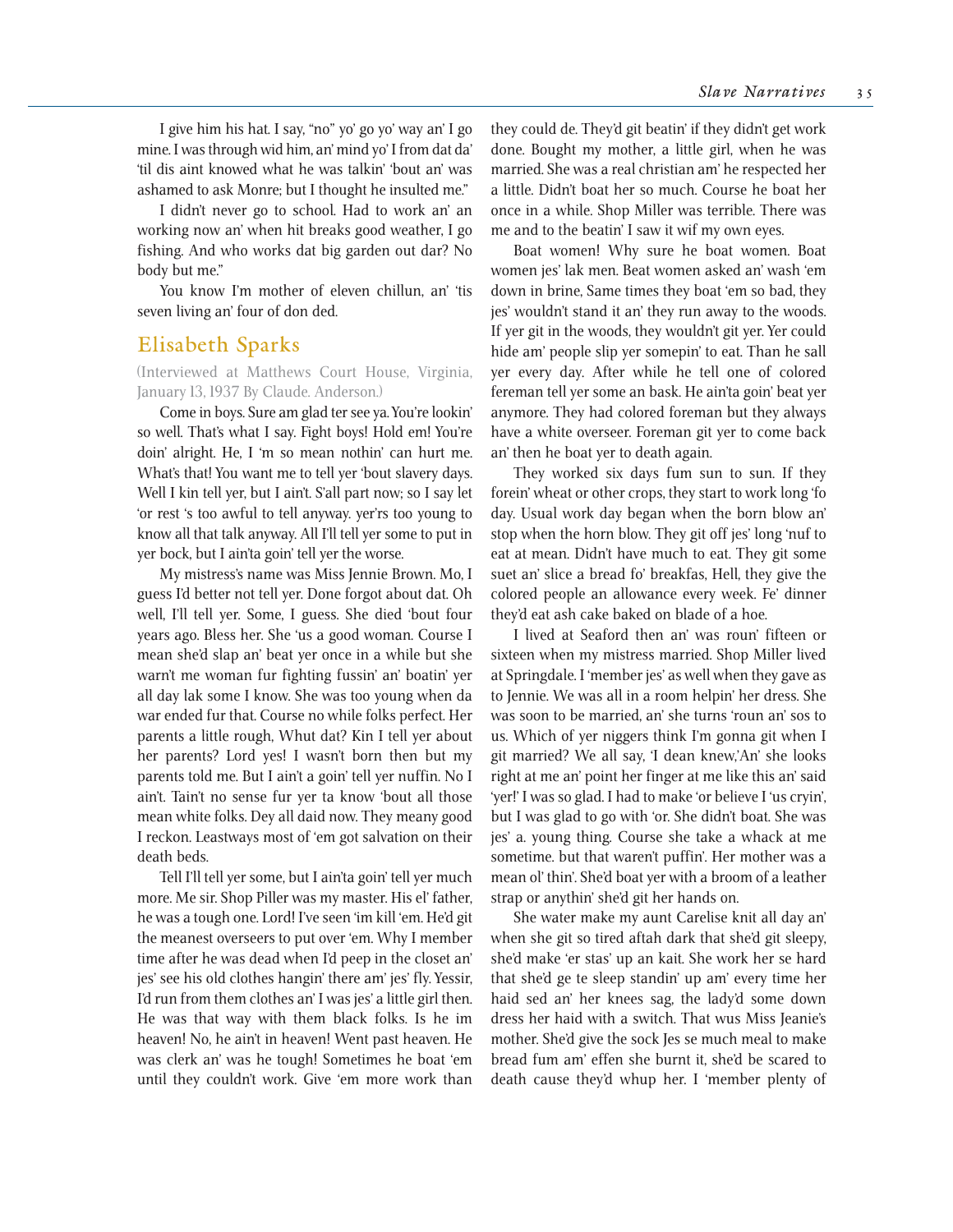times the sack ask say. 'Marsa please 'occuse dis bread, hits a little too brown. 'Yessir! Boat the devil out 'er if she burn dat bread.

I went wif Miss Jennie an' worked at house. I didn't have to cook. I get permission te git married. Yer always had to git permission. White folks 'ud give yer away. Yer jump cross a broom stick tergether an' yer wus married. My husband' lived on another plantation. I slep' in my mistress's room but I ain't slep' in any bed. Nosir! I slep' on a carpet, an' ole rug, befo' the fiahplace. I had to git permission to go to church, everybody did. We set in the gallery at the white folks service in the mornin' an' in the evenin' the folk held baptise service in the gallery wif white present.

Shop went to war but not for long. We didn't see none of it, but the slaves know what the war was 'bout. After the war they tried to fool the slaves 'bout freedom an' wanted to keep 'em on a workin' but the Yankees told 'em they wus free. They sent some of the slaves to South Carolina. When the Yankees came near to keep the Yankees from gittin' 'em. Our cousin James to South Carolina. I nevah will forgit when the Yankees came through. They was takin' all the livestock an' all the men slaves back to Norfolk, wid 'em to break up the system. White folks head wus jos' goin' to keep en havin' slaves. The slaves wanted freedom, but they's scared to tell the white folks so. Anyway the Yankees wus givin' everything to the slaves. I kim heah 'em tellin' el' Missy now. Yes! give'er clothes. Let'er take anythin' she wants." They even tesk some of Miss Jennie's things an' offered 'em to me. I didn't take 'em the' cause she'd been purty nice to me. Whut tickled me wus my husban', John Sparks. He didn't want to leave me an' ge cause he didn't knew whah they's takin' 'em nor what they's gonna do, but he wanted to be free se he played lame to keep fun goin'. He was jes' a limpin' 'round. It was all I could de to keep fun laffin'. I kin hear Miss Jennie now yellin' at than Yankees. He! who are yer to judge. I'll be the judge. If John Sparks wants to stay here, he'll stay they was gonna take 'im anyhow an' he want inside to pack an' the baby started cryin'. Se one of 'em said that as long as he had a wife an' a baby that young they guess he could stay. They tock all the horses, cove, and pigs and chickens an' anything they would use an' left. I was about nineteen when I married. I was married in 1861, my eldest boy was born in 1862 an' the fallin' of Richmond came in 1865.

Before Miss Jennis was married she was born an' lived at her old home right up the river heah. Yer kin one the place fum out side heah. On the plantation my mother was a house woman. She had to wash white folks clothes all day an' huh's after dark. Sometimes she'd be washin' clothes way up 'round midnight. Nosr, couldn't wash any nigguh's clothes in daytime. My mother lived in a big one room log house wif an' upstairs. Sometimes the white folks give yer 'bout tem cents to spond. A woman with children 'ud git 'bout half bushel of meal a weeks a childless woman 'ud git 'bout a peck an' a half of meal a week. If yer was workin', they'd give yer shoes. Children went barefooted, the yeah 'round. The men on the road got one cotton shirt an' jacket. I had five sisters an' five brothers. Might as well quit lookin' an me. I ain't gonna tell yer any more. Cain't tell yer all I know. Shop might some back an' git me. Why if I was to tell yer the really bad things, some of de daid white folks would come right up outen dere graves. Well, I'll tell somewhere, but I cain't tell all.

Once in a while they was free nigguhs come fum somewhah. They could come see yer if yer was their folks. Nigguhs used to go way off in quarters an' slip an' have meetins. They sailed it stealin' the meetin'. The children used to teach me to read. Schools! Son, there warm't no schools for niggers. Slaves want to bed when they didn't have anything to do. Most time they want to bed when they could. Sometimes the men had to shuck corn till eleven and twelve o'clock at might.

If you went out at night the paddyrole 'ud catch yer if yer was out aftah time without a pass. Mos' a the slaves was afeared to go out.

Plenty of slaves ran away. If they ketch 'em they boat 'em near to death.

But yer know day's good an' bad people every where. That's the way the white folks wus. Some had hearts; some had gizzards 'stead o' hearts.

When my mothers's master died, he called my mother an' brother Major an' get religion an' talked so party. He say he so sorry that he hadn't found the Lord before an' had muttin' gainst his colored people. He was sorry an' scared, but confessed. My mother died twenty years since then at the age of seventy-fo'. She wus very religious an' all white folks set store to 'er.

Old Massa done so much wrongness I couldn't tell yer all of it. Slave girl Betty Lilly always had good